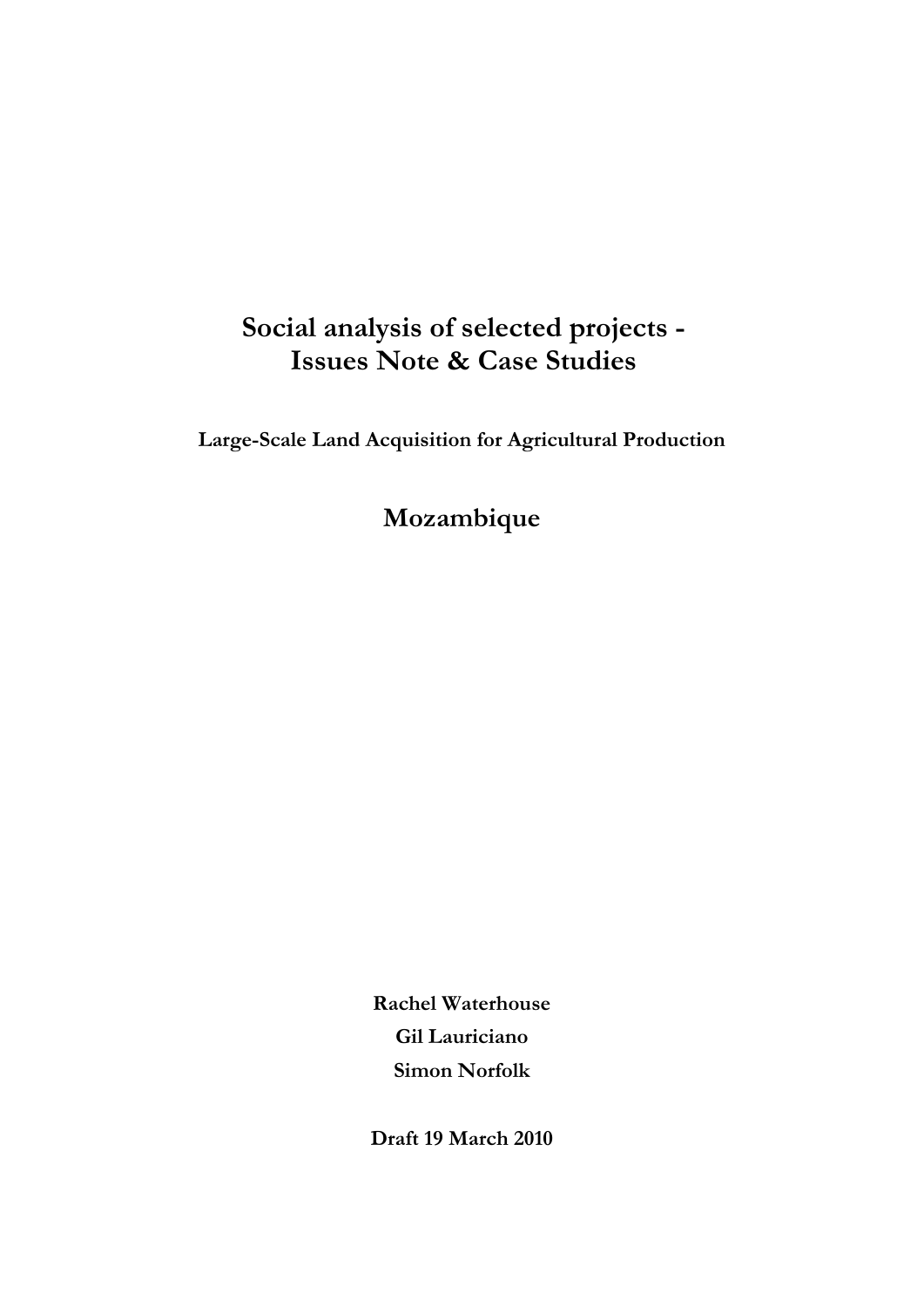### **ACRONYMS**

| <b>CEPAGRI</b> | Centre for the Promotion of Agriculture (Centro de Promoção da Agricultura)                                     |
|----------------|-----------------------------------------------------------------------------------------------------------------|
| <b>CPI</b>     | Centre for Investment Promotion (Centro de Promoção de Investimentos)                                           |
| <b>DNTF</b>    | National Directorate of Land & Forestry (Direcção Nacional de Terras e Florestas)                               |
| <b>DPA</b>     | Provincial Directorate of Agriculture (Direcção Provincial da Agricultura)                                      |
| <b>DUAT</b>    | Right of Use and Benefit (Direito de Uso e Aproveitamento)                                                      |
| EIA            | <b>Environmental Impact Assessment</b>                                                                          |
| <b>EMP</b>     | Environmental Management Plan                                                                                   |
| <b>FRELIMO</b> | Front for the Liberation of Mozambique (Frente de Libertação de Moçambique)                                     |
| GDP            | Gross Domestic Product                                                                                          |
| GoM            | Government of Mozambique                                                                                        |
| IMF            | International Monetary Fund                                                                                     |
| <b>INE</b>     | National Statistic Institute (Instituto Nacional de Estatistica)                                                |
| MICOA          | Ministry for Environmental Coordination (Ministério de Coordenação Ambiental)                                   |
| <b>MINAG</b>   | Ministry of Agriculture (Ministério de Agricultura)                                                             |
| <b>MPD</b>     | Ministry of Planning & Development (Ministério de Planificação e Desenvolvimento)                               |
| PARPA II       | 2nd Plan of Action for the Reduction of Absolute Poverty (Plano de Acção para a<br>Redução da Pobreza Absoluta) |
| <b>PEDSA</b>   | Strategic Plan for Agricultural Development (Plano Estratégico de Desenvolvimento<br>do Sector Agrário)         |
| <b>RENAMO</b>  | National Resistance Army of Mozambique (Resistencia Nacional de Moçambique)                                     |
| SAP            | Structural Adjustment Programme                                                                                 |
| <b>SPGC</b>    | Provincial Services of Geography & Cadastre (Serviços Provinciais de Geografia e<br>Cadastro)                   |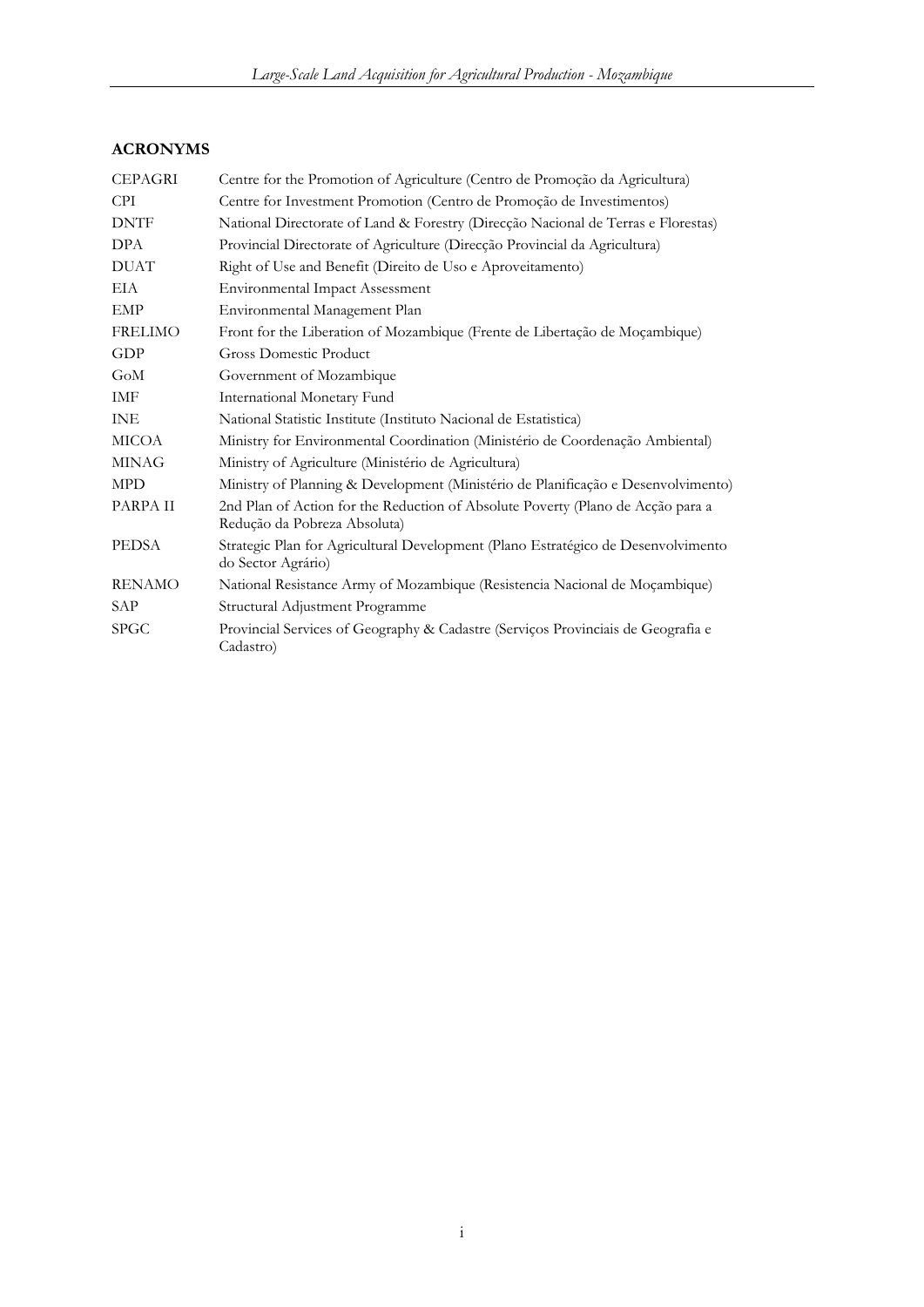### Contents

| 1    |  |
|------|--|
| 2    |  |
| 2.1  |  |
|      |  |
| 2.2  |  |
|      |  |
|      |  |
| 3    |  |
|      |  |
|      |  |
|      |  |
|      |  |
| 4    |  |
| 5    |  |
| 6    |  |
| 7    |  |
| 7.1  |  |
| 7.2  |  |
| 7.3  |  |
| 7.4  |  |
|      |  |
|      |  |
| 8    |  |
| 9    |  |
| 10   |  |
| 10.1 |  |
|      |  |
|      |  |
|      |  |
| 10.2 |  |
|      |  |
|      |  |
|      |  |
|      |  |
| 10.3 |  |
|      |  |
|      |  |
|      |  |
|      |  |
|      |  |
|      |  |
|      |  |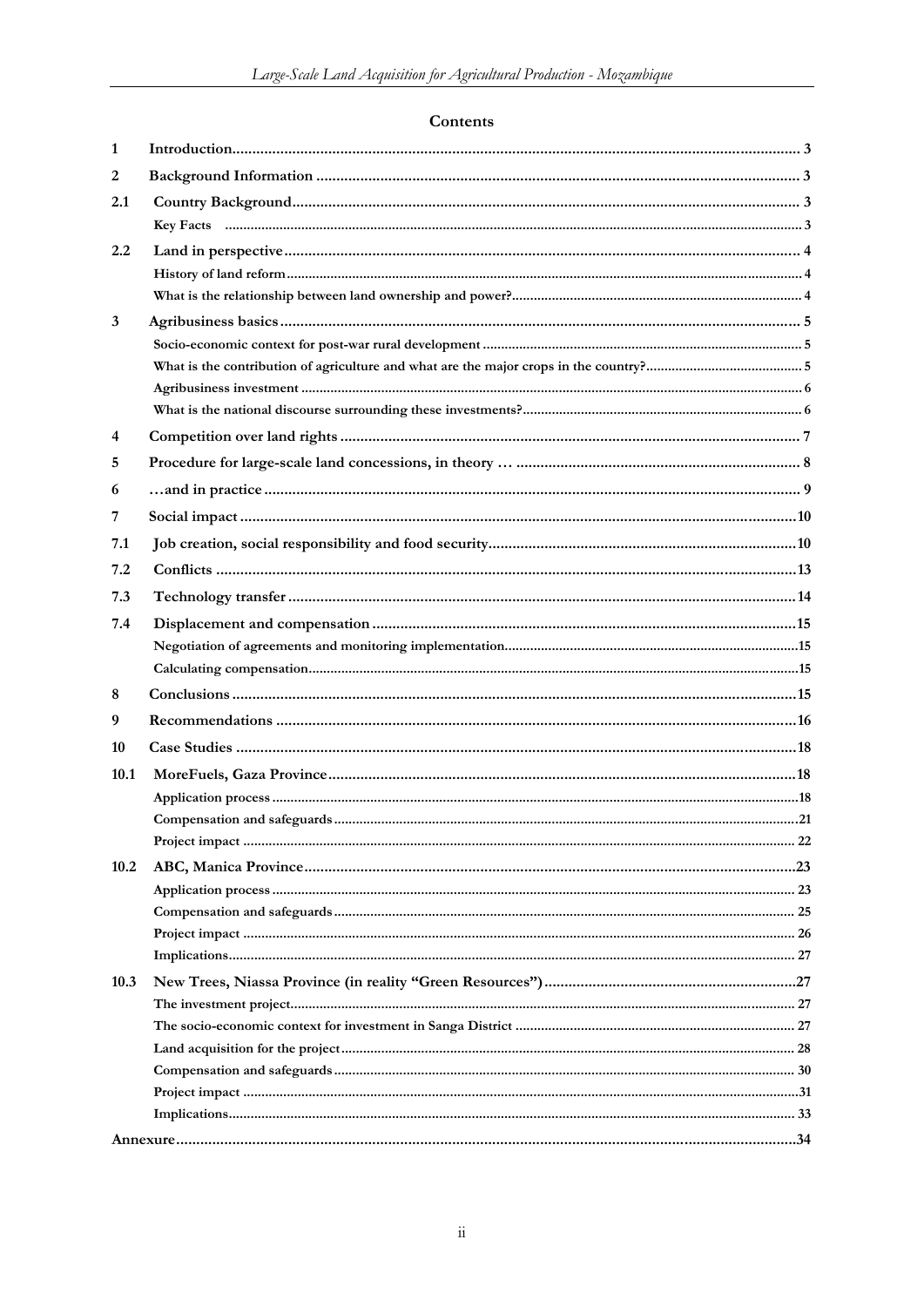# <span id="page-3-0"></span>**1 Introduction**

With the prospect of a long term rise in global commodity prices, growing interest in bio-fuels and an apparently reinvigorated role for agriculture in the national economy, Mozambique has recently experienced a surge of interest in its land. Acquisition of use rights to large-scale concessions of land for agricultural production, cattle grazing, forestry, tourism and production of bio-fuels have attracted foreign as well as national investors.

Findings of the Inception Report on Large Scale Land Acquisitions in Mozambique<sup>[1](#page-3-1)</sup> showed applications have been made for over 3.5 million hectares of land since 2004. Amongst these requests, those for 1,000ha of land or more account for over 2.5 million hectares.

Higher and more volatile global commodity prices, demand for bio-fuels, population growth and urbanisation are amongst the factors implying that this interest will continue to be important in the future.

Against a back drop of entrenched rural poverty, however, the Government's response to large scale private investment in land has been ambiguous. Based on documentary evidence and field research into a limited selection of projects, this paper briefly sets out the context for large-scale land concessions in Mozambique, experience with the approval process, and social impact of these projects. The authors conclude with some recommendations for Government to strengthen the project assessment and monitoring process in the interest of development gains.

# **2 Background Information**

### **2.1 Country Background**

### **Key Facts**

Mozambique is a country in South Eastern Africa that gained independence in 1964. Mozambique covers a surface area of 799,380 square kilometres. Most of the population live within a 40 kilometre wide coastal strip extending over 2,000 kms. The war resulted in increased pressure on land near major towns of the coastal zones and safe rural areas but there has since been considerable out migration to areas of origin.

Mozambique is still one of the world's poorest countries, ranked 175<sup>th</sup> out of 179 countries on the UN's Human Development Index in 2008[2](#page-3-2). Over half the population lives in 'absolute poverty' (see above) and over a third of households are highly food insecure<sup>[3](#page-3-3)</sup>. Government statistics (2004) have suggested that chronic malnutrition affects 41% of under 5s or an alarming 1.3 million children (PARPA II)[4](#page-3-4).

The country is divided into 11 provinces, 128 districts and into 405 smaller administrative units called 'administrative posts'. Agriculture is important for the economy of the country – in 2008 it accounted for 28.6% of GDP. In the rural areas 87 per cent of workers are informal; of these informal-sector workers 90 per cent are in agriculture.

-

<span id="page-3-1"></span><sup>1</sup> Norfolk, March 2009

<span id="page-3-2"></span><sup>2</sup> http://hdrstats.undp.org/2008/countries/country\_fact\_sheets/ cty\_fs\_MOZ.html

<span id="page-3-3"></span><sup>&</sup>lt;sup>3</sup> The prevalence of high vulnerability to food insecurity in Mozambique is of 34.8% of households, where 20.3% are classified as highly vulnerable and 14.5% are classified as very highly vulnerable (SETSAN 2007: Food Security Survey; [www.setsan.org.mz\)](http://www.setsan.org.mz/)

<span id="page-3-4"></span><sup>4</sup> Government of Mozambique (GoM) 2006: 'Plano de Acção para a Redução da Pobreza Absoluta – PARPA II, 2006 – 2009', final version approved by the Council of Ministers, 02/05/06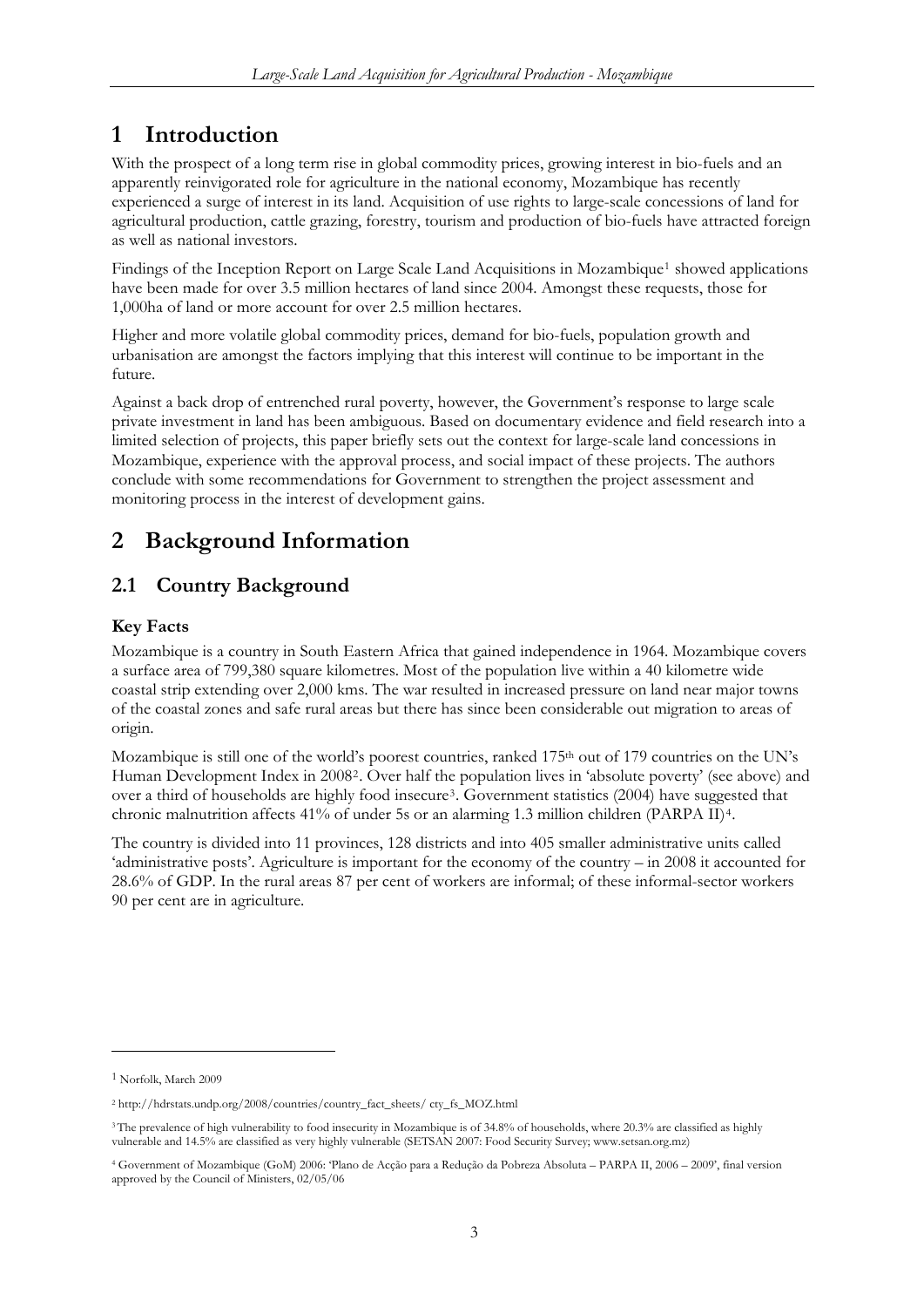### <span id="page-4-0"></span>**2.2 Land in perspective**

### **History of land reform**

The history of land occupation, tenure and access has created a bimodal agrarian structure in Mozambique. A large percentage of land is in very large parcels and a large percentage is in quite small peasant parcels, but there are very few parcels of intermediate size.

Since the end of the war, the former 'family sector' agricultural plots have been re-established and new areas of cultivation have been cleared; the mechanism through which land was allocated to rural dwellers was (and remains) dominated by traditional and customary practises. The rules of allocation and inheritance vary from region to region, as do the relative importance of traditional and formal institutions, but they are characterised by the much greater predominance of the 'local' over the 'foreign' and of the 'informal' over the 'formal'.

Over the same period, increasing numbers of applications for private land concessions were once again lodged, permissible under legislation introduced from the late 1980s<sup>[5](#page-4-1)</sup>. Some were aimed at re-establishing the former plantations through a restructuring of the state-entities that took over from the colonial companies, but there was also considerable interest from local companies and individuals in reestablishing old Portuguese settler concessions or occupying newly accessible areas of resource-rich land, particularly in areas that have ready access to transport networks or water for irrigation. Within the framework of an agricultural development programme<sup>[6](#page-4-2)</sup> and a Poverty Reduction Strategy<sup>[7](#page-4-3)</sup> that are based upon attracting direct commercial investment into rural areas, this is a process encouraged by government.

### **What is the relationship between land ownership and power?**

The privatisation process has been of benefit to those with political power and government positions. After national Independence in 1975, control of the State was the key means of access to resources. Under Frelimo's initially Marxist-Leninist policies, State power was wielded to ensure a significant redistribution of resources, for instance, through nationalisation of buildings and private companies and the rapid expansion of social services. With economic collapse in the context of civil war, and with introduction of the structural adjustment programme, however, the state was obliged to retract in favour of privatisation. Those with political or executive positions were well placed to benefit from this process.

On-going political and economic liberalisation accompanied the peace negotiations that led to a Peace Agreement and democratic elections in 1994. This process entailed economic benefits for the opposition, as an implicit part of the deal; by the same token creating some community of interests between an emerging economic elite, regardless of political party. The relationship between these elites and local communities is complex; with on-going ties of region and patronage that still hold sway. In terms of acquiring rights over land, these networks of personal influence extending from the élite down to local level are important in terms of who gets access. International stakeholders, representing foreign investment interests, must also mediate and negotiate within the same networks.

Power over land allocation at a local level has remained fairly firmly with traditional authorities. The end of the war and the consequent return of displaced populations in the early 1990s proved the durability of the traditional institutions of land allocation and adjudication: the re-establishment of legitimate and widely accepted land holding patterns (between groups and individuals that had remained in the countryside, those that had returned and those arriving to new areas) occurred under the auspices of customary regimes and rules of the rural populations. The process occurred largely without conflict and required little intervention from formal authorities<sup>[8](#page-4-4)</sup>.

<u>.</u>

<span id="page-4-1"></span><sup>5</sup> The 1987 Land Law Regulations to the 1979 Land Law.

<span id="page-4-2"></span><sup>6</sup> Known as PROAGRI, a sector-wide support programme through which many donor countries channel their support to the Ministry of Agriculture and Rural Development (MADER).

<span id="page-4-3"></span><sup>7</sup> The Poverty Reduction Strategy and Plan was adopted by the government in 2002. Although heavily based on encouraging growth and investment, the plan has been criticised for its dependence upon a few so-called 'mega-projects' and its lack of a real strategy for growth.

<span id="page-4-4"></span><sup>8</sup> A huge number of refugees and internally displaced people returned to their areas of origin after the signing of the peace accord in 1992. There was no structured resettlement plan for this return and although resources were made available for transport and registration of the returnees the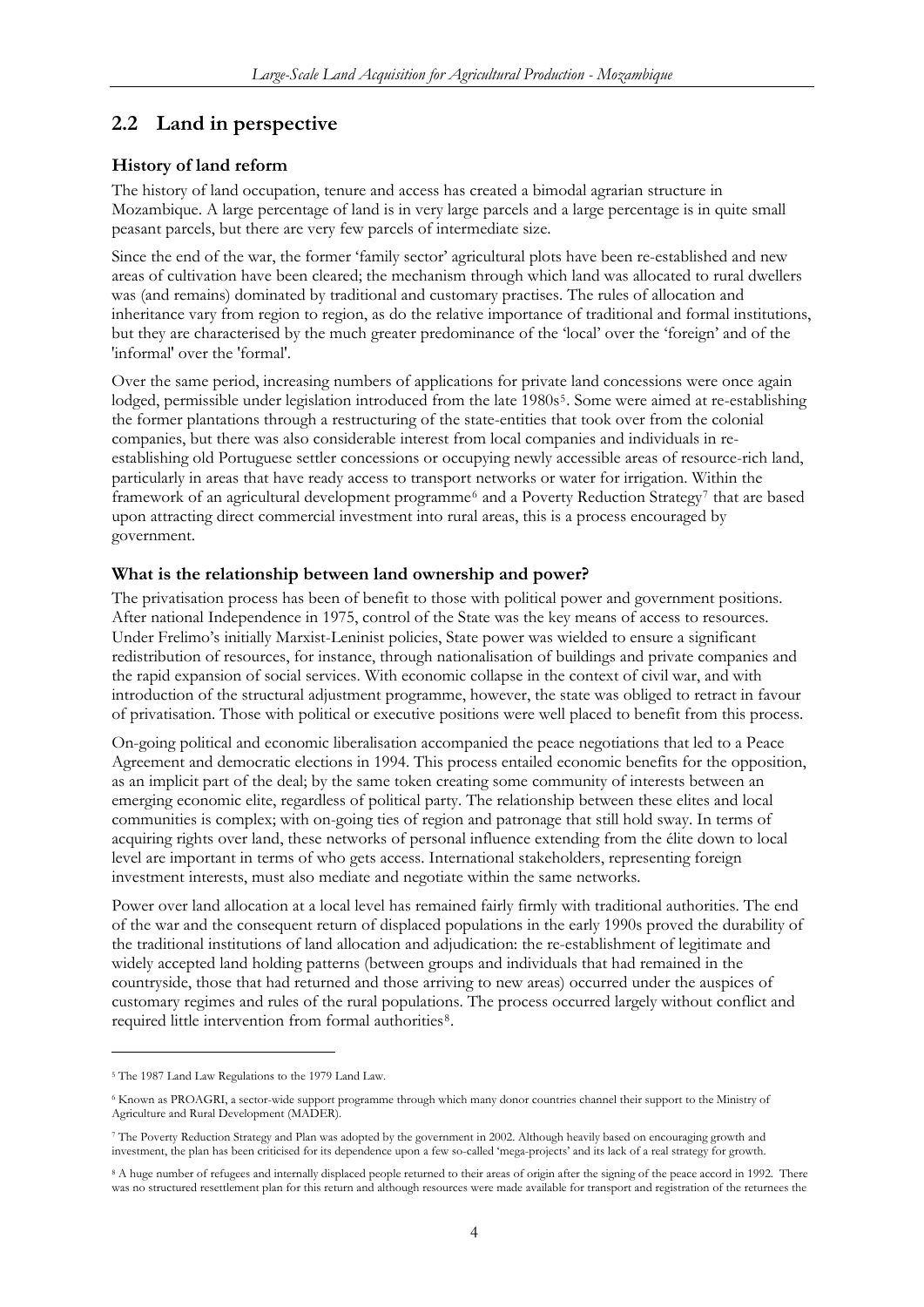<span id="page-5-0"></span>The 1995 National Land Policy, still in force, was designed to respond to the newly emergent market economy in post-war Mozambique, and to guide the balance of power in respect to the land rights of the state and its citizens. It thus "assures the rights of the Mozambican people over land and natural resources [and] promotes new investment", mixing concern with social equity and market principles.

Under this policy, and concerned to encourage private investment but also to protect small-holders and to protect the peace, the Government approved a new national Land Law in 1997. This maintains the basic tenet that land is national property. However, it enshrines the occupancy rights of individuals and 'local communities' who have occupied their land for '10 years in good faith'; whilst at the same time easing the transaction of land use title deeds (the DUAT).

Also in departure from the previous law, the 1997 Land Law explicitly recognises usufruct rights acquired through the 'customary norms and practices' of 'local communities'. These are rights acquired not through attribution by the State, but through customary practices such as inheritance, marriage and allocation by traditional authorities.

FRELIMO stopped short, however, of giving legal recognition to 'traditional authorities'. Rather than give legal powers over land to these authorities (many of whom were closely associated with the RENAMO opposition during the war), the 1997 Land Law vests customary land rights in a vaguely defined concept of 'local community', This has been a general feature of the decentralisation process in Mozambique, with an official policy of 'gradualism' introducing a distinction between the 'urban' and 'rural'; the former, through the municipalities, are permitted to have devolved powers to locally elected representatives, whilst the latter, through Decree 15/2000 (which introduced 'community representatives' with a number of duties and some powers over natural resources) are still largely controlled through central and provincial state power. In practice, the weakness of the 'local community' concept in legal terms has translated into ineffective safeguards for local community members against the possible negative impact of private investment. This is explained in more detail below.

# **3 Agribusiness basics**

<u>.</u>

### **Socio-economic context for post-war rural development**

In the early post war era, Mozambique experienced rapid economic recovery. According to official data the poverty headcount fell from 69.4% of the population in 1997 to 54.1% by 2003[9](#page-5-1). Government estimates suggest a further decline in poverty to  $51.5\%$  of the population by  $2008^{10}$  $2008^{10}$  $2008^{10}$ ; though further evidence is needed to confirm this. Poverty remains higher in rural areas (55.3%) than urban areas (51.5%), although it has fallen more rapidly in the rural areas.

A poverty, social and gender analysis published by the World Bank in 2007[11](#page-5-3) found that poverty reduction since the end of the war was largely driven by agricultural growth on the basis of improved basic services and expanding area under cultivation. Much of this was linked to a post war 'return to the land' after long years of instability and displacement; as well as public investment in rebuilding infrastructure.

### **What is the contribution of agriculture and what are the major crops in the country?**

Mozambique is still essentially an agriculture-based economy; the contribution of agriculture was 28.6% per cent of GDP in 2008.

process largely took care of itself (Tanner, 2002). Millions of people went directly back to their original areas where they still had customary rights over abandoned land and resources. Most conflicts were settled by the same customary authorities who had managed land and natural resource use before the war. Tanner (2002) comments that "it quickly became clear that customary land systems had survived not only post-Independence policies and the disruption of war, but also the decades of colonial administration that preceded them. Moreover they were dealing with that most modern of problems, a huge demographic shift and resettlement crisis provoked by civil war, and at virtually no cost to the State."

<span id="page-5-1"></span><sup>9</sup> Figure derived from comparison between data from the First National Poverty Assessment in 1996-97 and the Second National Assessment in 2002-03 (Ministry of Finance and Planning, GoM)

<span id="page-5-2"></span><sup>10</sup> UN Supports Mozambique Government's Response to Food Crisis - News Releases - News and Events - Home - UN Mozambique - Delivering as One.htm

<span id="page-5-3"></span><sup>11</sup> Fox, Louise et al 2008: 'Beating the Odds: Sustaining Inclusion in Mozambique's Growing Economy', The World Bank, Washington DC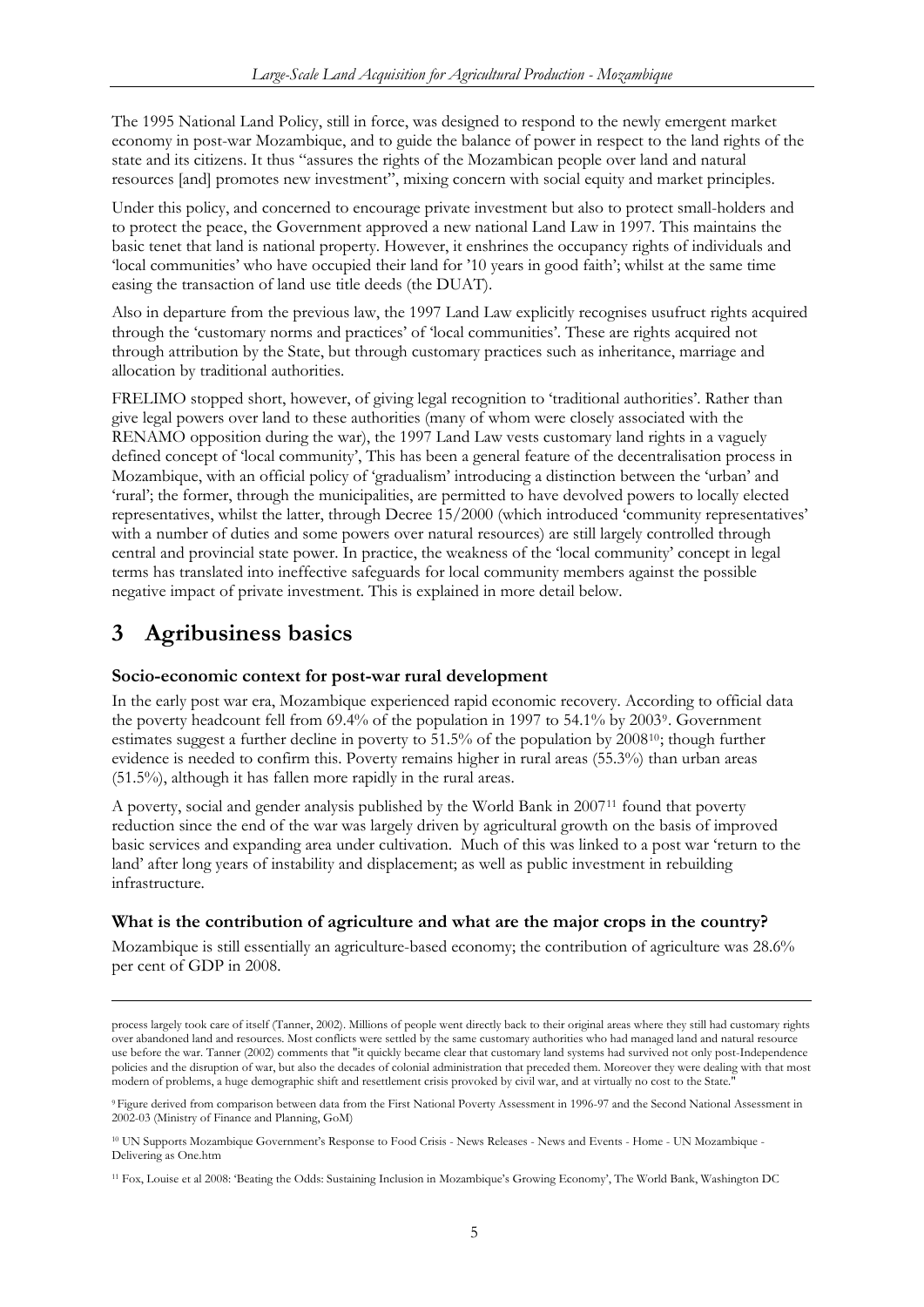<span id="page-6-0"></span>More than 75 per cent of the population is employed in the agricultural sector<sup>[12](#page-6-1)</sup>. It is estimated that of the total land area of 78.6 million ha, about 46 percent (36 million hectares) are considered suitable for arable use. However, only some 3.4 million ha, or about 10 percent of the arable land, are estimated to be cultivated.

It is estimated that about 90 percent of the area under production in the last few years has been cultivated by the family sector. The remaining 10 percent of the cultivable land is used by other agents: agribusiness firms (particularly sugar, tea and cotton) state/private joint ventures, cooperatives and private individual farmers.

According to the Government's current Five Year Plan (2004 – 09) and also according to the national Action Plan for Absolute Poverty Reduction (PARPA), agricultural development is an important pillar of growth. Again, this growth is to be based on a mixed model of promoting the graduation of small-scale farmers from subsistence to commercial farming, whilst encouraging larger scale private investment.

In terms of large commercial farms, there have been a limited number of success stories, particularly in sugar and tobacco production.

Meanwhile the rural poor also increased their income through diversifying agricultural production and also diversifying their income sources, through off farm or non-agricultural activities. Men have been far more able to achieve this than women, whose subordinate status in society means that their opportunities are limited by labour constraints, lack of education and lack of economic resources.

### **Agribusiness investment**

-

Interest from large agribusiness ventures has been increasing since early 2007, driven by the search for land suitable for Biofuel production (mainly Portuguese, South African and Asian interests) and for food production, particularly rice (driven largely by East Asian and Indian Ocean interests, including in particular the Chinese, Vietnamese and Mauritians). Some speculative activity is driving the demand, also.

Over the last few years, sugar has boomed, with production growing by about 60 per cent per annum. South African and Mauritian investments of about USD 300 million for the rehabilitation and partial privatisation of four sugar-processing plants in the Maputo and Sofala provinces have enabled the country to become a net exporter. The industry employs about 26 000 workers and is a catalyst for the development of rural areas, especially around Marromeu and Mafambisse.

The main crops of interest are jatropha and sugar cane for biofuel and rice for food. Access to land is through long term leases from the government. The processes, as well as the safeguards for mitigating negative social impacts as part of this, are described in further detail below.

### **What is the national discourse surrounding these investments?**

The national discourse regarding the manifestation of increasing interest in land and the appearance of a number of plans for large scale agricultural investments is located within the more general discourse concerning land use and rights within the country. At an official level, there is interest in attracting private investment with the objective of stimulating more productive use of the land and economic development more broadly. On the other hand, there is political concern to avoid social conflict and ensure buy-in from local communities and protect their ability to produce food for themselves. Unofficially, the latter concerns are in conflict with the personal interests of a certain economic and political elite.

Land is still a critical resource in the livelihoods of most Mozambicans, and particularly the rural poor, who lack access to alternative sources of income or food. Land is critical not only for growing food for home consumption and for the market, but also for access to a range of other resources and activities, such as fuel wood for cooking, medicinal plants, grazing land for livestock, and building materials (cane, wood and thatching).

Inequality is growing. Analysis of rural income data from the '*Trabalho de Inquérito Agrícola* - TIA' (Ministry of Agriculture and National Institute of Statistics), showed that in 2002, the richest quintile of the rural

<span id="page-6-1"></span><sup>12</sup> Smallholder agriculture as a whole employs 63% of men and 92% of women in the labour force and represents more than 80% of agricultural production value, contributing 25% to GDP (Braathen and Palmero, 2001).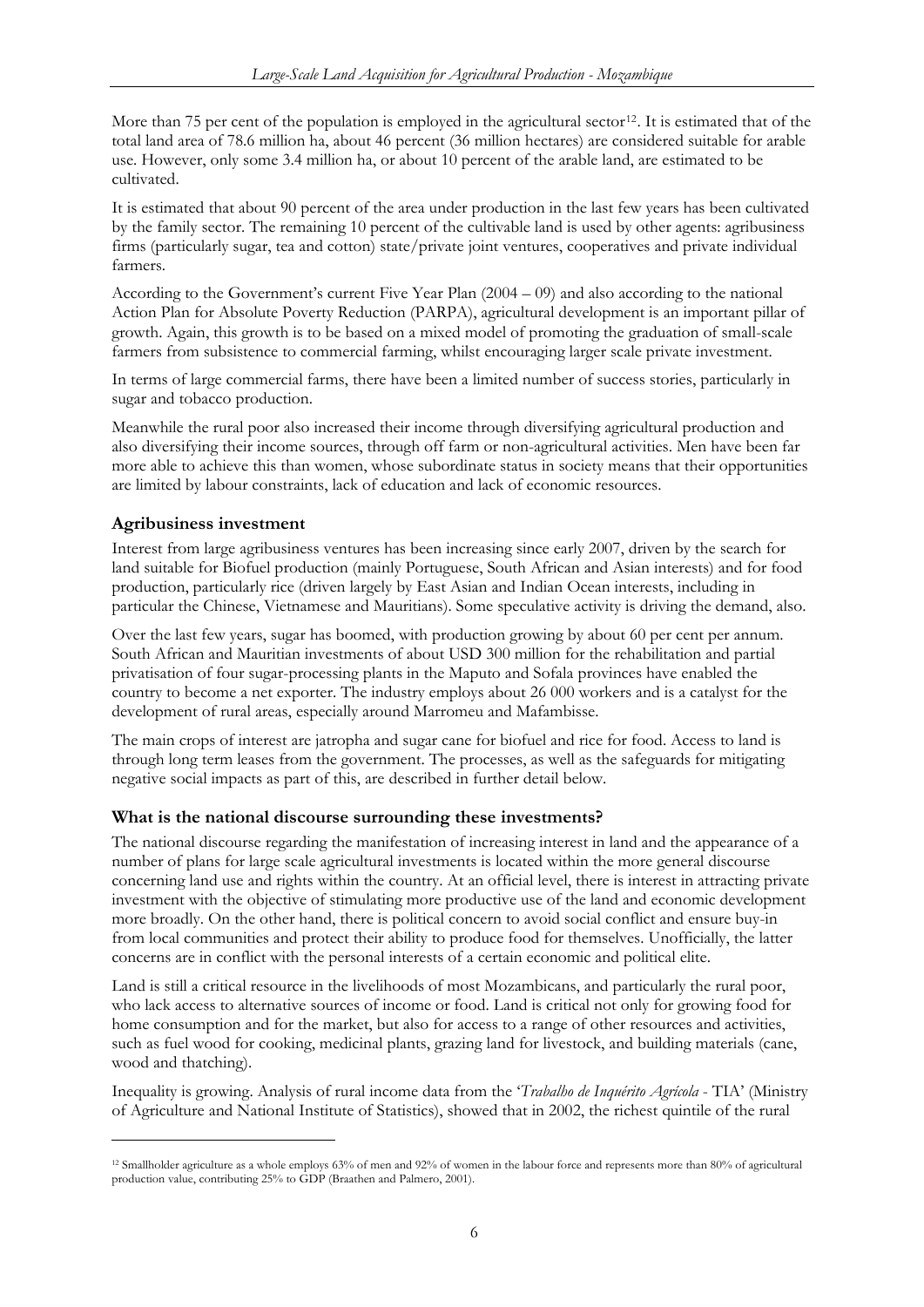<span id="page-7-0"></span>population had 61% of the income and the poorest quintile only 3% of total income. Over the period 1996-2002 all groups experienced an overall increase in income, but 73% of the increase went to the richest group (Boughton et al, 2006, cited in Hanlon 2007). MPD officials admit that these trends are continuing.

It is this context of a growing and steadily diversifying economy, but also of growing socio-economic inequalities and stagnation in small-holder agriculture, that forms the backdrop to current policies on and likely social impact of large scale land concessions.

Current agrarian policy lacks clarity and coherence. The Ministry of Agriculture has been deliberating for the last two years on a 'Strategic Plan for Agricultural Development (*Plano Estratégico de Desenvolvimento do Sector Agrário* – PEDSA), but this has yet to be finalised. Meanwhile the Government has not taken a clear stance on the preferred balance and focus of resources, between promoting the development of smallholder agriculture and promoting the development of large-scale rural enterprises.

One exception is the recent Biofuels Policy & Strategy (Resolução 22/2009, Politica e Estrategia de Biocombustiveis), where an attempt has been made in policy to offset the potentially negative effects of, for example, large-scale jatropha production on local food security. However, the acceptance and implementation of this policy throughout the lower levels of the administration is lagging behind, leading to local government approval and support for initiatives that are inappropriate.

# **4 Competition over land rights**

-

The National Constitution guarantees land use rights that are acquired by occupation. This right is reconfirmed in the Land Law of 1997, which protects the existing land rights of individuals and 'local communities'. It recognises the rights of an individual who has occupied a plot of land for 10 years or more 'in good faith' to remain on that land. It also recognises the right of local communities to occupy and use the land they have traditionally occupied and used.

According to the legislation, land occupation and use rights are confirmed in the so-called 'DUAT' (*Direito de Uso e Aproveitamento da Terra* - right to use and benefit from the land)[13](#page-7-1). New investors must apply for a DUAT. However, so long as they meet the conditions laid out in the Land Law, existing occupants (individuals and 'local communities') have a prior 'DUAT', awarded in law, even if they do not hold a written title.

This does not mean that communities have exclusive rights. Under the Land Law, local communities are stakeholders with rights to negotiate the use of the land they occupy. Private investors can also use that land, but they have to negotiate with local communities, as stakeholders. The process for doing this is set out in the Land Law and is known as the *community consultation process*.

In theory, these guarantees should limit the potential for conflict over land and ensure that private investment is mutually beneficial.

In practice the process has proved to be highly problematic. This is reflected in the current pattern of conflicts over land in Mozambique. Post-war conflict over land has generally been between communities (rural small-holders) and private investors, often perceived to be backed by the State. According to reports, the incidence of such conflicts has been growing in number.

The FAO supported project for 'Decentralised legal support and capacity building to promote sustainable development and good governance at local level' has documented many of these conflicts. According to an informal summary of cases reported (2008), the project found that in many cases the conflict was over land occupied by the Portuguese in colonial times, re-occupied by the local population after Independence, and now being taken over by a private investor or company 'with political support or authorization'.

<span id="page-7-1"></span><sup>&</sup>lt;sup>13</sup> The acquisition of a DUAT by individuals or collective persons is permitted by article 12(c) of the Land Law (Law 19/1997 of 1st October) and applications to acquire the DUAT are made in terms of article 24 of the accompanying regulations (Decree 66/1998 of 8th December). Those acquiring rights as a result of good faith or customary occupation can register these rights using procedures laid out in the Technical Annex to the Land Law (Ministerial Diploma 29A-2000 of 17 March).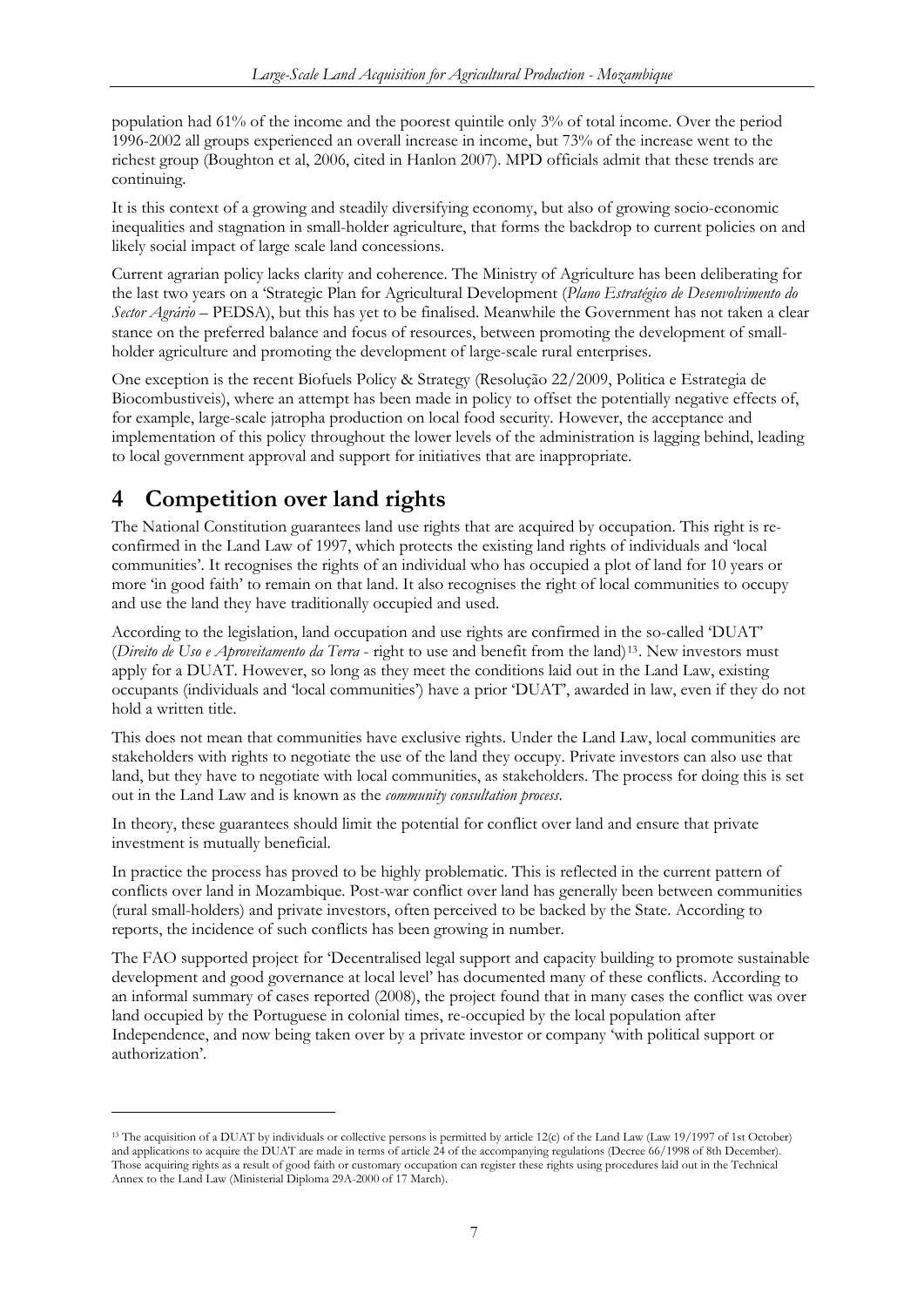<span id="page-8-0"></span>In such cases, the community DUAT based on 'occupation in good faith' for 10 years or more is violated in favour of third parties. In the documented cases, either there has been no community consultation; the consultation is full of irregularities, or the terms agreed to during the consultation process have not been respected in practice (for instance, the investor has occupied more land than agreed and, or has occupied areas that were not agreed to).The report suggests 'an almost systematic lack of regard for the law' in relation to community rights over land and natural resources.

These findings only serve to reinforce the findings of an earlier FAO study, conducted in 2004, surveying 116 cases of land conflicts. This study looked at the role of the judiciary in resolving conflicts over land and concludes that the judiciary rarely plays a role in relation to the actual cause of conflict and tends to intervene only where the conflict has led to a criminal act such as assault or vandalism. Meanwhile the dispute over land and natural resources rights itself is 'dealt with' by government institutions and authorities that do not actually have a judicial mandate. The study argues that, given significant political pressure on lower level state institutions and officials, these people are hardly impartial in dispute resolution:

*"The data suggests very clearly that conflicts are predominantly between local interests – communities, individuals and associations – and the investors who are now seeking land and resources for their projects…* 

*…. In many of the cases studied, the public service and administrations find themselves in a political context that entails pressure from above to ensure that they follow a certain path. In this context, they are compelled to respond to various demands from higher authorities that have their own agendas and concerns, without taking the locally relevant judicial issues into account".* 

In the case studies for this paper, we have focused on large scale commercial investment and its impact; rather than seeking out land conflicts per se. As documented below however, whether or not there is an explicit conflict with the community, in the community perception there is often a strong association between the private sector investor and the government officials; undoubtedly linked to the fact that government officials will be the ones to introduce the investors at local level and are generally perceived to be 'on the investors' side'.

## **5 Procedure for large-scale land concessions, in theory …**

In order to acquire a DUAT, private investors have to follow a number of procedures. *Inter alia,* these include engaging in a community consultation process and the submission of a development plan (*plano de exploração*) to the government authorities. Government authorities need to assess and approve the development plan and to confirm that due procedure has been followed before a DUAT is granted. The competent authorities for this depend on the size of the land area requested and on the investment sector involved.

The documentary requirements for a valid application are detailed in Article 24 of the Land Law Regulations. Amongst others, these include documentary evidence of meetings involving representatives of the District Administration, the SPGC and members of the local community for the community consultation process. At least one document [*acta da consulta*] should be submitted, signed by at least 3 representatives of the local community, the District Administrator and the SPGC, confirming and recording the terms of the local community's agreement to concede the requested land.

Private investors also have to provide a development plan (*plano de exploração*) for the land[14](#page-8-1). If these requirements are fulfilled successfully, the applicant is eligible for provisional authorisation of the land right, valid for a maximum of 5 years for Mozambican citizens and 2 years for foreigners. Within the following year, the land must then be properly surveyed and demarcated. If the approved development plans are completed in the relevant period of time, provisional authorisation for the land right can become a definitive authorisation and a title issued<sup>[15](#page-8-2)</sup>. In theory, failure to comply with these criteria should mean that the title is revoked. In practice, this is not obvious, whether due to lack of political will or sheer capacity constraints of the Government to follow up in timely fashion.

-

<span id="page-8-1"></span><sup>&</sup>lt;sup>14</sup> Article 19 [Land Law]

<span id="page-8-2"></span><sup>&</sup>lt;sup>15</sup> Article 26 [Land Law]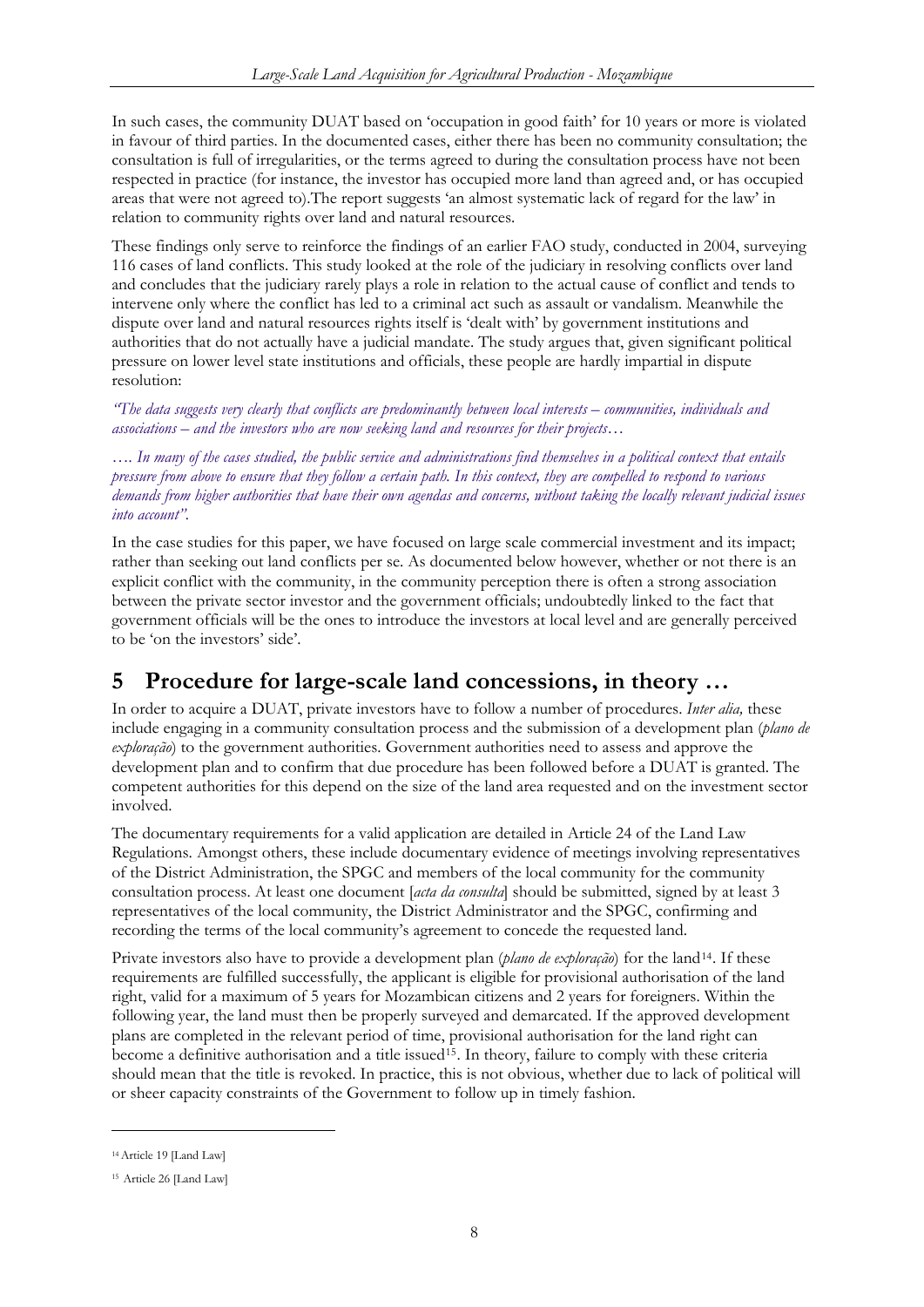<span id="page-9-0"></span>Alongside the land application process, under the Investment Law would be private investors have to submit a project proposal. The stated Government objectives for encouraging private investment can be derived from the Investment Law and its Regulation. These include:

- The development of infrastructure, and national productive and entrepreneurial capacity;
- Employment generation;
- Improvements in technology and productivity levels;
- Increased volumes and diversification of exports;
- Import substitution; and,
- Contribution to improvements in the Balance of Payments and fiscal revenue.<sup>[16](#page-9-1)</sup>

Private sector requests for large scale land acquisition are assessed by the Government in relation to these objectives.

Until 2007, the land application process and the approval process for private investment projects were ostensibly separate. As a consequence of the surge in expressions of interest for large tracts of land, however, the government has tightened the link between these two procedures<sup>[17](#page-9-2)</sup>. From 2007, investment and land requests had to be submitted together to the Council of Ministers, with the two processes being launched simultaneously.[18](#page-9-3) In addition, the Provincial Governor had to submit an evaluation of both the land request and investment project<sup>[19](#page-9-4)</sup>.

In late 2008, the Council of Ministers further approved Resolution 70/2008 of 30<sup>th</sup> December, setting out additional criteria for evaluating investment projects which require 'extensive land areas' (defined as greater than 10,000ha). Again in the light of a surge of interest in the land, and concerns around speculative land applications, the Resolution seeks to tighten procedures. It sets out six areas regarding such investment that require information, including; investment, land, environment, socio-economic aspects and information expected from the development plan.

In terms of the socio-economic information now required this includes:

- Demographic information related to existing population in the region
- Resettlement programme of affected populations
- Social infrastructure to be provided by the project
- Impact on food production
- Involvement of local producers (e.g. provision of technical assistance, inputs and means of production).

## **6 …and in practice**

A brief review of investment projects involving large scale land concessions reveals that since 2004 a total of 404 applications for areas of 1,000 hectares or larger have been lodged, covering a total area of 2,543,339 hectares. By December 2008 the Government had accorded provisional use rights to over 70% of those applications, although these represent less than 50% of the total requested area.

Approved requests include a number of applications for over 10,000ha, approved by the Council of Ministers. Further enquiry for this report, however, suggests that - as yet –some of these projects have had little impact on the ground.

-

<span id="page-9-1"></span><sup>16</sup> Article 7 of the Investment Law

<span id="page-9-2"></span><sup>17 &#</sup>x27;Best Practices in Project Review', Locke 2009

<span id="page-9-3"></span><sup>18</sup> Circular no. 009/DNTF/07 of October 16, 2007, on the basis of the "necessity and urgency to impose common procedures in relation to some subjects relating to the processing (*tramitação*) of steps to obtain DUATs, with the objective of greater institutional efficiency and due synchronisation with the Law and Regulation (of the Land Law)".

<span id="page-9-4"></span><sup>19 &#</sup>x27;Best Practices in Project Review', Locke, 2009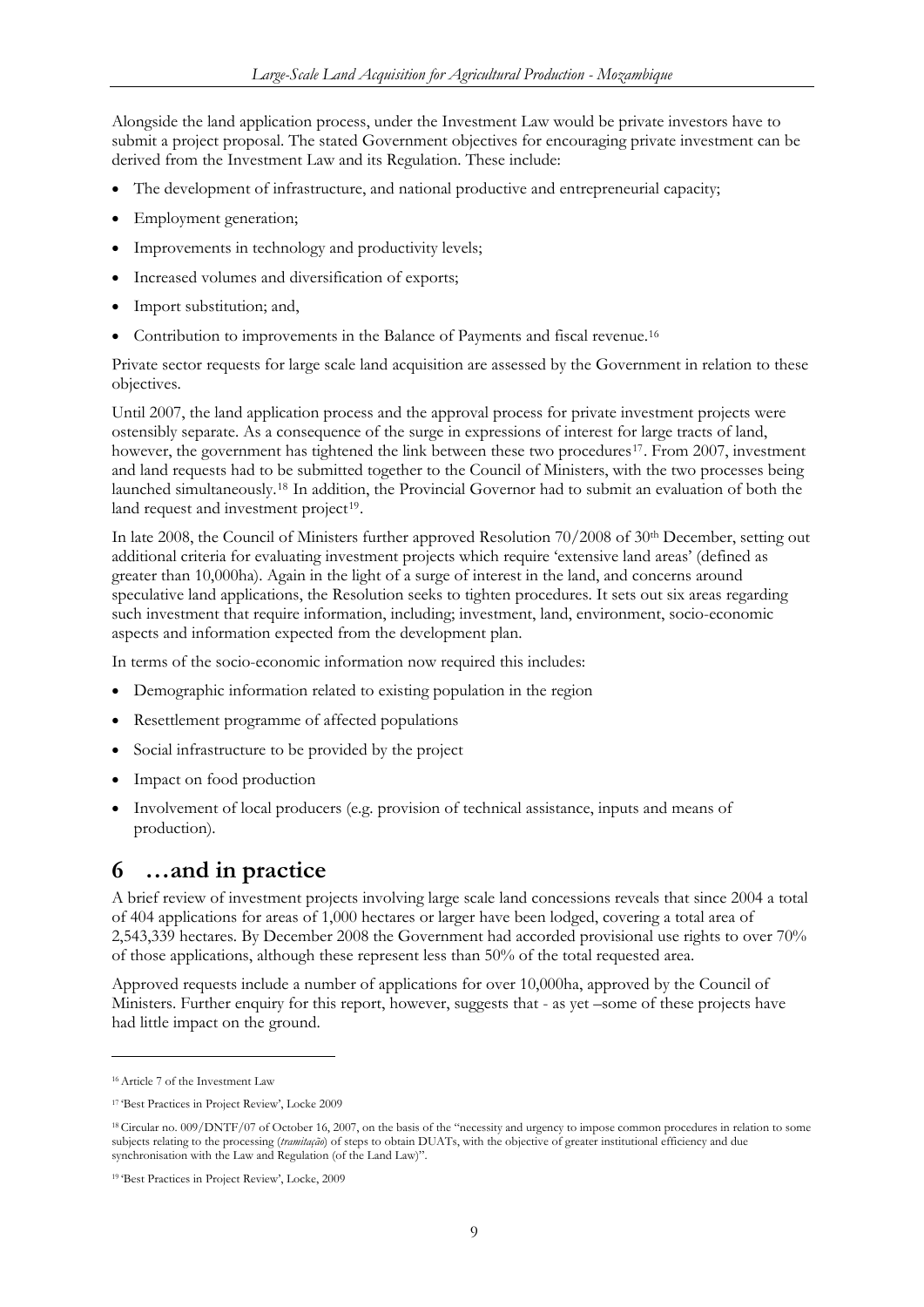<span id="page-10-0"></span>In practice, certain investors apparently have a tendency to publicise their projects in the media before even acquiring full authorisation, but creating the perception that something significant is already happening on the ground. Whether or not by design, this may have the effect of pressurising the Government to approve the project, or of impressing potential financial backers. In some cases, it would also seem that the local government authorities themselves are keen to publicise such projects, either for political gain or as a way of pressurising the central authorities in Maputo.

The projects visited for this research are amongst those that have received the most recent public attention, due to the scale of proposed investment and benefits.

# **7 Social impact**

The analysis presented below is derived from the case studies of the following:

- 1. Morefuels a concession of 30,000ha of land for sugar plantation and the installation of an ethanol factory in Gaza province
- 2. ABC a project to produce ethanol from sugar cane, requesting a total of 20,000 Ha for this purpose in Manica province
- 3. Greenleaves a plan to develop a 26,000 Ha Eucalyptus plantation in Sanga District of Niassa Province

Conclusions about the social impact are presented in four tables covering job creation, displacement, technology transfer and conflict.

### **7.1 Job creation, social responsibility and food security**

### Context

Unemployment has been high in the rural areas of Mozambique and migration to urban areas or abroad to the RSA are common features throughout the country. The urbanization rate is high. Providing access to extensive areas for agricultural investment is seen as a means of creating jobs in the rural areas, but is in tension with existing livelihood systems based on extensive land use practices. Some argue that increased agricultural production through expanding the cultivated area has probably neared its limit in terms of potential to bring about poverty reduction for small scale farmers.

| <b>Positive</b>                                   | <b>Negative</b>                                      |  |
|---------------------------------------------------|------------------------------------------------------|--|
| Government concerns to encourage private          | The legal and procedural measures for balancing the  |  |
| investment whilst also protecting community       | interests of investors and local communities are not |  |
| land rights and local people's capacity to grow   | backed up by a cohesive agricultural development     |  |
| their own food are reflected in the current       | strategy, nor by robust mechanisms and capacity for  |  |
| legislation and formal procedures for large-scale | the assessment, monitoring or holding to account of  |  |
| private investment in the land.                   | large-scale investment projects.                     |  |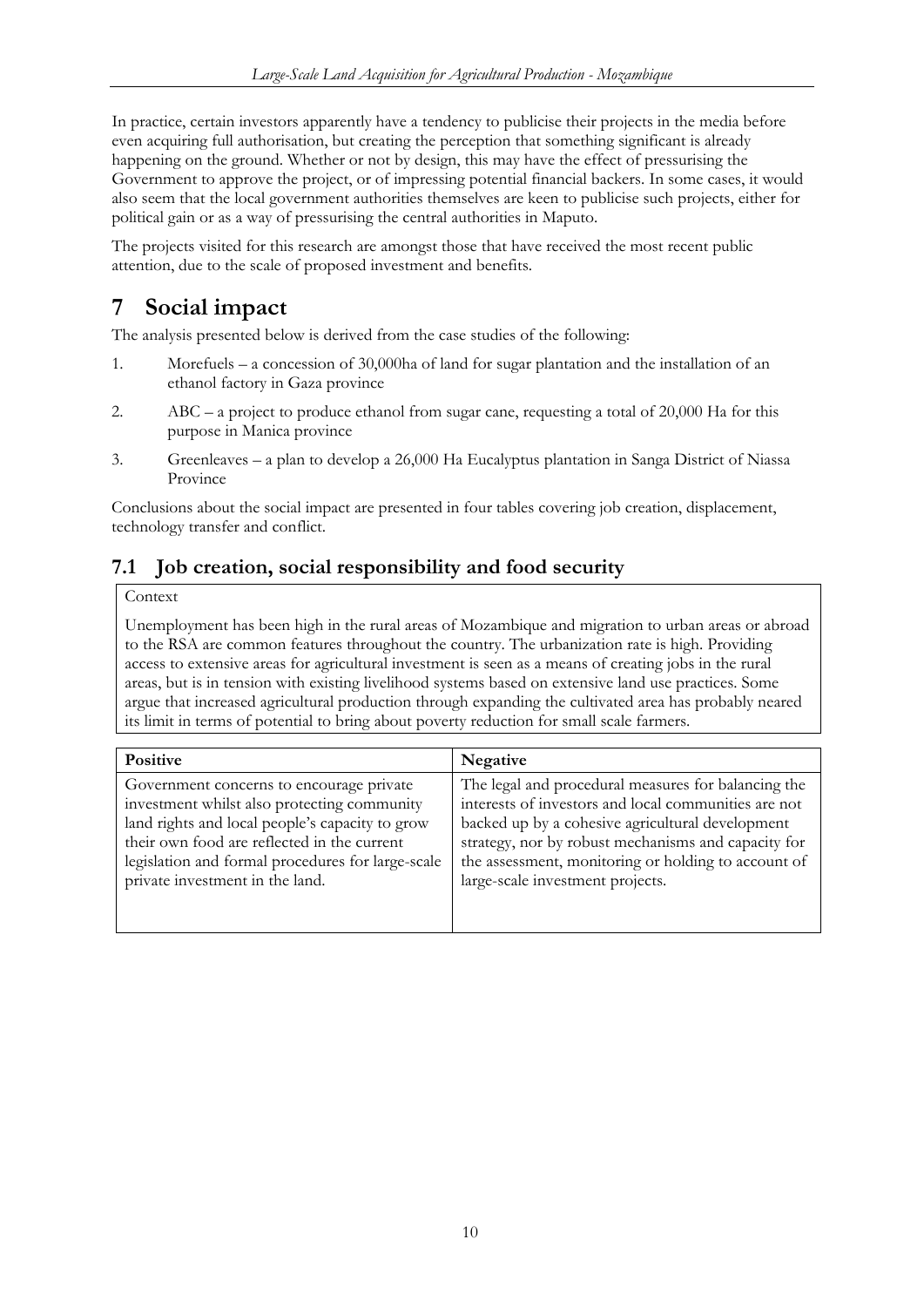| Positive                                                                                                                                                                                                                                                                                           | Negative                                                                                                                                                                                                                                                                                                                                                                                                                                                                                                                                                                                                                       |  |  |
|----------------------------------------------------------------------------------------------------------------------------------------------------------------------------------------------------------------------------------------------------------------------------------------------------|--------------------------------------------------------------------------------------------------------------------------------------------------------------------------------------------------------------------------------------------------------------------------------------------------------------------------------------------------------------------------------------------------------------------------------------------------------------------------------------------------------------------------------------------------------------------------------------------------------------------------------|--|--|
|                                                                                                                                                                                                                                                                                                    | Social impacts are barely considered.                                                                                                                                                                                                                                                                                                                                                                                                                                                                                                                                                                                          |  |  |
|                                                                                                                                                                                                                                                                                                    | Example: In the ABC case, available documentation<br>provides no indication that the likely impact of this<br>project on people's livelihoods was considered -<br>other than its expected impact on employment.<br>Another aspect apparently not considered is the<br>influx of migrant workers likely to ensue if the<br>project ever reaches its intended capacity of 2,650<br>jobs in this sparsely populated rural area whose<br>major town barely has that many residents. Migrants<br>would likely come in from neighbouring Zimbabwe<br>(as has already started to happen) and neighbouring<br>provinces of Mozambique. |  |  |
| Investors create full-time and seasonal jobs                                                                                                                                                                                                                                                       | Local people agree that fallow and forest areas can<br>be used, in return for expected jobs and economic<br>development which may not transpire to the extent<br>which they envisaged.                                                                                                                                                                                                                                                                                                                                                                                                                                         |  |  |
|                                                                                                                                                                                                                                                                                                    | Example: In the ABC case, one of the first activities<br>of the project was to clear 1,000ha of forest for<br>plantation, yet the promised jobs have barely<br>transpired. At present, only 35 - 40 people are<br>employed, plus some 30 or so seasonal workers, of<br>whom just one is a woman.                                                                                                                                                                                                                                                                                                                               |  |  |
| Investors see social benefits as coming from the<br>stimulation of local economies and creation of<br>social infrastructure.                                                                                                                                                                       | Investors do not consider that they have formal<br>obligations regarding social impact.                                                                                                                                                                                                                                                                                                                                                                                                                                                                                                                                        |  |  |
| Example: Company staff at ABC believe they've<br>had a positive social impact since they buy food<br>locally for their workers.                                                                                                                                                                    | Example: ABC staff stated that the company has no<br>formal social obligations and warned that any<br>government attempt to impose this would scare<br>investors away.                                                                                                                                                                                                                                                                                                                                                                                                                                                         |  |  |
| Example: Through their plans to create 2,650<br>local jobs, provide professional training and<br>technical assistance for agricultural production<br>and through the provision of social<br>infrastructure, the ABC project claims to want<br>to help to reduce entrenched poverty in the<br>area. |                                                                                                                                                                                                                                                                                                                                                                                                                                                                                                                                                                                                                                |  |  |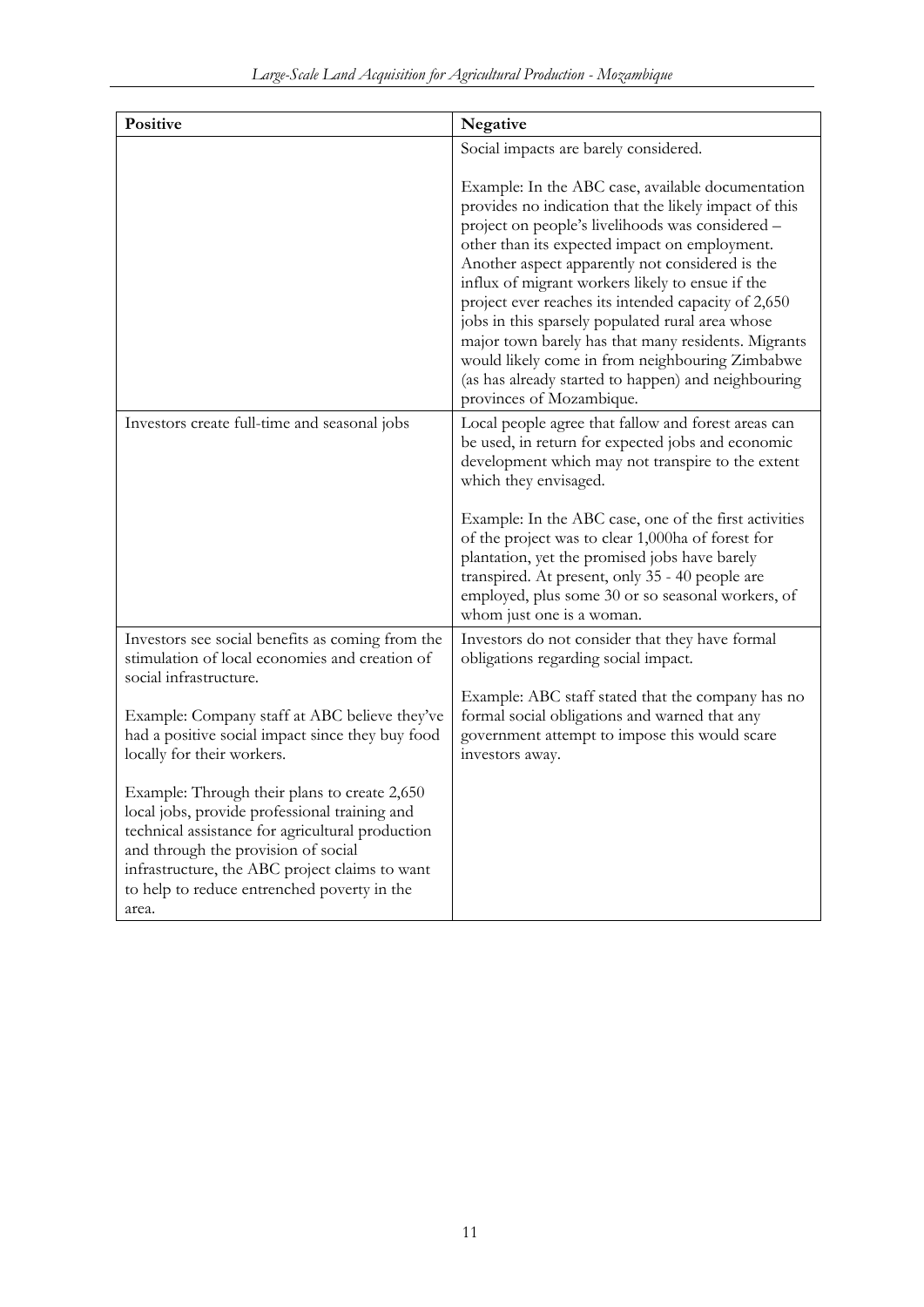| Positive                                                                                        | Negative                                                                                                                                                                                                                                                                                                                                                                                                                                      |  |  |
|-------------------------------------------------------------------------------------------------|-----------------------------------------------------------------------------------------------------------------------------------------------------------------------------------------------------------------------------------------------------------------------------------------------------------------------------------------------------------------------------------------------------------------------------------------------|--|--|
| Investors create wage labour opportunities,<br>reducing pressure on local natural resources.    | Loss of access to areas of natural resource<br>abundance has a negative impact on livelihoods and<br>food security, not adequately compensated for by<br>the creation of wage opportunities.                                                                                                                                                                                                                                                  |  |  |
|                                                                                                 | Example: In the ABC case, with much of the forest<br>gone, local people now have to travel long distances<br>to fetch wood for construction or fuel; and there is<br>no more access to game meat - those who don't<br>happen to keep goats have more or less lost out on<br>meat in their diet. The forest also harboured a small<br>lake and ponds, which have now been drained by the<br>project, thus reducing access to fresh water fish. |  |  |
|                                                                                                 | Example: In the Greenleaves case, farmers found<br>they were not able to leave their fields fallow, either<br>because there was now no alternative land nearby to<br>open new fields or because the project would<br>consider these fields abandoned and therefore<br>available for tree plantation.                                                                                                                                          |  |  |
|                                                                                                 | Example: the local practice of slash and burn to<br>fertilise the soil became problematic in the<br>Greenleaves case, as farmers were accused of putting<br>the plantation at risk and found themselves being<br>fined for farming in their traditional way                                                                                                                                                                                   |  |  |
| Mandatory consultations with local<br>communities form part of the land application<br>process. | Consultation is performed in a perfunctory manner,<br>with little in the way of informed or serious<br>negotiation between the parties.                                                                                                                                                                                                                                                                                                       |  |  |
|                                                                                                 | Example: In the Morefuels case, the community<br>concerns with knowing the exact boundaries of the<br>proposed land concession and ensuring that they<br>would still have adequate grazing land for their cattle<br>and be compensated in any cases where they would<br>lose their existing fields were noted, but were not<br>adequately addressed.                                                                                          |  |  |
|                                                                                                 | Communities are not empowered to enter into the<br>consultations on an equal footing.                                                                                                                                                                                                                                                                                                                                                         |  |  |
|                                                                                                 | Example: Morefuels - community members received<br>no documentation on the project prior to or after<br>the consultation process and the only information<br>they had to go on for any 'negotiations' was simply<br>what they were told at the time by Morefuels<br>representatives and the district officials. Nor did the<br>communities have any legal or technical support.                                                               |  |  |
|                                                                                                 | Example: ABC - women interviewed said that they<br>had not been directly involved in the consultation<br>and had only heard about the project second hand,<br>from the men. No formal documentation was<br>submitted to the community, before or since the<br>consultation.                                                                                                                                                                   |  |  |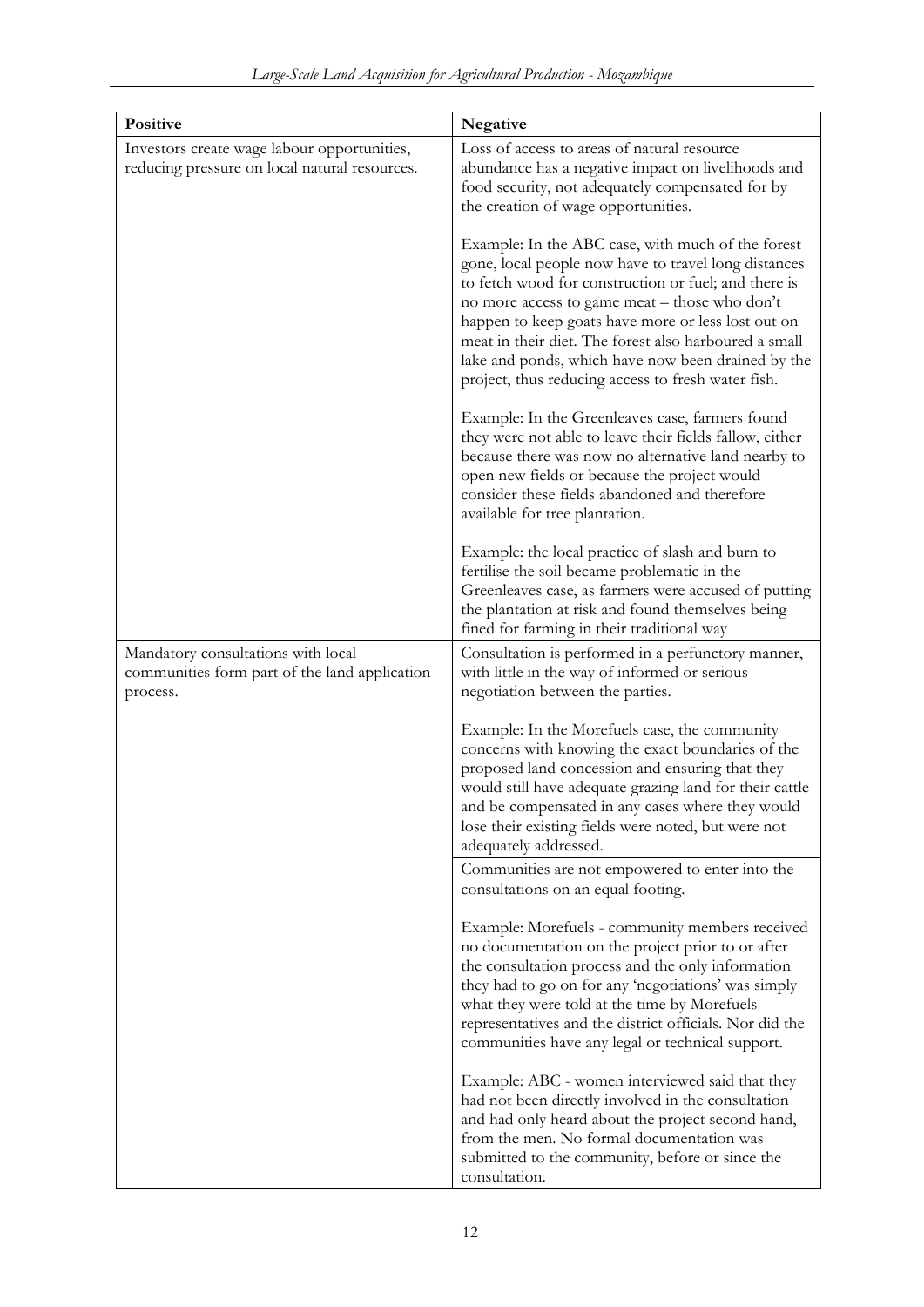<span id="page-13-0"></span>

| Positive                                                                                                                                                                                                                                                                      | Negative                                                                                                                                                                                                                                                                                                                                                                                                                                                                 |  |
|-------------------------------------------------------------------------------------------------------------------------------------------------------------------------------------------------------------------------------------------------------------------------------|--------------------------------------------------------------------------------------------------------------------------------------------------------------------------------------------------------------------------------------------------------------------------------------------------------------------------------------------------------------------------------------------------------------------------------------------------------------------------|--|
| Consultations provide opportunities for local<br>communities to negotiate benefits from direct<br>payments in exchange for land access.                                                                                                                                       | Commitments made during consultation meetings<br>with the community have often not been followed<br>through.                                                                                                                                                                                                                                                                                                                                                             |  |
| Example: In the Greenleaves case, a land tax to<br>be applied would be paid to the local<br>community via a newly created association,<br>Xadila Xateu. How this will work and what<br>percentage of the land tax will go to Xadila<br>Xateu is yet to be clarified, however. | Example: Morefuels in Gaza Province promised to<br>create cattle reserves and even to build a University<br>- none of which showed any sign of transpiring by<br>the time of the field work. There is also evidence<br>that Morefuels did not comply with the area agreed<br>to with the local communities, but encroached on to<br>more fertile lands that the communities had not<br>wished to concede.                                                                |  |
|                                                                                                                                                                                                                                                                               | Example: In the ABC project in Dombe, the<br>minutes of the community consultation meeting<br>record that the community would only accept the<br>project if no one was displaced from their farmland.<br>The same minutes, however, also record that 'a few<br>families' would be relocated. By the time of the field<br>visit, no households had yet been moved; yet the<br>company had commissioned a study on resettlement<br>options (see case studies for details). |  |

### **7.2 Conflicts**

### **Context:**

Conflicts occur over various issues, but most often in respect to access to water, grazing land, forest resources and access.

| Nature of conflict                     | Reasons                                                                                                                                                                                                                                                                                                                                                                                                                                                                                                                                                                                                                            |  |
|----------------------------------------|------------------------------------------------------------------------------------------------------------------------------------------------------------------------------------------------------------------------------------------------------------------------------------------------------------------------------------------------------------------------------------------------------------------------------------------------------------------------------------------------------------------------------------------------------------------------------------------------------------------------------------|--|
| Conflicts over access to water         | Investors and locals are competing users of water in<br>unequal relationship to one another.                                                                                                                                                                                                                                                                                                                                                                                                                                                                                                                                       |  |
|                                        | Example: ABC has not installed its own water<br>sources or pumps and instead sends enormous tanks<br>to fetch water from the village pumps, on a daily<br>basis. Not only does this mean that women spend<br>long hours queuing for water whilst they wait for the<br>tankers to fill, but the water level tends to drop<br>rapidly leaving the local people without enough<br>water. Furthermore, the manual pumps can barely<br>withstand this level of usage and often break down.<br>Yet, again according to the locals, ABC does not<br>take responsibility to mend them and simply moves<br>its tankers on to the next pump. |  |
| Conflicts over roads and access routes |                                                                                                                                                                                                                                                                                                                                                                                                                                                                                                                                                                                                                                    |  |
|                                        | Example: Apparently when the ABC project began,<br>its vehicles used the only existing gravel road (terra<br>batida) linking the village settlements to Dombe<br>town and to the main national highway. Use of<br>heavy vehicles soon destroyed the road. Instead of                                                                                                                                                                                                                                                                                                                                                               |  |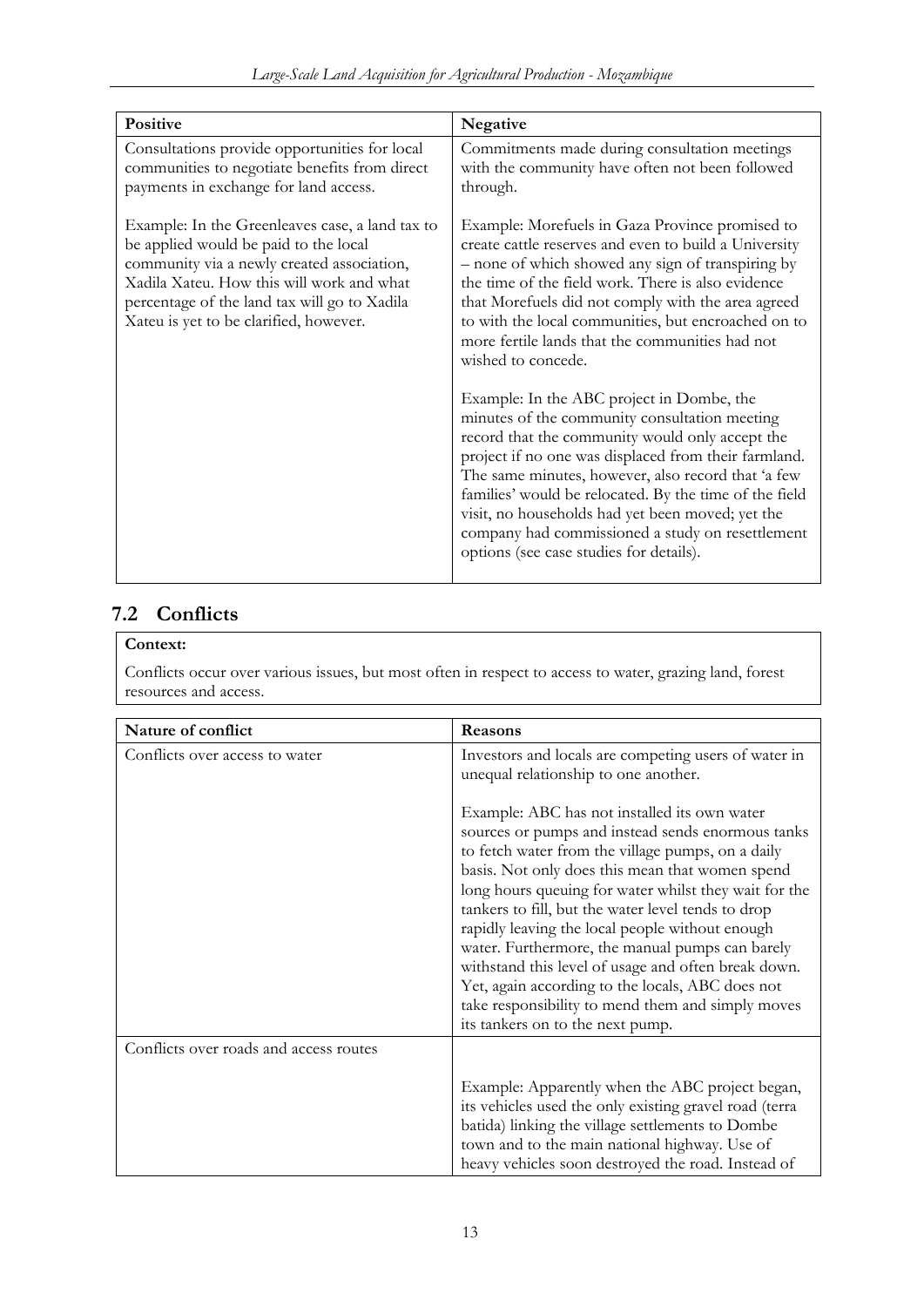<span id="page-14-0"></span>

| Nature of conflict           | Reasons                                                                                                                                                                                                                                                                                                                                                                                                                                                                                                   |  |
|------------------------------|-----------------------------------------------------------------------------------------------------------------------------------------------------------------------------------------------------------------------------------------------------------------------------------------------------------------------------------------------------------------------------------------------------------------------------------------------------------------------------------------------------------|--|
|                              | repairing the road, however, locals claim, ABC now<br>opened its own roads that it classifies as 'private' and<br>not open to use by local people.                                                                                                                                                                                                                                                                                                                                                        |  |
| Conflict over land access    | Local people find that land is suddenly unavailable<br>for expansion and that distances increase in the<br>search for suitable alternative land.                                                                                                                                                                                                                                                                                                                                                          |  |
|                              | Example: In the Greenleaves case, already the<br>plantation has reduced the area readily available for<br>cultivation need to people's home. Several people<br>interviewed said they had managed to find<br>alternative plots of land for their fields, but that<br>these are much more distant from home and could<br>take hours to get there.                                                                                                                                                           |  |
| Conflicts within communities | The weakness of the consultation process and the<br>ambiguities surrounding community representation<br>and composition leave some groups marginalised<br>from the processes.                                                                                                                                                                                                                                                                                                                             |  |
|                              | Example: In the Greenleaves case, the more<br>marginal communities, such as the 'Machangane's<br>place', have little access to services and only limited<br>access to the market economy. Whilst the town and<br>major villages trade in manufactured products,<br>poultry, maize, beans and potatoes; in these<br>peripheral villages the main trade is in charcoal and<br>firewood, fruits and traditional drinks.<br>The project, not surprisingly, has a differential<br>impact on these communities. |  |
|                              | Example: In the Morefuels case, the interests of the<br>itinerant charcoal-makers were ignored during the<br>consultation process.                                                                                                                                                                                                                                                                                                                                                                        |  |

# **7.3 Technology transfer**

### Context

Agriculture has very low efficiency and low yields in Mozambique.

| Positive                                                                                   | <b>Negative</b>                                                                                                                                                                                                                                                                                                                                                                                                                                                                                                                                                                                     |
|--------------------------------------------------------------------------------------------|-----------------------------------------------------------------------------------------------------------------------------------------------------------------------------------------------------------------------------------------------------------------------------------------------------------------------------------------------------------------------------------------------------------------------------------------------------------------------------------------------------------------------------------------------------------------------------------------------------|
| Companies are considering various approaches<br>to transfer technology to local producers. | Approaches to technology transfer are targeted<br>towards local elites and may not have positive<br>impacts on the poorer producers, exacerbating<br>inequalities within the area.<br>Example: Morefuels plan to set up an Association<br>for out-growing of sugar cane, whereby the<br>community would hold the DUAT, Morefuels<br>would provide credit for irrigation and inputs and<br>out-growers would commit to planting 80% sugar<br>cane and 20% food crops on the designated lands.<br>Morefuels estimates that US\$50,000 investment (i.e.<br>credit) would be needed for each 10ha plot. |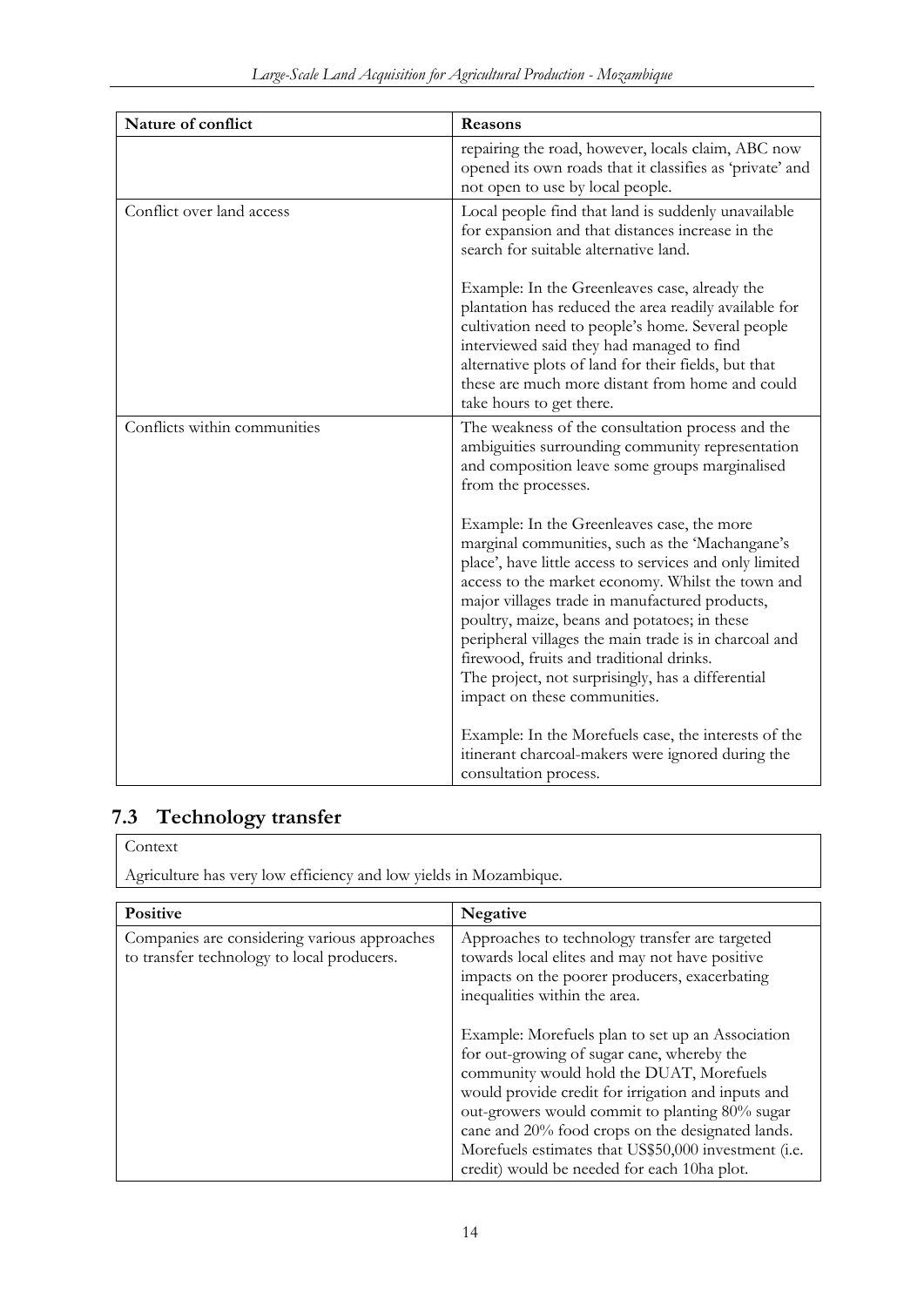<span id="page-15-0"></span>

| <b>Positive</b>                                         | <b>Negative</b>                                                                                                                                                                                                                                                                                                                                                                                                                                                                                                                                       |  |
|---------------------------------------------------------|-------------------------------------------------------------------------------------------------------------------------------------------------------------------------------------------------------------------------------------------------------------------------------------------------------------------------------------------------------------------------------------------------------------------------------------------------------------------------------------------------------------------------------------------------------|--|
|                                                         | Therefore, they are clearly not targeting small-scale<br>local producers.                                                                                                                                                                                                                                                                                                                                                                                                                                                                             |  |
| Investors are creating jobs and transferring<br>skills. | Jobs will go to the economically active, able bodies,<br>probably mainly men; being those people who in<br>case are more likely to have access to alternative<br>income when natural resources come under threat.<br>Those households with little prospect of<br>employment and no alternative access to resources<br>such as fuel wood, fresh fish and so are likely to be<br>worst affected, suggesting that if projects are<br>'successful' in the long term, they are nonetheless<br>likely to increase socio-economic inequality in the<br>area. |  |

### **7.4 Displacement and compensation**

### **Negotiation of agreements and monitoring implementation**

A key concern of rural communities is to safeguard their land for cattle grazing, or to ensure continued access to water sources. Negotiations lead to agreements, which ought then to be monitored. In the Morefuels case a committee meets regularly to monitor the progress with resettlement, approve the plans for new housing and area of plots to be given in compensation for lost farm lands. It is not clear that this functions. Generally, the mechanisms and institutions with responsibility for monitoring agreements are weak.

### **Calculating compensation**

Although the Annex to the Land Law is clear in describing 'community lands' including fallow land, woodland, grazing land and space for expansion; in practice state authorities as well as private investors tend to only recognise 'occupation' as including physically occupied land. In none of the consultation processes reviewed was there any mention of, or compensation for, loss of access to natural resources other than explicitly farmland or grazing land.

Multiple uses of the forest including, for wood fuel, charcoal, and many wild plants may also not be considered for compensation. Given that the poorest households often rely most heavily on these resources, it may be that they are the most exposed to negative impacts of large scale projects. In the Morefuels case, for example, no consideration was given to interests of the charcoal burners who were not invited to participate in any of the consultation meetings.

## **8 Conclusions**

Secondary and primary research indicates that the current community consultation process is highly inadequate, for either community members themselves or the GoM to make a realistic assessment of the likely impact of the proposed project on local livelihoods or on broader socio-economic impact. Nor can it be seen as an informed negotiation process between community and investors.

The 'consultation' generally seems to amount to a meeting between the investors and 'the community', in the presence of local government officials, at which the investor explains what the project aims and objectives are and how much land they want to occupy. Community representatives, in turn, voice any concerns they have about losing access to land and meanwhile have an opportunity to put forward their views and requests. Apart from compensation for loss of access to land, requests generally include asking for employment opportunities, basic social service facilities such as a health centre or school, and 'good relations' with the investor. At best, this consultation can result in negotiations over compensation payments and minimum social benefits that the investor promises to provide.

The process has many shortfalls. Amongst others: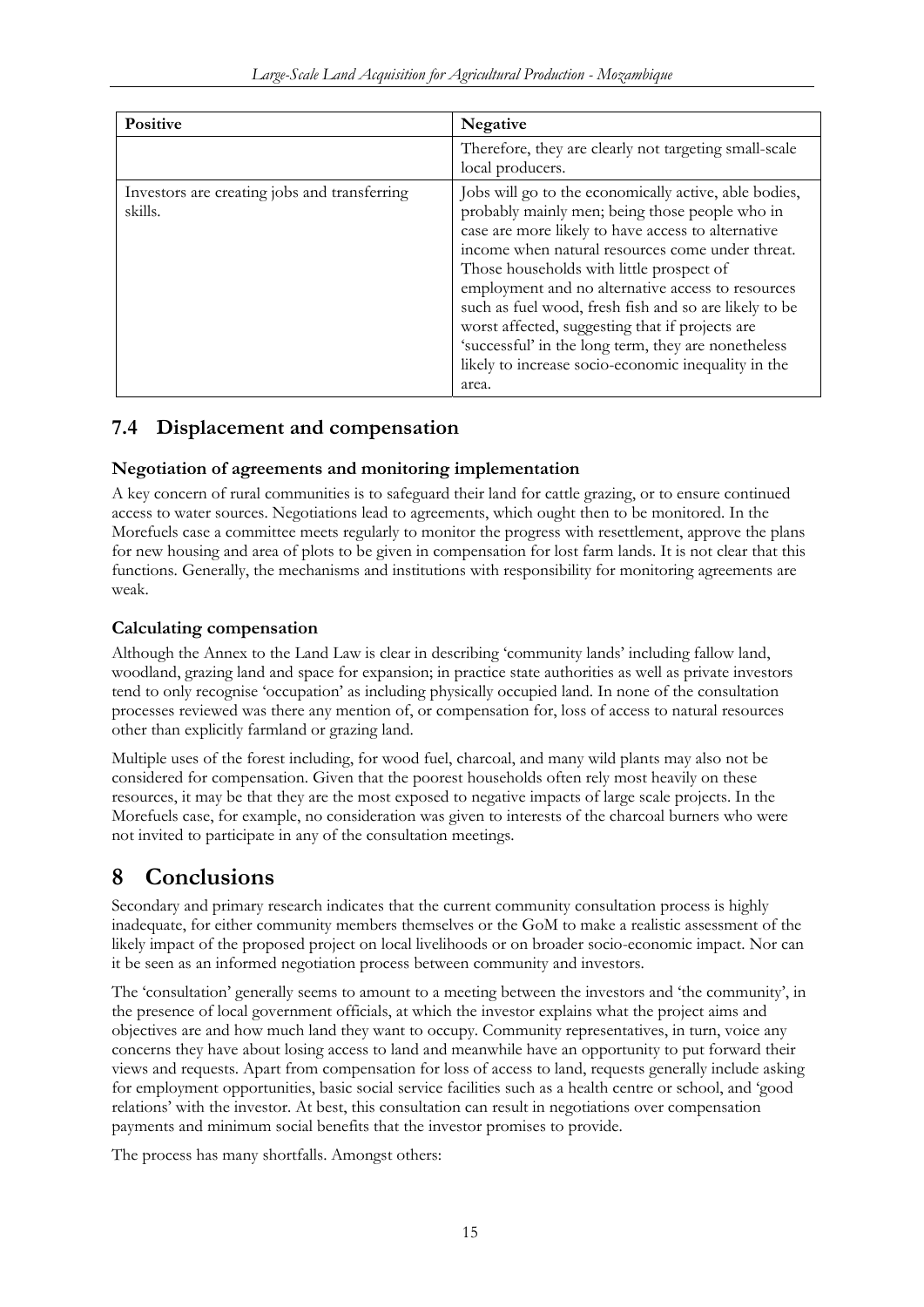- <span id="page-16-0"></span>• there is no mechanism to verify the legitimacy of local leaders consulted nor to check that they represent community interests generally – whether through democratic process or otherwise – and this is particularly the case where there has been no prior community land delimitation process nor any community level legal entity established to manage the land right or on-going relationships with the Investors;
- there is no mechanism to ensure that community representatives consulted will feed back the information to the rest of the community or even that the same 'representatives' will be consulted at any subsequent community meetings;
- even if the community representatives were to be democratically elected and accountable, the consultation process does not provide them with the means to assess likely impact of the project on local livelihoods and well being. Other than the words of the investor themselves, no technical information is made available for the community to evaluate whether or not the intended jobs and other benefits promised are realistic;
- there no legal or technical assistance readily available to assist communities in their assessment or negotiation with investors.

This is risky. According to a CPI source:

#### *"Some investors really take advantage of the social issues, promising many unrealistic things such as wells, schools and so on, that they will not be able to provide… whilst the business plan itself is non-existent".*

Yet the local community representatives are not in a position to judge whether either the promise of schools and other benefits or the business plan itself is realistic.

Officially, national investors have five years and foreign investors have two years from the time of obtaining the provisional DUAT to start up their investment project. This phased process opens up further scope for the would-be investor to acquire land use rights on the basis of speculative plans rather than concrete achievements or evidence that they are likely to produce actual results and benefits.

From the GoM perspective, at least until 2008 potential investors had not been asked to provide adequate information that would enable analysis of the likely socio-economic impact of the project on local communities.

The new procedures approved by the Council of Ministers in 2008 provide a significant improvement and the investor is now requested to provide a series of demographic and socio-economic information. With an adequate policy framework and technical guidelines, this information could be used to assess likely social impact of a project and this could count towards its approval, revision or dismissal.

At present, however, GoM officials do not seem to have adequate policy or technical guidelines to help them evaluate impact on local livelihoods and well-being nor to weigh this up against the expected economic impact. Nor do they seem to see this as their role; political pressure to show rapid progress in development through investment in rural areas means that most GoM officials are more inclined towards facilitating the land application and negotiating processes that appear to them as merely bureaucratic hurdles. The documentation recorded in the archives (*tombo*) of the National Directorate of Land and Forestry further suggests that there is limited evaluation of the likely social or economic impact and that in most cases to date large scale land requests have been reviewed with limited professional input.

## **9 Recommendations**

Although the projects reviewed in the field cannot be held as representative, there are nonetheless worrying signs with regard to the likely wider social impact of large scale land concessions. An immediate one is that, if concessions are made and land is demarcated or cleared – but significant economic development for the area does not ensue – local communities will be condemned to losing access to the best lands (once again), curtailing their livelihood options whilst failing to present alternative livelihoods through employment and trade. Thus the first and critical concern of Government should be to reinforce financial and economic feasibility assessment of investment proposals.

Furthermore, the Government should also ensure that a socio-economic impact study is carried out ahead of project approval. This could be combined with environmental impact assessment, to ensure that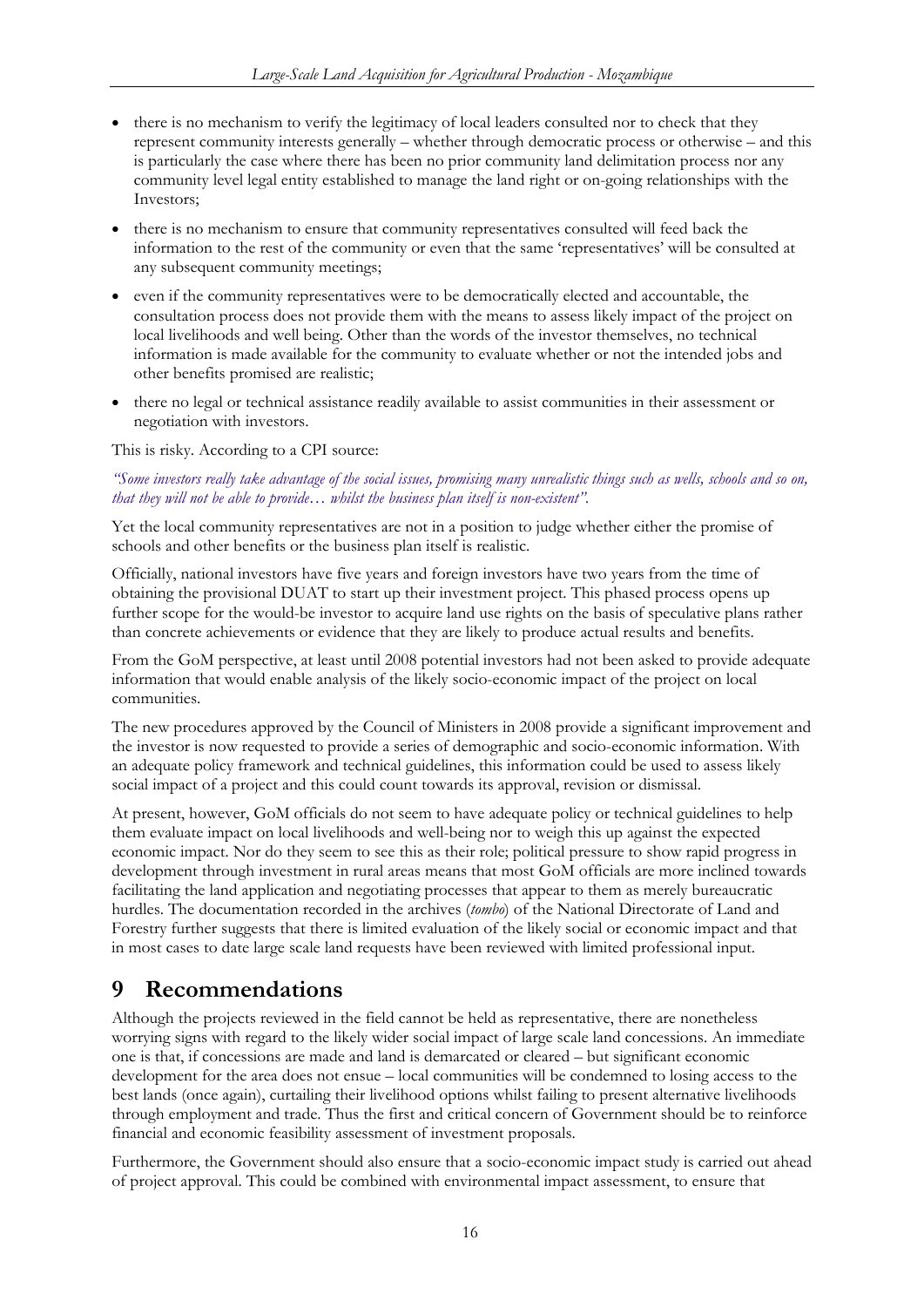environmental and social impact assessments are carried out. This study should not only identify the number of people likely to lose direct access to their land, and in need of compensation for alternative fields; but should extend to a wider analysis of existing livelihoods, likely project impact and the impact that land concessions are likely to have on diverse livelihoods that include access to and use of water, forest, access routes and so on. The assessment should review whether or not the project likely to compromise or enhance local livelihoods including food security? It should include a stakeholder analysis looking at the likely impact on livelihoods of different groups in the community: women and men, farmers and pastoralists, wood cutters, craftsmen, etc …

In particular, analysis of women's activities and interests should be included. Whilst women are generally responsible for water, fuel and food for domestic consumption, our findings suggest that they are rarely consulted and their specific needs are not considered in the consultation process. On the other hand, women seem least likely to benefit from new economic opportunities such as formal employment.

This process ideally ought to be guided by clear government policy on the intended socio-economic benefits of large scale land investments – e.g. through greater clarity in the Agriculture sector development strategy that has been in the pipeline for the last two years.

To date, however, the draft strategy is largely focused on commodity production targets and seems to revive a more interventionist role for the state in promoting achievement of targets (such as distribution of seeds and tractors to capable farmers in priority areas). There is little if any socio-economic analysis informing the strategy (or at least this is not made explicit); for instance the 'private sector' is treated as homogenous with no differentiation of government strategies to respond to the needs and interests of large scale commercial farmers compared to small scale subsistence farmers.

The task would also be easier if the GoM were to develop clear policy guidelines for assessing the likely socio-economic impact of large scale investment in the land, in terms of establishing minimum standards as well as ideal outcomes from this type of investment. At present, there is little guidance for government technicians to go by in assessing the socio-economic data required by the Council of Ministers. The guidelines could also include minimum standards for compensation e.g. certain rights that must be ensured (for example the principle that any loss of access to land for farming, grazing, other livelihood activities such as cane cutting or access routes… should be compensated or replaced to a fixed minimum standard… )

Committees set up to evaluate large scale land allocations should include relevant expertise able to make a social impact assessment from the information available.

Currently it seems that when investors are encouraged to ensure a positive 'social impact' for local communities, this is taken to mean that they should provide some social infrastructure such as schools or health centres. However this may not be appropriate or realistic, given that capital costs are useless without funds for recurrent expenditure and this depends on different Ministries. In future, at the least there should be a clear set of guarantees and procedures established in relation to social service provision. At present, promises are made by investors – such as provision of schools and health posts - but the relevant authority – Ministries of Health or Education – are not even involved. Procedures should be established such that Investors cannot make such promises without approval by the relevant government authorities.

As a final consideration, the community consultation process needs to be reviewed and revised; in its current form it is highly inadequate. Part of the problem, as noted above, is lack of a clear legal definition of the 'local community' in terms of how this entity should be represented and by whom. This needs legal clarification.

Even with a clear legal structure for representation, local communities also need technical information and support as well as legal counsel, if the consultation process is to be meaningful.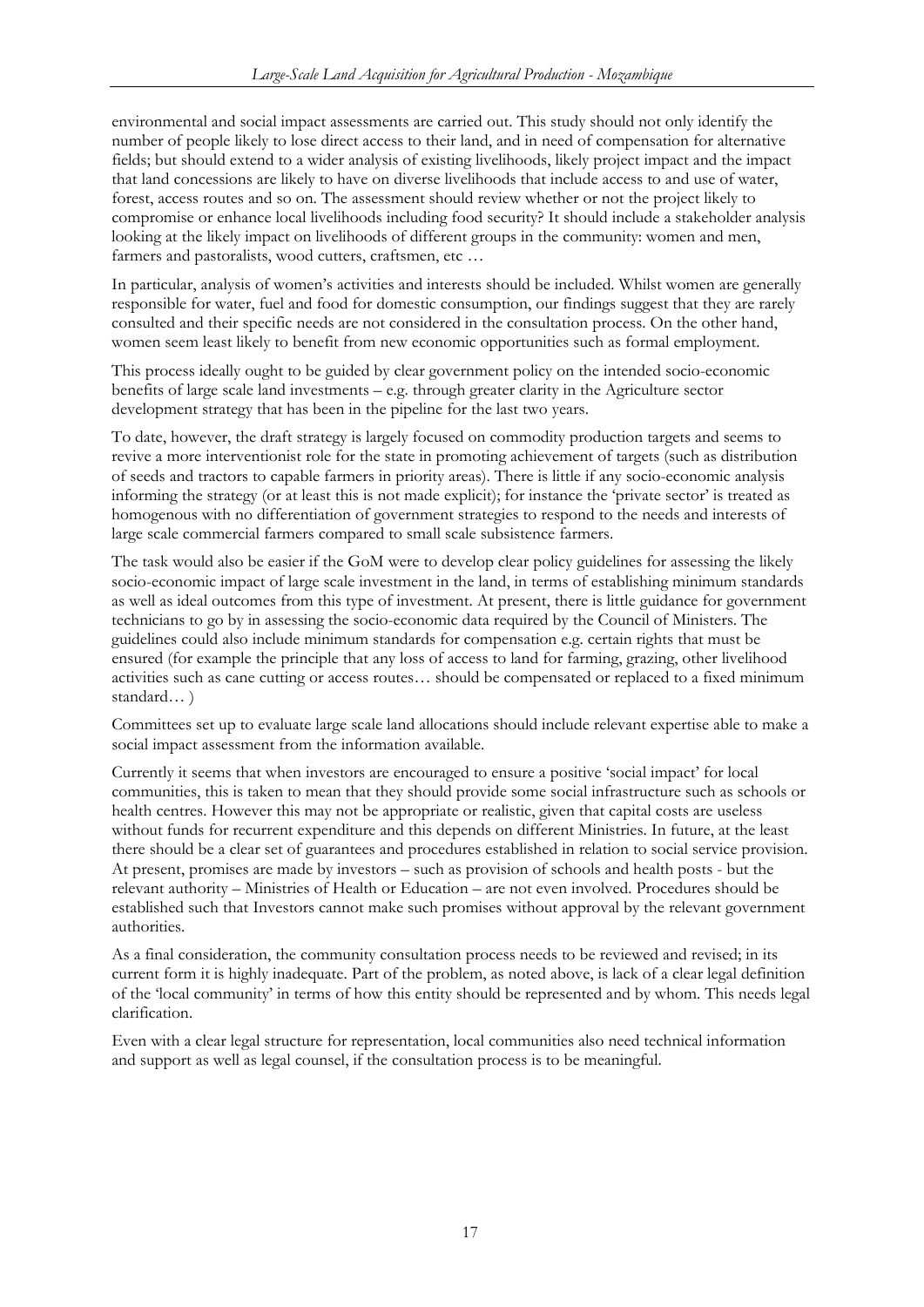# <span id="page-18-0"></span>**10 Case Studies**

### **10.1 MoreFuels, Gaza Province**

### **Application process**

The Morefuels project is located in Massingir District of Gaza Province, Southern Mozambique, on the border with South Africa. The project was officially launched on 10th October 2007 when the Mozambican Government approved the concession of 30,000ha of land for sugar plantation and the installation of an ethanol factory. With a planned investment of US\$120 million, Morefuels share-holder company aims to produce 120 million litres of ethanol per year, create 7,000 new jobs and rake in an annual profit of US\$ 40,000 by 2012.

According to company sources, conception of the project dates back to 2005, when one of the shareholders, a mining company with existing interests in Mozambique, began to look around for new investment opportunities:

*"From our existing operations we had already noticed that local farmers respond well to a guaranteed market for their produce… by 2005 we further identified the emerging and rapidly growing interest in bio-fuels – our idea was to develop sugar cane production for bio-fuels, but also to invest in small-holder production of agricultural produce and services" (Interview with company shareholder 07.09).* 

With this idea in mind, they identified Massingir as a suitable area due to land availability, good basic infrastructure and transport links in reasonable proximity to a port, and good availability of water from the Elephants' River and Massingir Dam.

Massingir is an extensive district of some 5,878 km2 and a population of 28,470 giving a population density of just 4,8 inhabitants per km2. According to government figures (2005) some 95% of the population are self-employed or small scale farmers, mainly engaged in cereal crops or cattle-keeping. There is a high percentage of female headed-households, due to a long history of principally male labour migration to mines and plantations in neighbouring South Africa. There is very little formal sector employment available within the district itself, other than a few posts in the civil service and, recently, some new jobs in tourism with creation of the Limpopo National Park (which straddles Mozambique, South Africa and Zimbabwe) and five local game reserves.

The Elephants River running down from South Africa to join the Limpopo River, and the reservoir at Massingir Dam also feature in the local economy; providing a livelihood to some 1500 fishermen around the reservoir. The most populous villages are clustered along the river banks where people make use of water for agriculture and for their cattle. Firewood and charcoal are gleaned from the local woodlands.

According to the local authorities, they were first approached by potential investors in 2003. The same officials say that they studied the Morefuels proposal and concluded that it would bring considerable benefits to the district:

#### *"When they presented the project to us we had a vast area of land that was just being destroyed by charcoal burners. So the District Authorities gave a positive response and allocated that land to the project" (interview with district official 07.09).*

The 30,000ha allocated extend for some 30 kilometres across the district.

According to the same officials, once they had given the go-ahead a process was followed to 'inform' local communities about the land concession, via their respective traditional leaders. Traditional leaders from the various villages likely to be affected were called to a series of meetings with the district authorities and the investors, who explained the project to them. These leaders in turn went back to inform and 'mobilise' their communities in favour of the project.

At present there are 5 villages directly affected by the project and situated on the banks of Elephants' River. All of these were established as 'communal villages' under FRELIMO's early Marxist-Leninist policies after Independence in 1975.

According to interviews with local stakeholders, three main factors are said to have swayed local inhabitants in favour of the project: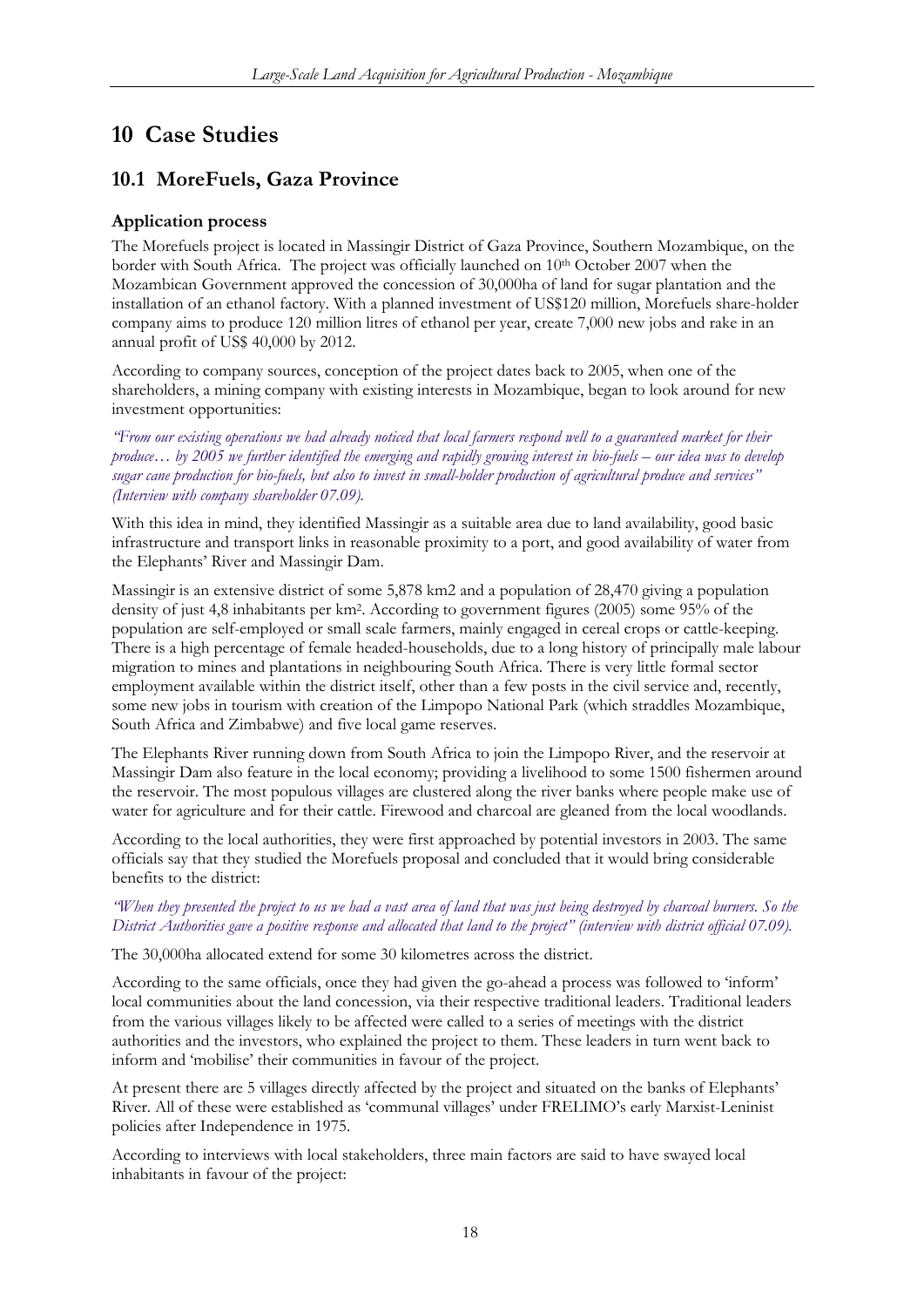**Map 1 - MoreFuels DUAT in Massingir, Gaza Province** 



- 1. the promise of new jobs;
- 2. promises that Morefuels would provide water sources, schools and hospitals;
- 3. the fact that the requested land was lived on only by the charcoal burners, a small group of people not indigenous to the area and marginalised from the rest of the community.

Meanwhile, however, community members expressed concern with wanting to know the exact boundaries of the proposed land concession and ensuring that they would still have adequate grazing land for their cattle and be compensated in any cases where they would lose their existing fields.

Community members received no documentation on the project prior to or after the consultation process and the only information they had to go on for any 'negotiations' was simply what they were told at the time by Morefuels representatives and the district officials. Nor did the communities have any legal or technical support.

The "quality" of the negotiations can be gleaned from a few excerpts from Minutes of the meeting, officially recorded in the national archives. According to Minutes of one consultation meeting:

*"The participants [in the consultation] gave their opinions on the land occupation request, notably through the following interventions:* 

*Mr XXX: "Firstly I'd like to say thanks for inviting me to speak and I would like to know where the proposed area begins and ends so that we can decide as we have our cattle to pasture; but in any case I would like to say that jobs would be good for our community, for us and our children".* 

*Mr YYY: "The area asked for is really exaggerated but we also have to see the concerns of the communities to say that the investment is welcome… "* 

*Mr WWW: "I say welcome to the project and we would like to know what conditions will we have because we'll be left without land for our fields. If there was a way to reduce the area requested because we don't have any other land for farming".*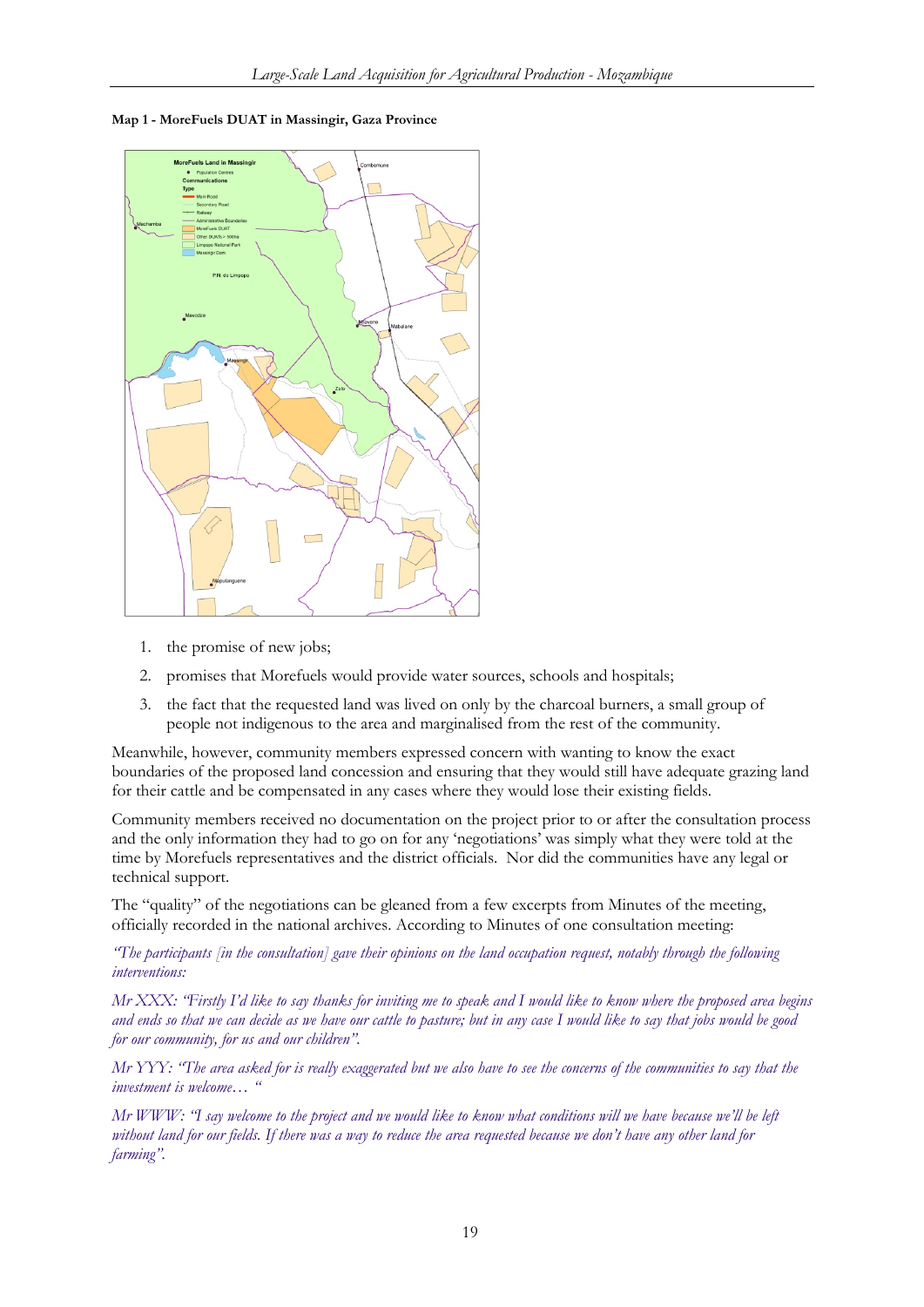*Ms ZZZ: "I welcome the jobs for our community because in fact there is no employment here and our sons face terrible problems, they go to South Africa unofficially and look for jobs but perhaps with Morefuels things will change".* 

*It was agreed that: the project can take place but when the lands are demarcated the project must move back from areas that the community says they should move back from to avoid land conflicts with the communities. They will indicate the existing infrastructure and assets ( example: house, tank, warehouse, fruit trees etc)."* 

Subsequent resistance from some communities meant that the government and the company were forced to be more concrete on the offers being made to the communities. Minutes from a consultation meeting organized with these communities in January 2007 (Tihovene, Chinhangane and Banga) indicate that an agreement was reached; the company would not only secure and fence enough land for grazing, but also committed themselves to opening 3 wells, building two cattle treatment tanks, providing waterholes, building a polytechnic, a secondary school and a Agronomy University, providing a rural hospital and 5,000 houses for the villagers in the first five years of the project. They said contracting of up to 8,000 workers would begin from January 2007.

Official files for the land application process include a 'Technical Evaluation' from the District Directorate of Agriculture, which states that:

*"Morefuels should recompense the good will shown by the communities to share the reserved area with the investor for multiple use, in the form of providing visible social benefits. The investment is welcome".* 

The District Administrator also gave his opinion as "No objection". The central government requested an environmental impact assessment, but not a social impact study. According to Morefuels themselves:

*"If we want to export to Europe we will need to do a much more detailed environmental and social impact assessment study".* 

Nhantumbo & Salomão (forthcoming) have conducted an independent report on the consultation process. They note that during the process, the Condzwane community were apparently informed that the district land registry services would go to their area for the purpose of demarcating the region with the residents, but that this had not happened.

*"On the agreed date we went there to wait for them from 9:00 am and when at midday they had not turned up we gave up. When the greater number of us had already left, they appeared and found only one person present. They took him by car to the place indicated by [Morefuels] as being the limit of their area. He did not agree with what he was being shown, but being on his own, he was not able to prevent the boundary markers being put in place according to the indications made by [Morefuels] and to the disadvantage of the population."[20](#page-20-0)*

As Nhantumbo & Salomão also point out, community opinions and concerns are generally ignored by project proponents and misrepresented in the minutes of the consultations:

*"When some members of the population of Chinhangane drew attention to the limits of the area ceded to the project, the representatives of [Morefuels] said that those were not the ones because they had already identified them when the area was surveyed from the air. At that stage we wanted to know how it was that they could have identified the area and its limits without consulting us, knowing that it belonged to us. We thought that they would take our position into account following our complaints, but we have seen that that this is not the case, since they have put in a trail from where they believe to be the true limit of their land into our land. The area which [Morefuels] is currently occupying is where we cut wood for construction of our houses. For this very reason and as a means of compensation we asked that they should build us conventional houses and also dig irrigation trenches, as well as put in sources of water. Up to now we have had no reply to these demands and nobody from that undertaking has been willing to make a promise to do so".* 

In July 2007 the President of Mozambique requested additional information on the project proponents in terms of their legal identity and business experience. CEPAGRI submitted a technical evaluation in August 2007, raising a number of questions around technical feasibility of the project and its projected yields. Nonetheless, the CPI advanced with the investment project application, which was approved simultaneously with the land use title (DUAT). The investment contract covers the first 15 years of the project and provides a wide range of fiscal benefits to the company.

-

<span id="page-20-0"></span><sup>20</sup> It is worth noting here that boundary markers should not be placed at the stage of a community consultation. In fact, these markers ought to be placed only at the time of demarcation, which comes subsequent to the award of the provisional DUAT.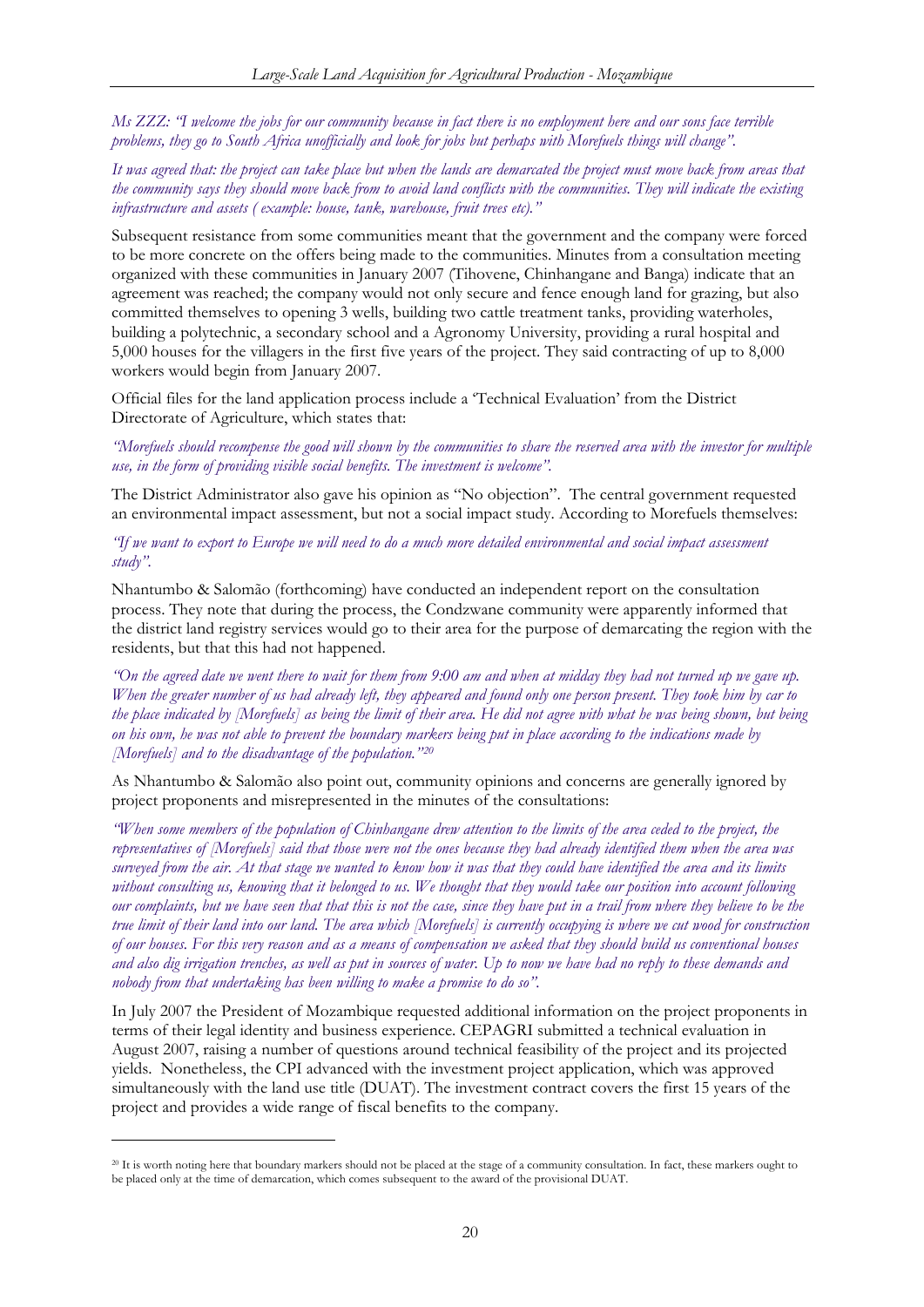### <span id="page-21-0"></span>**Compensation and safeguards**

As noted above, a key concern stated by local communities was to safe guard their land for cattle grazing. In response, Morefuels committed itself to ensure protected areas for cattle and, as further compensation and incentives, to provide infra-structure for the cattle such as dip-tanks as well as social infrastructure for the communities.

Interviews with community members in Massingir revealed that people feel confident that these commitments are recorded in memorandums and contracts and will eventually be respected. On the other hand, however, the same people said they had never seen any of these written agreements but had simply been informed about them by central and provincial level government officials.

Another concern of community members expressed in the consultation process was that the land requested by Morefuels would overlap with the resettlement area intended for people being moved out of Limpopo National Park (extending over 60% of the area of the district) and that this would cause local land conflicts. On an official level, the issue was resolved in July 2007 when a technical team confirmed that the planned areas did not overlap.

Some controversy remains, however, since Morefuels in practice did not stick to the originally agreed area but encroached onto fertile lands around Massingir's district capital and certain villages. Representatives of six of those villages (Zulu, Banga, Tihovene, Chinhangane, Condzwane and Cubo) clearly stated their annoyance with this encroachment by ProCana. They emphasised that what the population agreed to was ceding of a part of the land that was not in use, whilst retaining other areas for its own activities:

*"Members of [Morefuels] arrived at the village and met with our leader, together with some other members of our community. They were told that they ([Morefuels] representatives) were asking for some land for their activities. Some members of our community were chosen to indicate an area where they could work and what the limits of that area were. These days, [Morefuels] pays no attention to the established limits and is in the process of opening up trails which pass close to our houses and which destroy cultivated fields with a variety of crops. We have nothing against [Morefuels] establishing itself in our district, on the contrary, we want them to help us to rise up out of the poverty by which we are affected. However, we demand that [Morefuels] remain within the limits of the areas that were ceded to them."* 



#### **Map 2 - MoreFuels encroachment**

In later negotiations involving the Limpopo National Park authorities, other Government officials and community representatives, Morefuels now agreed that it would:

- Maintain a distance of 5 km between villages settlements and project lands
- Ensure compensation for any small-holdings lost to the project
- Safeguard the areas reserved for resettlement from the Park
- Help develop new areas for pasturage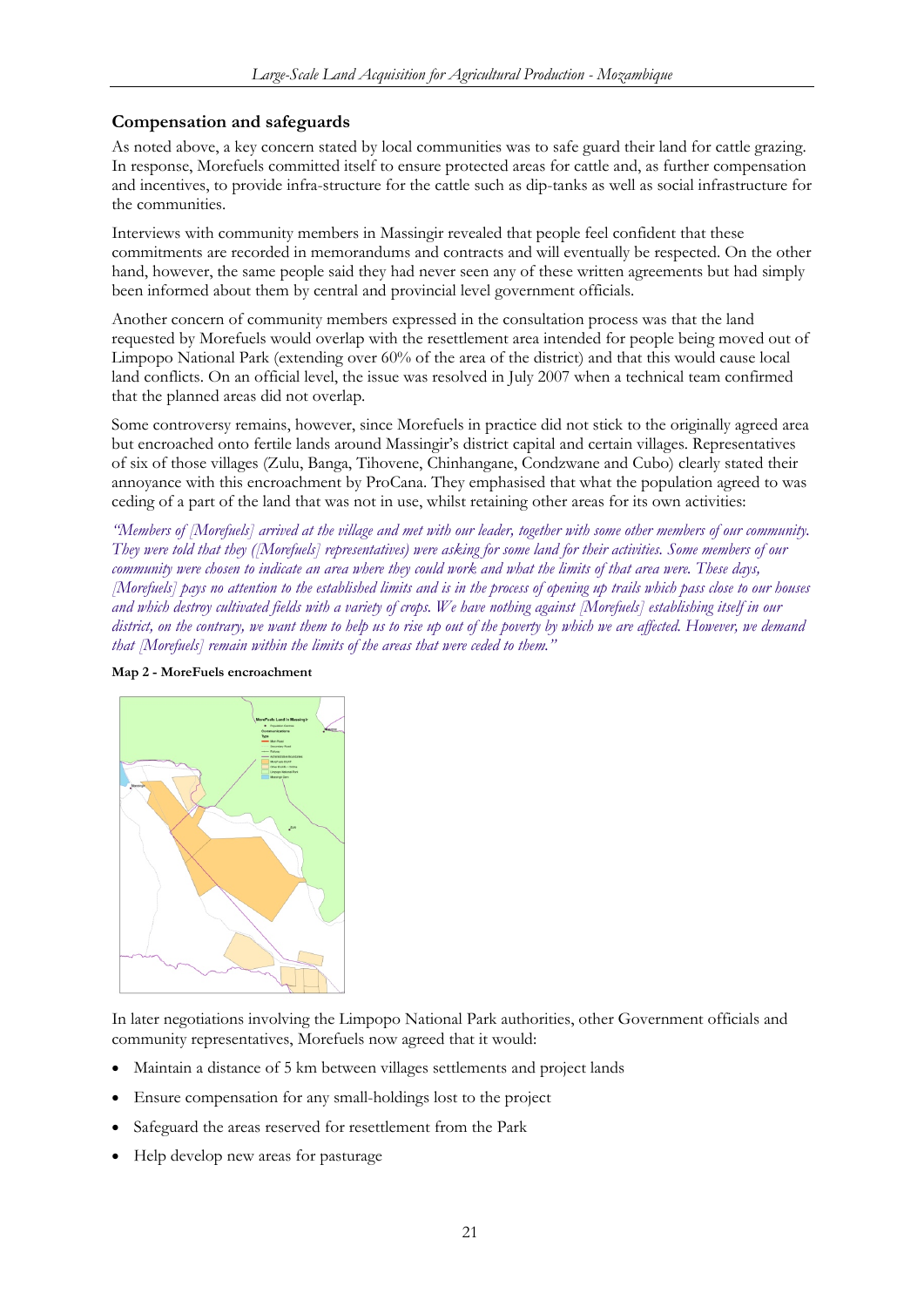- <span id="page-22-0"></span>• Construct an irrigation system to compensate for the reduced cultivation area available to local communities
- Compensate for loss of fruit trees.

To monitor implementation of these plans and resolve eventual conflicts, the provincial government set up a Resettlement Committee, chaired by the Governor of Gaza Province and including district authorities, the Limpopo Park authorities, community leaders from affected communities and Morefuels. According to informants, the Committee meets regularly to monitor the progress with resettlement, approve the plans for new housing and area of plots to be given in compensation for lost farm lands.

According to one Morefuels company shareholder:

*"Our investment contract documents the commitments made to the community. The communities themselves actually asked for very little, except employment opportunities. It's a very poor area with mainly elderly people and children whilst the active adults go to work in South Africa… it was our own idea to help them with their cattle".* 

Meanwhile, he said, the company has used ariel photography to determine which plots of land are actually affected by the project and therefore who is entitled to compensation:

#### *"Over 200 people came to us claiming compensation but the photographs showed 72 definable plots. We will allow the people to harvest their crops before we take over those plots – or that is, we'll give them 120 days notice".*

The same source claimed that Morefuels together with the national park is studying options to create a 20,000ha cattle reserve for the local community; and will also provide an abattoir. They further plan to set up an Association for out-growing of sugar cane, whereby the community would hold the DUAT, Morefuels would provide credit for irrigation and inputs and out-growers would commit to planting 80% sugar cane and 20% food crops on the designated lands.

Morefuels estimates that US\$50,000 investment (i.e. credit) would be needed for each 10 Ha plot. Therefore, they are clearly not targeting small-scale local producers.

Multiple uses of the forest including for wood fuel, charcoal, and many wild plants were not considered for compensation. Given that the poorest households often rely most heavily on these resources, it may be that they are the most exposed to negative impacts of the project.

In particular, right from the beginning of the project proposal no consideration was given to interests of the charcoal burners who were not invited to participate in any of the consultation meetings. It is difficult to estimate the size of this group of people, who in the main are not natives to Massingir. Following the end of civil war between FRELIMO and the opposition RENAMO fighters, an uncertain number of demobilised soldiers mainly from RENAMO settled in Massingir where, having no property rights, they took up hunting, wood cutting and charcoal burning in the forest. There was no census or survey to try and determine how many such people were living in the forest and nor was any compensation considered for these people and their dependents.

### **Project impact**

Although the Morefuels project was launched almost 2 years ago, to date there has been little activity on the ground. According to a company spokesperson, "the project hasn't started yet" and there is no guarantee at present that the project will go ahead as planned. Having dealt with other questions such as resettlement and relationships with the Limpopo Park, the current stumbling block, he said, is water supply. Morefuels would like to take water directly from the Reservoir at Massingir dam, rather than draw off water further upstream; but they are now in competition with another company that wants running water to produce hydro-electricity. The two companies are still negotiating.

Nonetheless, field research showed that some work is underway. The company has cleared some 800ha of land for future sugar plantation. Meanwhile, in partnership with a local farmers' association that holds the title (DUAT) to 250ha of land, Morefuels is using 125ha for cane seed production whilst, in return, supporting the association to grow food crops on the other 125ha.

Other than this, the company has built a hangar to store its machinery and begun construction of some 300 houses intended for workers. It currently employs 70 people, including machine operators and drivers.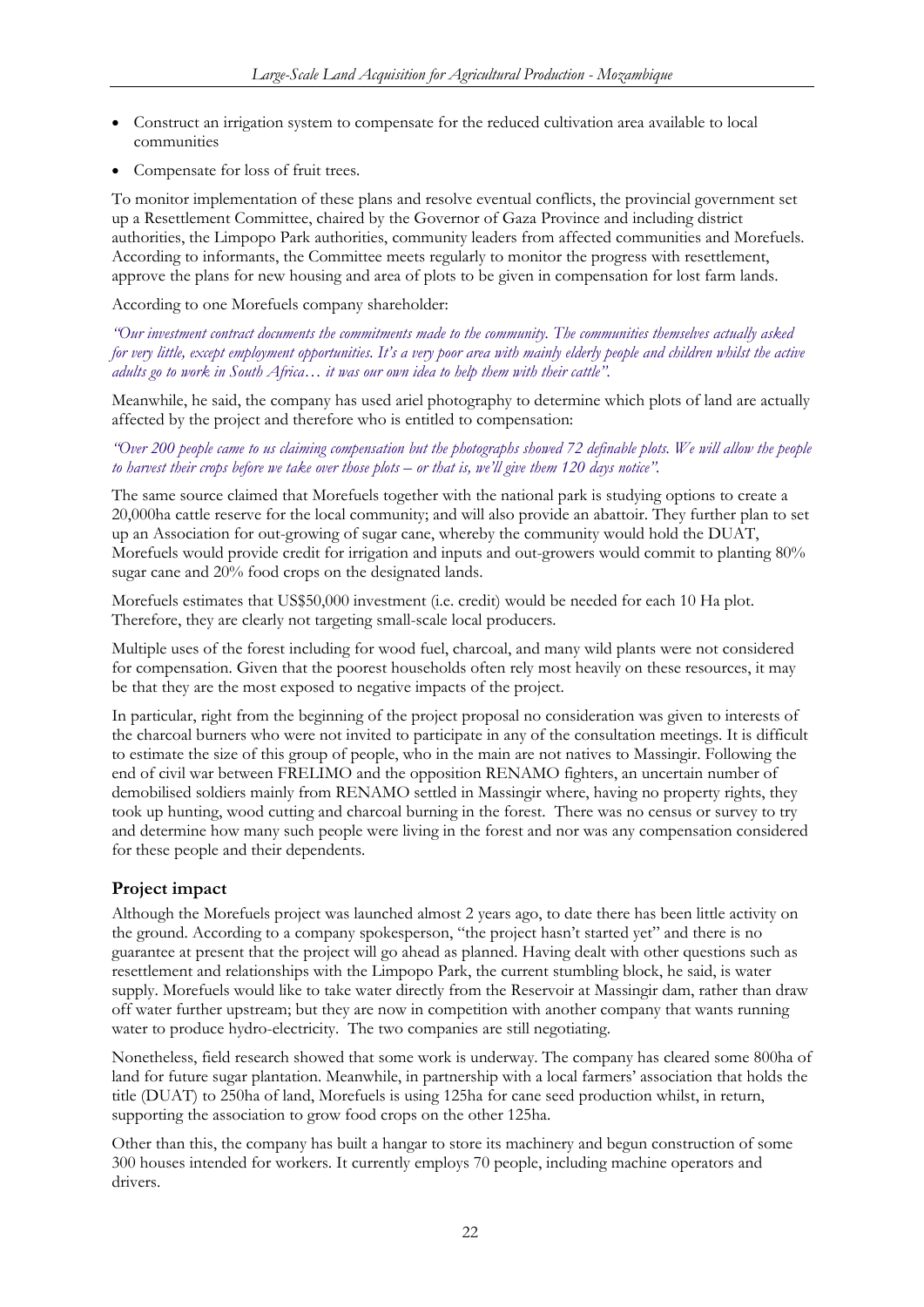<span id="page-23-0"></span>It terms of fulfilling its social commitments, the company has opened one water well and built one dip tank for cattle.

### **10.2 ABC, Manica Province**

### **Application process**

ABC is a private limited company with its head office registered in Beira city, central Mozambique. Its stated aim is to produce ethanol from sugar cane, for export to European and North American markets and it requested a total 20,000 Ha for this purpose. According to the project proposal ABC aimed to produce 213 million litres of ethanol per year by 2010 and 82500 MW of electrical energy by 2012, for a planned investment of US\$280 million.

Following a Directive from the National Land Department (16.10.07) that projects requiring more than 1,000 Ha of land should submit their land request and investment proposals simultaneously, both aspects of the ABC application were brought before the Council of Ministers in mid-2008. ABC was granted a provisional land title for 18,000 Ha of land in Dombe locality, Sussundenga District, Manica Province, central Mozambique and its bio-fuels project was approved.







Sussundenga district (see map above) covers 705,700 ha, of which 50% is arable land. However, only 2% is under cultivation by smallholder farmers. Other indicators show that access to potable water is scarce, with people walking over 2 km to get to the nearest water source, only 2% of the population have access to electricity and one clinic serves 17,000.

According to the project directors, Dombe was selected thanks to its fertile lands, ready availability of water and plenty of sunshine as ideal conditions for sugar cane production.

They also argue that the opportunity for positive social impact was a criterion. Through their plans to create 2,650 local jobs, provide professional training and technical assistance for agricultural production and through the provision of social infrastructure, they argued, the project will help to reduce entrenched poverty in the area.

Dombe is in some respects typical to many isolated rural localities in the Mozambican interior. Its sparse and scattered population depends mainly on small-scale agriculture and livestock production, as well as the use of natural resources such as timber and game meat, for survival. Beyond a few posts in the civil service there is very little in the way of formal sector employment or even casual on-farm labour on commercial farms.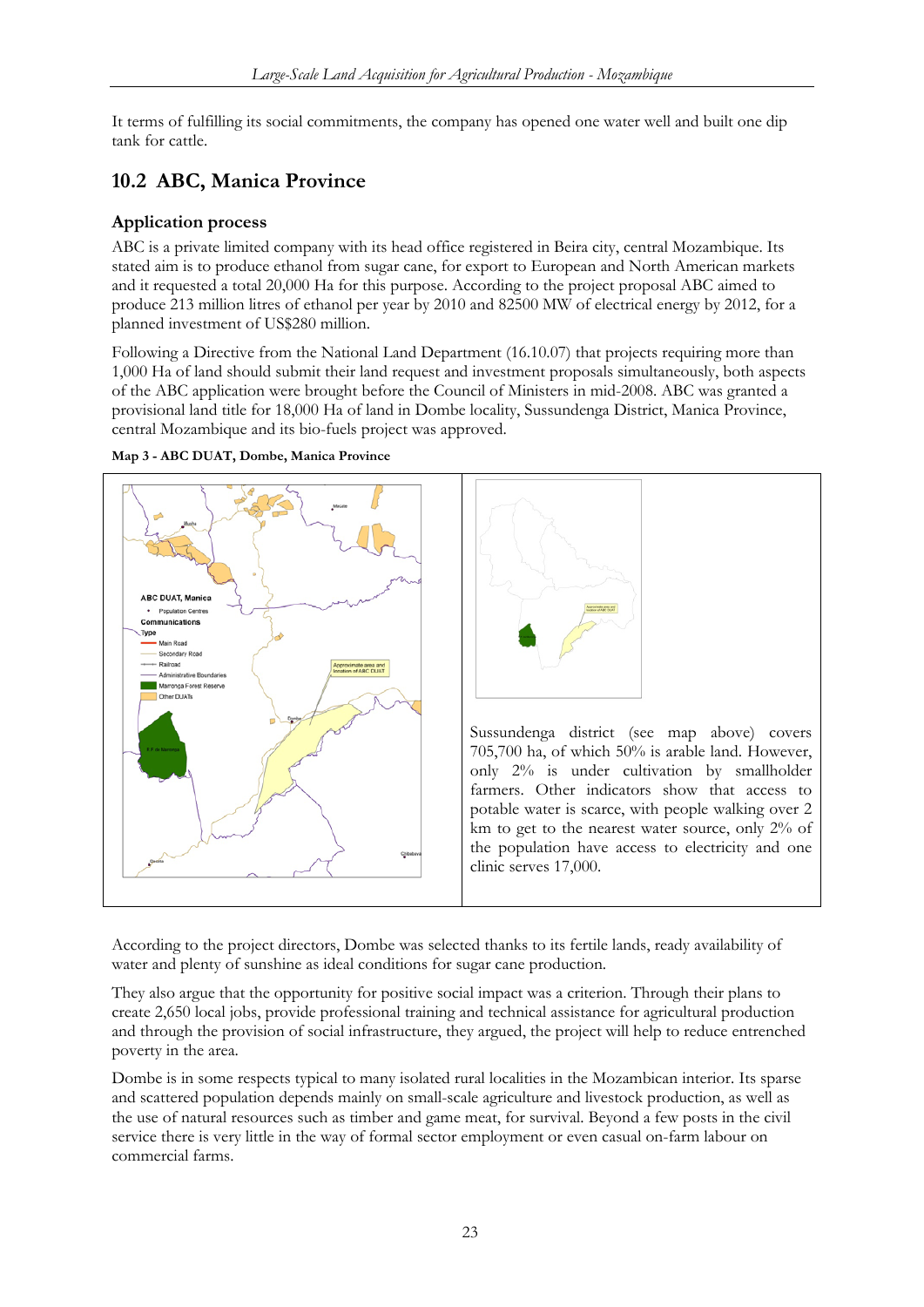Local history has been strongly influenced by the 16 civil war that devastated Mozambique until a Peace Accord in 1992. Dombe locality was the scene of violent conflicts and Dombe town itself eventually became the 'regional headquarters' of Renamo fighters in the later stages of the war. Local infrastructure and commerce were ruined and many people fled over the border to Zimbabwe, whilst others took shelter in camps for displaced people. Post war, peace has brought the return of relative prosperity through renewed agricultural production and trade; though the majority of local residents still live below the national poverty line.

Migration is another key feature of the local demographic and economic context. Historically, many local people would migrate to the provincial capitals of Chimoio (Manica) or Beira (Sofala Province), or to work on the tea and sugar plantations in neighbouring Zimbabwe (the border is some 30km away). Since the collapse of the Zimbabwean economy, there is now a trend for Zimbabweans to seek better living conditions over the border in Mozambique. Given the porous borders and long history of migration, however, many Mozambican families in Dombe have strong family ties to Zimbabwe and vice versa.

The local economy depends mainly on cassava, maize and millet production and goat-keeping; and upon trade with buyers from the urban markets of Maputo and Beira. Before ABC arrived and cleared the forest, wood was also an important source of income.

The ABC land application process relies heavily on the idea that the bio-fuels project will bring economic development to the area and this was the key argument used in convincing local communities to agree to the land concession.

As according to the process laid out in the Mozambican Land Law, the ABC land application involved a 'community consultation' process with local people in Dombe locality likely to be affected by the investment. The application was for a total of 20,000 Ha but this land is not contiguous. It was requested simultaneously in 5,000 Ha plots; apparently due to intervening roads and villages that are not included within the requested area. According to the file notes, the nearest villages to the project have 2,200 and 3,000 inhabitants respectively whilst there are only a few dispersed houses within the land area required.

Field research revealed that, if fully implemented, the ABC project will affect 10 dispersed settlements of which 7 are in Manica Province and 3 are in neighbouring Sofala Province, even though Sofala is not mentioned in the national files for this project.

The project file held at the DNTF national archives in Maputo includes Minutes of the Community Consultation and Technical Evaluations ("*parecer*") from the District Administrator, the Provincial Directorate of Agriculture and the Governor of Manica Province. In line with the Investment Law, it also includes a *parecer* from CEPAGRI and from the Ministry of Environment Coordination.

Minutes have been recorded for three 'Community Consultation' meetings, in three of the affected villages. There is no record of any meeting in the other villages. According to the Land Law regulations, Minutes of the Consultation should be signed by the participants including representatives of the Investor, Government Authorities and local population. In this case, however, only one of the 3 Minutes has been signed by government officials (from the district administration) as well as community members (11 people). The other two are signed only by a person representing the company. Contrary to normal procedure, they not signed by community members; although field research confirms that they did participate in the meetings.

According to the file, during the Community Consultation local people accepted the idea of the project, but stated that they wanted to continue farming along the banks of the Muzuaze River. For their part, the ABC representatives promised to bring employment and social infrastructure, that they would not displace anyone from their land and that they would 'respect' the local communities.

This account is backed up by local people interviewed in Dombe. Focus Group Interviews were held separately with women and men in two villages, namely Gudza and Pambadzisa, in Manica Province, located at 6 and 10 kilometres from the project area respectively. Villagers lived dispersed and houses within the village are found some  $1 - 2$  kilometres apart.

According to the men interviewed, in 2007 'the authorities' came to inform local people about the ABC project. They explained the project objectives, how much land was required and what impact the project is expected to have. They pointed out the expected employment opportunities for local people, training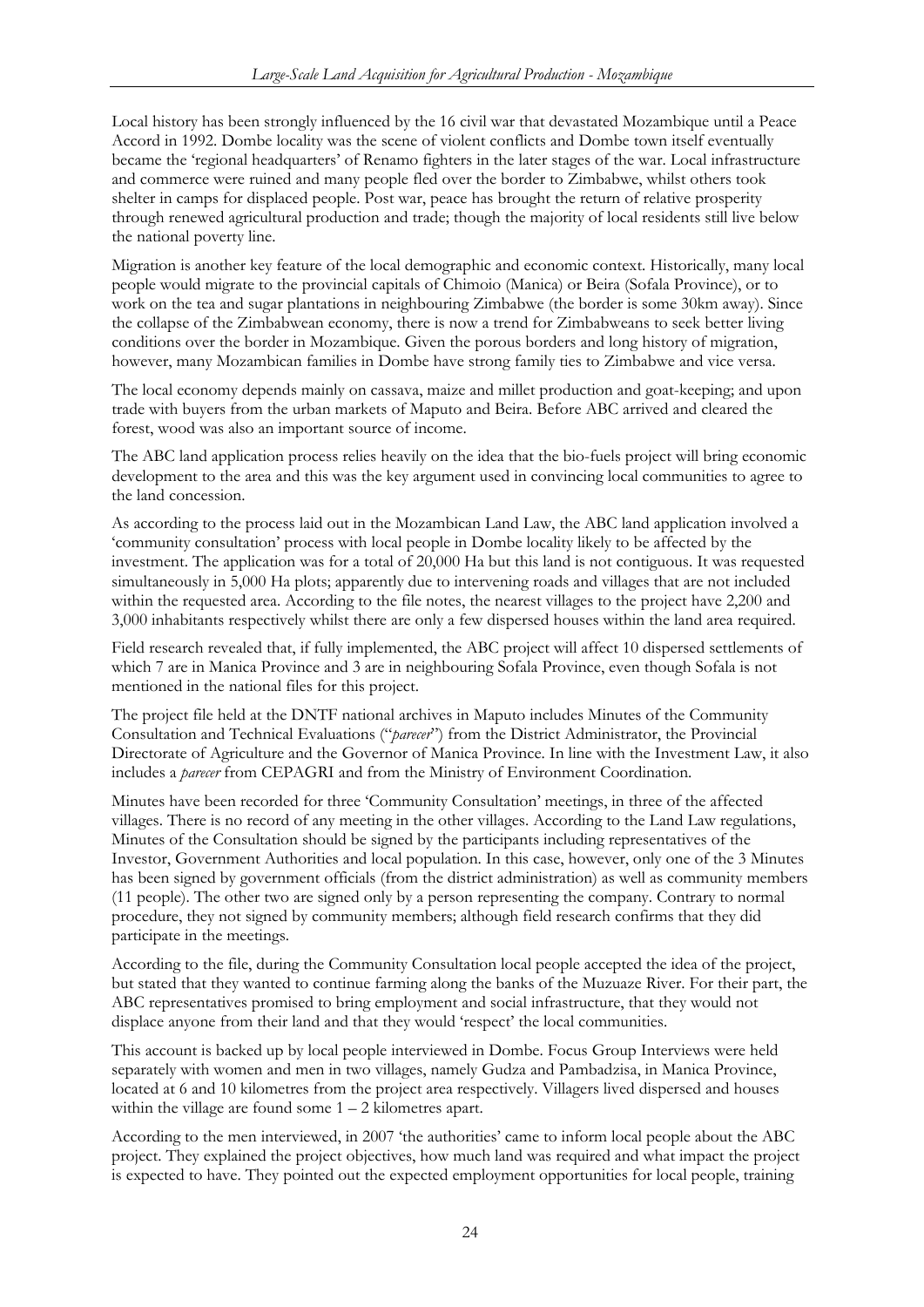<span id="page-25-0"></span>opportunities in sugar cane production and the benefit of a guaranteed market through the company and that the company would also build schools, health posts and so on. The men confirmed that, for their part, they said they did not want to be moved from their lands or lose access to their fields; but given the benefits of the project they could agree to concede use of the forest:

#### *"we gave up the forest since no-one was living there".*

Women interviewed said that they had not been directly involved in the consultation and had only heard about the project second hand, from the men.

No formal documentation was submitted to the community, before or since the consultation. The minutes of the meeting are vague. They cite the opinion of the Provincial Governor, who refers to the fact that the project will create 4,000 permanent jobs and will refrain from relocating people.

As noted above, a review of the project files at national level reveals that a number of Government institutions provided a technical evaluation of this project, before it was approved. According to documents made available, however, these are cursory evaluations that generally consist of just 2 or 3 paragraphs. There is no evidence of a rigorous social impact study.

The Provincial Department of Agriculture (DPA) submitted a favourable opinion on the project on the grounds that, according to them: there was no prior claim on the land; that local communities did not contest the application for land and both the provincial agricultural services and environment departments had approved the application.

An environmental impact assessment was carried out and the Ministry of Environment Coordination (MICOA) approved the document and recommended that mitigating measures should be ensured to guard against potential negative impacts of sugar cane production such as the chemical contamination of soil, water or air.

CEPAGRI provided a more thorough response on technical feasibility of the project and some background research on the stakeholders, all of whom appeared to be bone fide.

Available documentation provides no indication that local people's access to other resources than land, including the forest, water, or access routes, were duly considered; nor the likely impact of this project on people's livelihoods – other than its expected impact on employment.

Another aspect that does not seem to have been given any proper consideration is the influx of migrant workers likely to ensue if the project ever reaches its intended capacity of 2,650 jobs.

### **Compensation and safeguards**

Despite the fragility of the community consultation process, a clear demand from community members was that they did not want to lose their existing farm lands and particularly they wished to continue farming along the fertile river banks. These rights do not seem to have been threatened by the project so far; although there are doubts about the future, as noted below.

According to project documents and interviews in the field, no community has been displaced by the ABC project and only one case was mentioned where someone had to move house; but apparently they were fully compensated with a new house built by the company. Meanwhile, according to company sources, the project has allowed a space of 500 – 1000 metres between the river and the sugar plantation to allow people to continue with their farming; and the project does not expect to move anyone beyond more than 200 – 400 metres. However, ABC recently contracted a local company to carry out a study on resettlement. This apparent contradiction has been evident since the consultation process with the community; the minutes of this meeting mention that "there are a few small-scale farming families within the project area which will be relocated outside the project area", whilst the same minutes also record that the communities would only accept the project if the company undertook *not* to move people residing within the project area.

So far, the major impact in terms of access to resources has been the loss of the forest. As noted above, during the community consultation local people agreed that the forest area could be used – in return for expected jobs and economic development. One of the first activities of the project was to clear 1,000 Ha of forest for plantation; yet the promised jobs have barely transpired.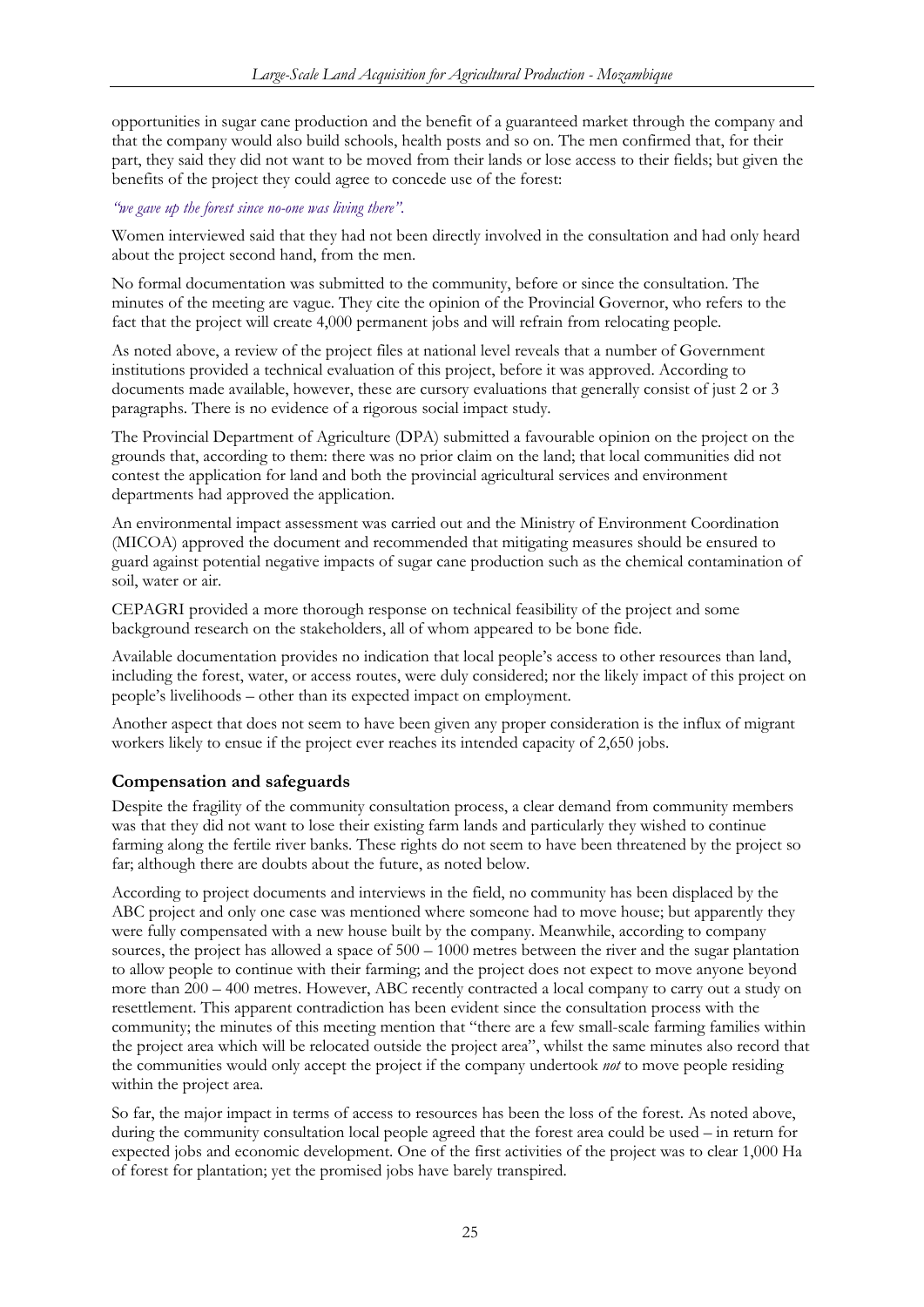<span id="page-26-0"></span>Apparently, no safe-guards have been put in place to protect local people's access to fuel wood, timber, game meat, potable water or access routes for transport and trade. These issues are discussed in more detail below. According to the company, they are intending to adopt a production approach that aims at minimizing negative impacts on the forest resources and on the environment. The forest area earmarked for the production of the feedstock is now considered marginal, since it was previously exploited under the simple license regime of the forestry legislation (which meant that the area had no long term management plan and is now classified as 'alienable'; that is, land use change is permitted). Additionally, the company states that it has adopted a 'pivot' plantation approach, in which the cane will be planted within circles and the interface between the circles will become patches of protected indigenous forest, stimulating natural regeneration. Where compatible, say the company, game may also be introduced.

### **Project impact**

Given that the ABC project was only approved in mid 2008 it is still early to say what the long term impact may be. In terms of short term local impact, however, there are already indications of growing disappointment and concern.

According to company sources, project implementation is now some 3 years behind schedule – officially due to financial set backs linked to the global economic crisis. Thus they only expect to be fully operational by 2013. Meanwhile, they have cleared 1,100 Ha of land in Dombe and planted sugar cane with seedlings imported from South Africa. At present, only 35 - 40 people are employed, plus some 30 or so seasonal workers, of whom just one is a woman.

Company staff believe they've had a positive social impact since they buy food locally for their workers. They argued, though, that the company has no formal social obligations and warned that any government attempt to impose this would scare investors away.

According to local men interviewed in Dombe, the project "got off to a strong start" and contracted many workers – although neither they nor the company itself could give a clear idea of numbers. However, this employment turned out to be short lived: probably because some of it was for casual labour anyway; but also because the project soon ran into problems. On the one hand, expected investment dried up alongside the global economic and financial crisis; on the other hand, internal disagreements seem to have played a role. For reasons not clearly explained, the company directorate was almost completely changed some months ago, such that the current project managers are new and not able to give the full history of the project.

Meanwhile the local population is disappointed with the lack of jobs but also beginning to wonder if they have sacrificed for nothing. With much of the forest gone, they now have to travel long distances to fetch wood for construction or fuel; and there is no more access to game meat – those who don't happen to keep goats have more or less lost out on meat in their diet. The forest also harboured a small lake and ponds, which have now been drained by the project; thus reducing access to fresh water fish.

Women are particularly affected by growing problems with access to water; which in local custom is women's duty to provide. According to local people, the Lucite River water is turgid and the river infested with crocodiles and hippopotamus meaning it is hardly used for domestic purposes. Alternatively, whenever they need water they use manual pumps that local government has provided at village water points – usually installed in school grounds.

According to the local people, ABC has not installed its own water sources or pumps and instead sends enormous tanks to fetch water from the village pumps, on a daily basis. Not only does this mean that women spend long hours queuing for water whilst they wait for the tankers to fill; but the water level tends to drop rapidly leaving the local people without enough water. Furthermore, the manual pumps can barely withstand this level of usage and often break down. Yet, again according to the locals, ABC does not take responsibility to mend them and simply moves its tankers on to the next pump.

Another problem has to do with roads and access routes. Apparently when the project began its vehicles used the only existing road (*terra batida*) linking the village settlements to Dombe town and to the main national highway. Use of heavy vehicles soon destroyed the road. Instead of repairing the road, however, locals claim, ABC now opened its own roads that is classifies as 'private' and not open to use by local people.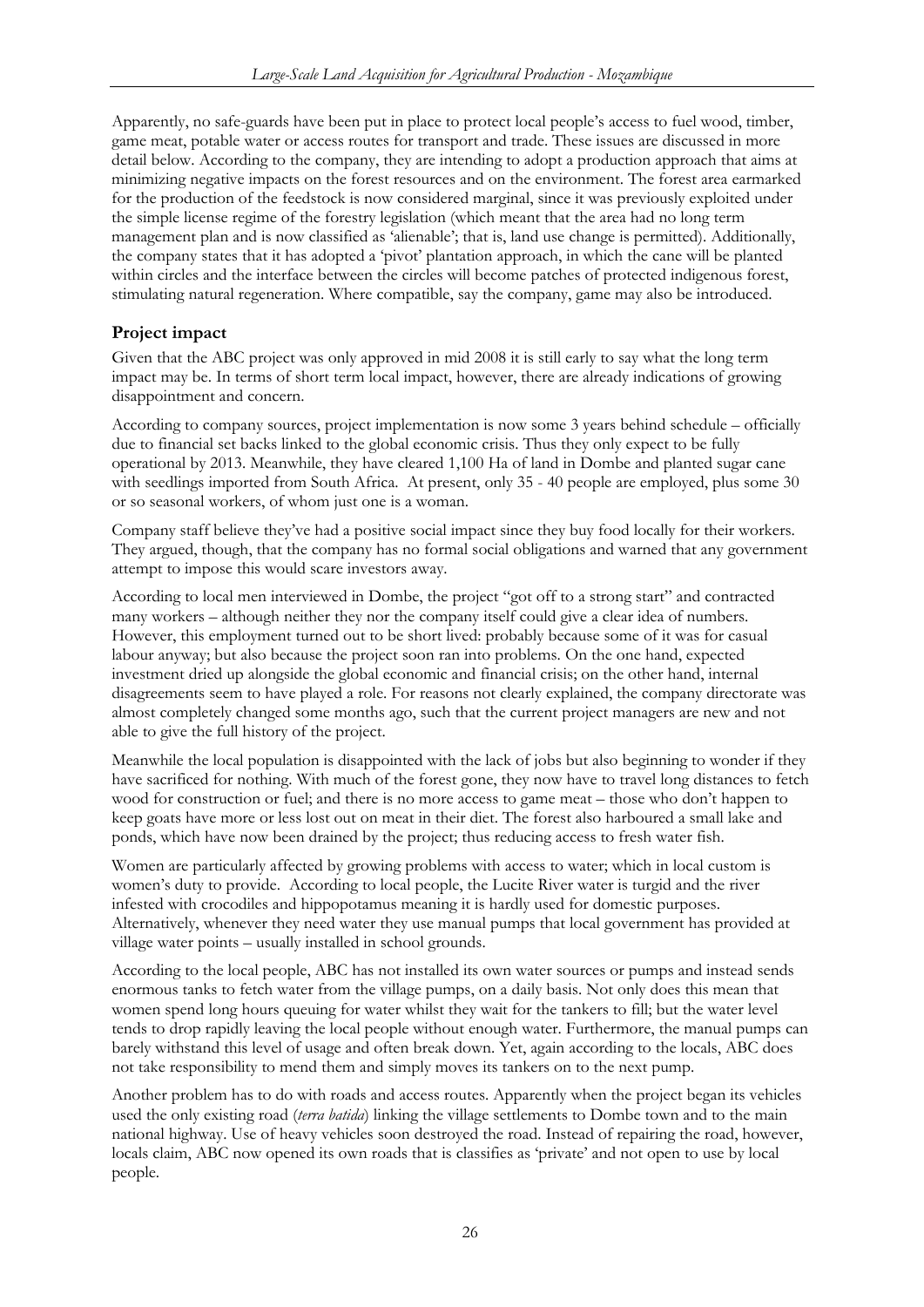<span id="page-27-0"></span>Amidst these problems, people are all the more upset since the promised jobs have not materialised. Furthermore, whilst few local people are employed, there were some complaints that the company prefers to hire Zimbabwean immigrants partly because they speak English and partly because they take lower pay. These perceptions could be misleading, however, given the close ties existing between households on both sides of the nearby border.

### **Implications**

Of the agricultural and bio-fuels projects documented at national level and reviewed for this study, ABC is one of the few that has really got off the ground. Given that it followed the standard application procedure for large scale investments in land, detailed study of this case could be highly useful in understanding and seeking to address the many challenges in promoting positive social impact from this type of investment.

A review of project documentation and brief visit to the field were enough to reveal many shortfalls in the process, which have compromised positive outcomes for the local community and may threaten their well being in future. This could have much wider implications, if the same pattern repeats itself over time with other projects that are still getting off the ground.

### **10.3 New Trees, Niassa Province (in reality "Green Resources")**

### **The investment project**

Greenleaves is a joint venture company partially owned by the Mozambique-based FineForests Foundation (FFF) and with majority shareholding from the Norwegian-owned Treetops Company. Treetops operates in Uganda, Sudan and Tanzania and opened a subsidiary in Mozambique in 2005, with the promise to invest two billion dollars in forestry plantations and industrial processing in Eráti, Ribáuè, Mecuburi e Murrupula Districts of Nampula Province. Feasibility studies for this are still underway.

Greenleaves was established in 2007 and its plan is to develop a 26,000 Ha Eucalyptus plantation in Sanga District of Niassa Province; starting with initial activities in Unango Administrative Post – visited for this study. The stated aim is reforestation of denuded areas, protection against climate change and development of industrial forestry products including sawn timber and utility poles.

### **The socio-economic context for investment in Sanga District**

Sanga District is located 64 kilometres from the Niassa Provincial capital of Lichinga, bordering on Lichinga to the South, Lago District to the East and Mavago to the West. Sanga's northern border is along the frontier with neighbouring Tanzania. Like much of the rest of the Province, Sanga is found on one of the most extensive highlands in Mozambique, enjoying fertile soils and a temperate climate that augur well for productivity.

During the guerrilla war against Portuguese colonial rule, the Liberation Front of Mozambique – FRELIMO, found much support amongst the local population of Niassa. To counter popular support, the colonial government forced people to live in large village settlements that were tightly controlled by the army. When Frelimo came to power at national Independence in 1975, the new authorities attempted to transform the colonial village settlements into communal villages organised along socialist lines.

At the time, Niassa Province - the largest of Mozambique's 11 provinces covering some 129.0056 square kilometres – had a population of less than 500,000 inhabitants and was considered the poorest province; despite its potential for agriculture, mining and tourism. Under Frelimo's new, socialist regime, Niassa became a focus for its grand ambitions of rapid development. In the early 1980s, Niassa alongside Cabo Delgado Province was singled out as the site for a huge, state-run agricultural development scheme, the '400,000 Ha' project, supported by various East European Countries and by North Korea. The scheme incorporated different entities, including the 'Agricultural Company of Unango (Empresa Agrícola de Unango) at Unango Administrative Post in Sanga District.

Like other state-run agricultural enterprises of the 1980s, however, the project soon failed under the combined problems of poor economic management and the impact of civil war. The Unango Company finally closed when Renamo rebel fighters attacked the town and some of its managers were killed whilst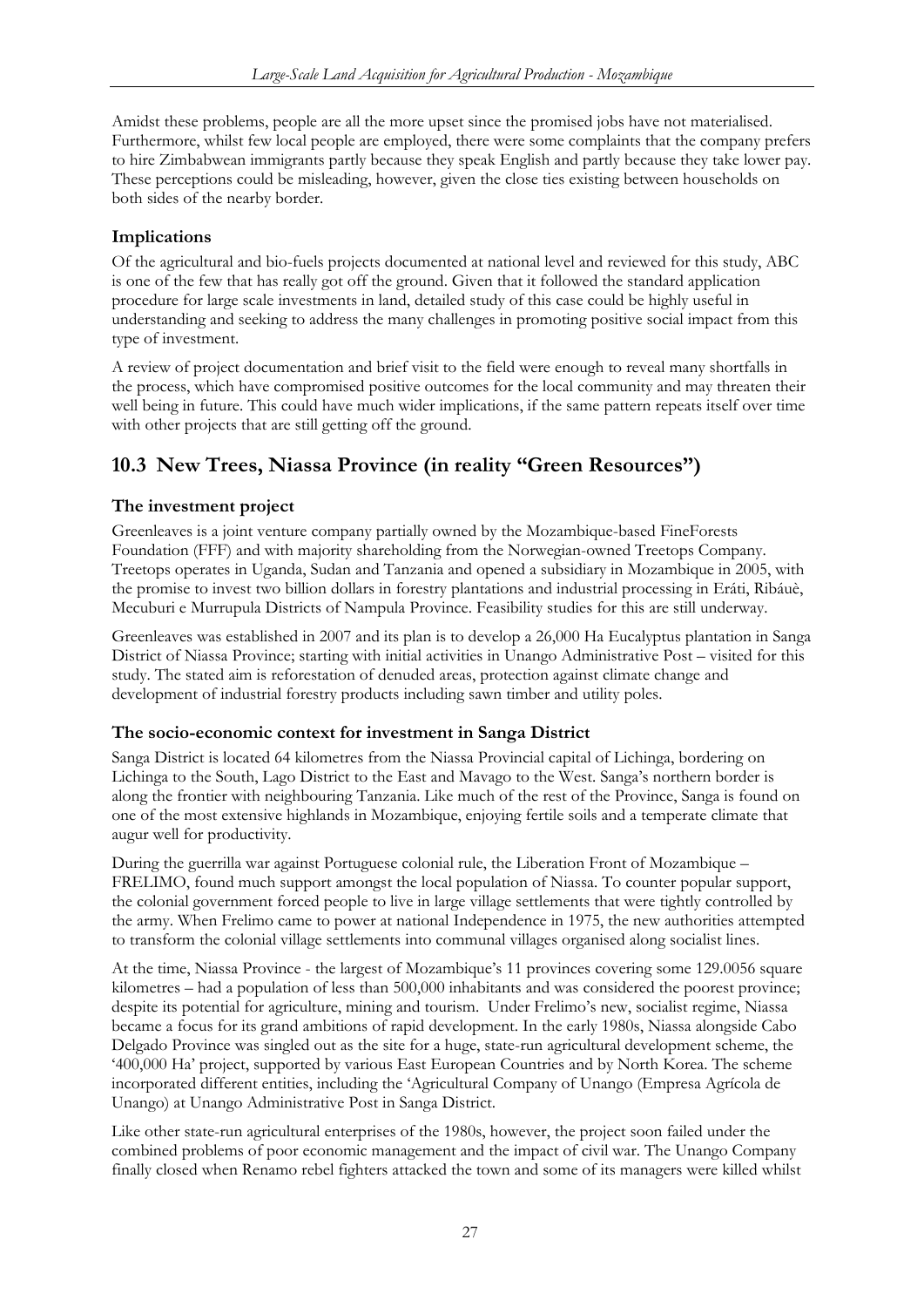<span id="page-28-0"></span>others managed to flee. Yet, despite its closure, land use planning under the 400,000 Ha project has had a notable influence on the way that forestry concessions are being demarcated today.

Given its low population density, the post-Independence Government meanwhile also saw Niassa as an outlet for resolving other problems. It was here that it set up 're-education camps', where 'inconvenient' people from political opponents, to criminals, to people accused of collaboration with the colonial regime were sent to live in virtual isolation. In 1983, Frelimo carried out its so-called 'Operation Production', whereby mainly unemployed and therefore 'unproductive' youth from the cities were rounded up and exiled to Niassa, where they were supposed to help develop the Province.

Sanga District, particularly Unango Administrative Post, received amongst the highest number of people sent for 're-education' or exiled from the city through Operation Production. Known as 'Machanganes' (a southern tribe) by the local population, this group today still forms a marginal, non-Islamic minority. Again according to locals, the large settlement where many of them live with their families 'has no name', and is known only as 'the Machangane's place over there'.

Sanga District itself covers 13,469 square kilometres and has a population of 56,165 inhabitants including 27,378 men and 28,787 women; giving a population density of 5 per Km2. The dependency ratio is 1:1 whilst 49% of the District population is under 18 (UNDP District Profile 2005).

Sanga has a mainly rural population (urbanisation is only 6%), who largely depends on subsistence agriculture using manual tools. The main products are maize, soya, potato, cassava and groundnut. Artisanal fishing, carpentry and crafts provide a complementary income for some households. State employment provides an alternative livelihood for a select few.

In common with much of Niassa, Sanga enjoys moist and fertile soils that, combined with regular rainfall, provides for potentially high productivity. Market access is limited, however, by poor communications, with only one tarred road that links Unango to the provincial capital of Lichinga. A second, un-tarred road, links Unango to the Administrative Post of Macaloge 51km away; Macaloge being the most productive area of the District. Sanga has limited access to the mobile phone network. There is no electricity, since the local generator stopped working over 5 years ago. The main sources of power, therefore, are charcoal and firewood from the local forest – which people also transport for sale in town.

Access to drinking water is problematic. During the dry season, the scattering of existing wells and boreholes tend to dry up, obliging people to turn to unsafe sources of water such as lakes, streams and ditches.

Some parts of the District face serious problems of soil erosion and deforestation, taking the forest – which is also a source of building material and wood for carpentry and craftwork – further away from people's homes; with the forest now receding to some 10-15 km away from towns and villages. Several factors contribute to erosion and deforestation; including the local practice of 'itinerate agriculture', whereby farmers work a plot for some 3-5 seasons and then move on to clear a new space in the forest where they believe the soil will be more fertile.

The majority of Sanga's population (some 90%) is Muslim, excepting a small Christian minority including the 'Machanganes'. Authority is mainly exercised by the State, represented by the District Administration who head the local government. Traditional authorities and religious leaders, however - recognised and legitimated by the state under Decree 15/2000 - are also influential in local decision-making. The main ethnic group is the Yao or Ajaua; a matrilineal group where the maternal side of the family is most influential and inheritance passes from maternal uncle to nephews. Yao is the mostly widely spoken language, followed by Ngoni and Swahili.

### **Land acquisition for the project**

To understand how Greeenleaves came to acquire land in Sanga District it is useful to have some background regarding FineForests Foundation. The FFF came into being in 2002, emerging out of the Swedish funded FineForests Programme, created to promote agriculture and forestry development in Niassa Province. The initial objective of FineForests was to facilitate private investment in forestry and agriculture whilst protecting community rights and promoting mutual benefit for communities and the private sector (Gunderson et al 2008).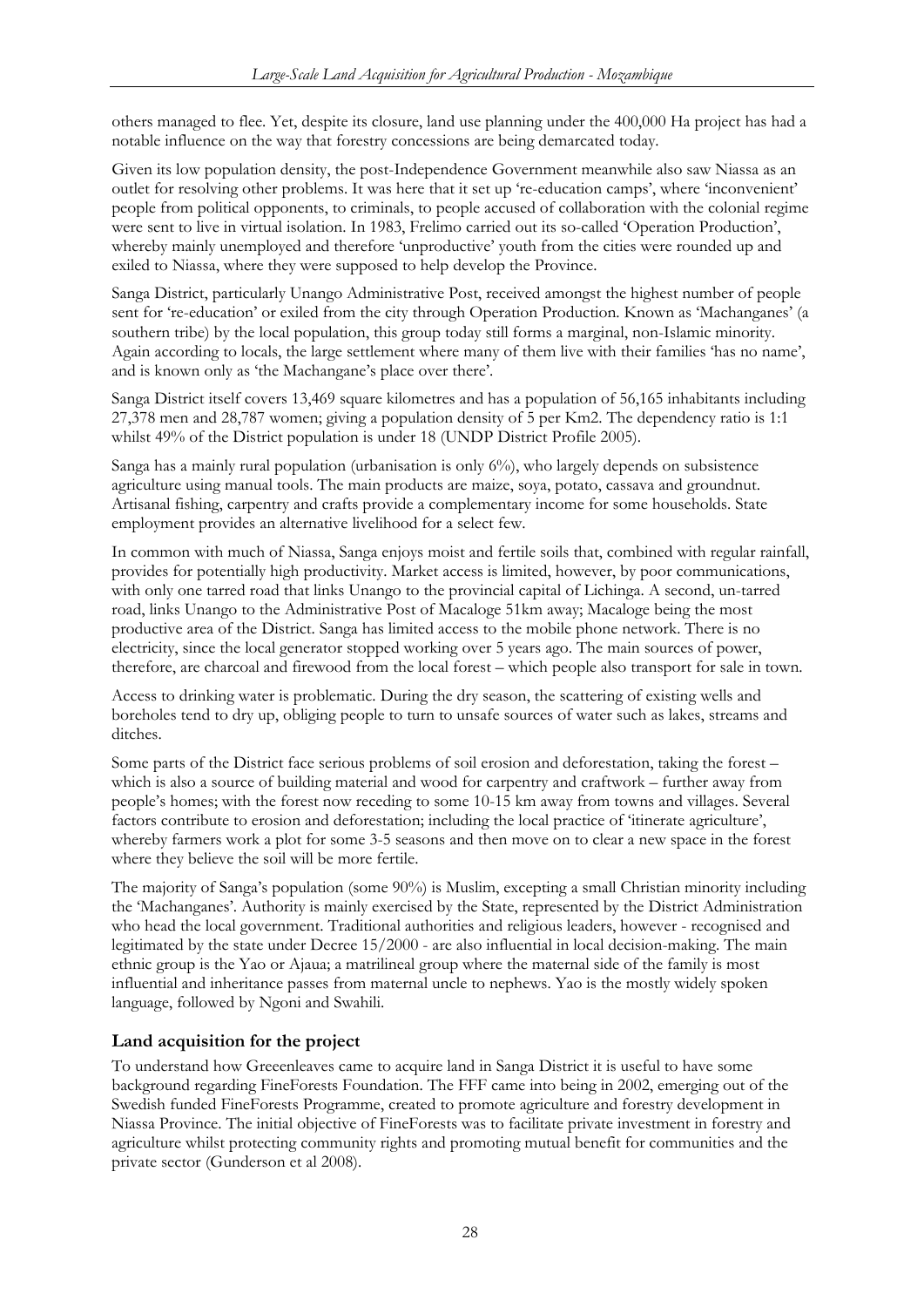Since its inception, FineForests has had a close relationship with the Government of Niassa. According to sources in Lichinga, in 2000 the Government of Mozambique (GoM) submitted a request to the Swedish International Development Agency (SIDA), asking them to support the management of 1,400 Ha of pine forests planted around Lichinga during colonial times. Initially, it was thought that the forest could be productively managed through support to small-scale processing – but a feasibility study completed in 2001 determined this was not economically viable. The study recommended large scale investment in forestry.

Following these events, in January 2002 the then Governor of Niassa Province addressed a formal letter to the (Swedish funded) FineForests programme, suggesting that they should re-configure themselves as a private Foundation and take on the management of Niassa's forests. According to legal requirements in Mozambique, a Foundation must have fixed assets. Apparently, the Governor proposed that the forest around Lichinga could be included in the assets of the new Foundation. On paper, then, FineForests Foundation as registered in 2005 is a private, non-profit making organisation that aims to promote and facilitate private sector investment in Niassa. Given its history, above, however, the precise identity of the FineForests Foundation is ambiguous in the eyes of many local people and according to interviewees in Niassa, many see it as one and the same as the Government.

In August 2002, the Provincial Directorate of Agriculture agreed to a request from FFF to expand to new areas for forestry development. FFF claimed it had the capacity to develop 210,000 Ha of forest.

In accordance with its original objective of supporting private investment designed to be of mutual benefit to investors and local communities, and in agreement with the Provincial Directorate of Agriculture, in 2004/05 the FFF set about a process of community land delimitation in Niassa. The rationale was:

"...to secure delimitation certificates for local communities that would then provide a written legal basis for later negotiations with would-be private investors" (Gunderson et al).

In other words, even though the land law says that local communities have an automatic right to use the land they occupy (i.e. a pre-existing Land Use Title Deed - DUAT), in practice it has proved hard to defend this right unless community land is clearly delimited. A further benefit of carrying out community land delimitation in advance was supposed to be that this would help educate local communities about their land rights and better prepare them to negotiate with future investors.

According to Gunderson et al, however, these good intentions did not bring the planned results, as the actual process of land delimitation, investment and consultation was flawed. The first problem was that the process didn't follow the definition of 'local community' laid out in the Technical Annex of the Land Law. The definition in the Technical Annex is based on a community of residence. In the FFF sponsored process, however, local community was apparently defined as including the whole area under (informal) authority of the traditional leader, namely the Regulo or Sultan. Problematically, these areas turned out to be vast, as the table showing land delimited in 2004/05 clearly indicates. One consequence of defining community lands in this way was that, although the traditional leader was consulted, village level communities had little knowledge of, or information about the process.

A further complication has been the confusion of identity between the Government, and FFF. In the understanding of most people interviewed in for the field, if they knew about the land delimitation at all, they thought it had been carried out by Government.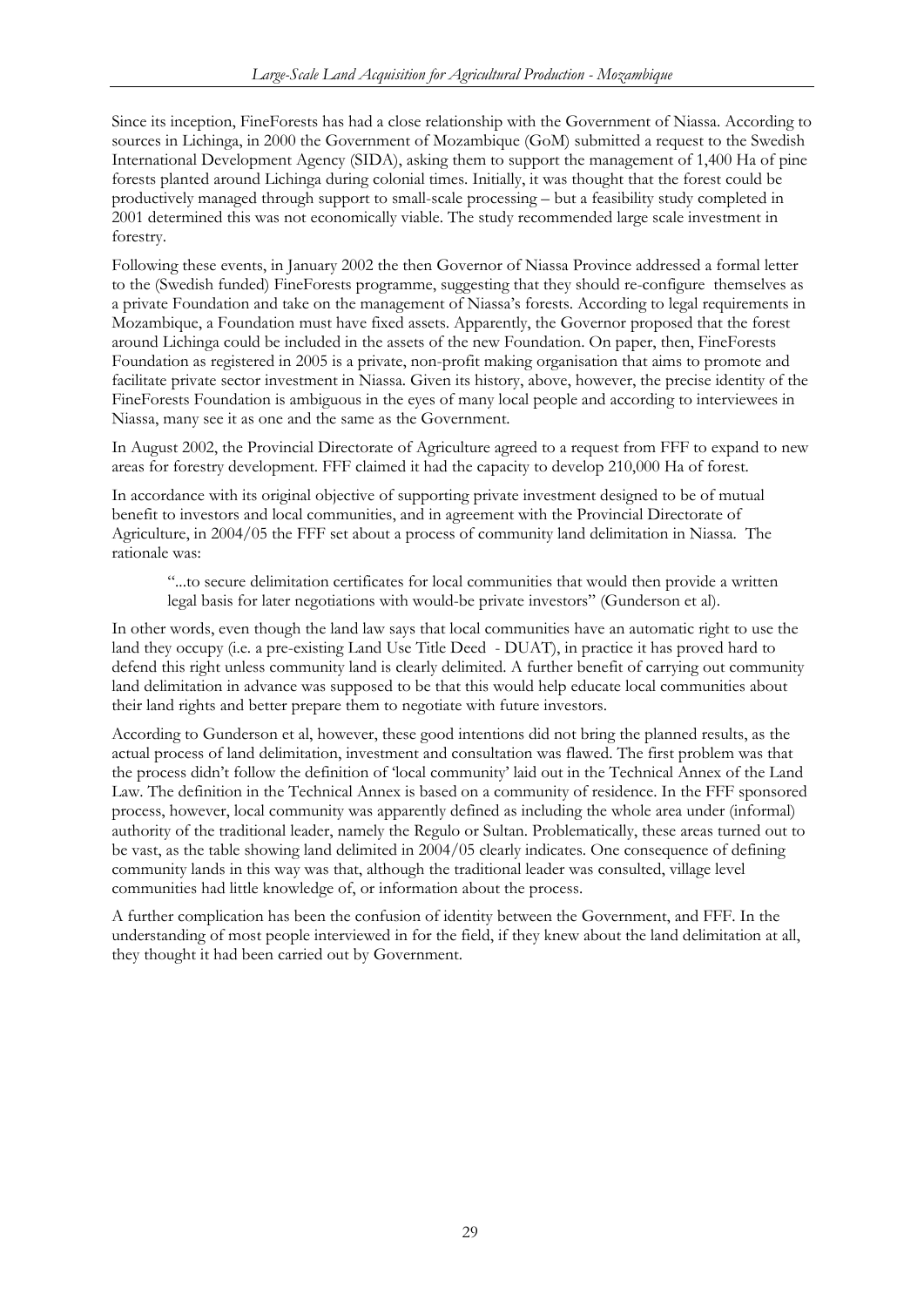| Community | District         | Total Area Ha | Population | <b>Villages</b> |
|-----------|------------------|---------------|------------|-----------------|
| Ntamila   | Muembe           | 598.263       | 35.849     | 32              |
| Chiuaula  | Lichinga         | 332.156       | 46.965     | 33              |
| Chipango  | Sanga e Lichinga | 36.822        | 14.177     | 13              |
| Bagarila  | Sanga            | 12.011        | 9.796      | Q               |
| Licole    | Sanga            | 37.870        | 17.808     | 16              |
| Kalange   | Sanga            | 26.227        | 5.564      | 10              |
| Matola    | Majune           | 480.974       | 18.536     | 29              |
| Revia     | Majune           | 459.202       | 2.024      | Q               |
|           |                  |               |            | 1.983.525       |

<span id="page-30-0"></span>**Table 1 - Communities covered by the 2004/05 land delimitation process** 

Source: Gunderson et al 2008

In the event, although delimitation was carried out the provincial authorities never issued land delimitation certificates to the communities. One argument they used was that the delimited areas were too big to be considered local communities. Therefore, the legal basis for community negotiations with new investors was not properly established, as had been planned. Moreover, the next step wherein private investors should hold a community consultation at village level, to negotiate the terms on which communities would cede a part of their land, was never undertaken.

Instead, in the case of the Greenleaves investment in Sanga, according to provincial authorities it is FineForests Foundation that now holds the DUAT.

The Greenleaves project in Sanga, begun in 2007, officially aims at 'reforestation' of deforested areas, combating climate change and at the same time developing industrial forestry products such as sawn timber and utility poles.

The project includes an area of 4,800 Ha, and TreeTops is the majority shareholder with 80% of shares. This 4,800 Ha is amongst a total 46,000 Ha that FFF contributed to the joint venture with TreeTops via its DUAT. The local communities do not hold a community land delimitation certificate or a written DUAT. Instead, it is merely foreseen that local communities should benefit from the land tax to be applied – via a newly created association, **Xadila Xateu.** How this will work and what percentage of the land tax will go to Xadila Xateu is yet to be clarified.

At present, Greenleaves has begun its forestry plantation on an area of 1,000 Ha in Unango Administrative Post, around Unango town; whilst work to begin planting another 1,000 Ha at Lucimbesse Post south of the district on the border with Lichinga District is still underway with the opening of access roads and plots for tree planting.

According to project documentation, Greenleaves will seek carbon certification under the clean development mechanism (CDM) methodology for areas that are eligible, as well as for areas where deforestation is avoided. The trees are mainly pine (66%) and eucalyptus (32%), as well as afzelia quanzensis.

In terms of projected area, the project now includes to three of the four Administrative Posts in Sanga; but plantation has only begun at Unango – which is therefore the site for this social impact study.

### **Compensation and safeguards**

According to project documents, Greenleaves is intended to undertake reforestation, suggesting the project should redevelop degraded areas and should not affect the land which local communities use for farming. Apparently, however, these conditions were not negotiated with communities through the proper process foresee in the Technical Annex of the Land Law.

Some 7500 live in the area around Unango affected by the forestry plantation; namely in the villages of Maiala, Cavago, Malulu and Muchenga. According to the testimony of local Regulos (traditional leaders), however, they were not included in the land acquisition process and everything was negotiated with a certain Regulo Chipango who lives in Lichinga. This account tallies with the land delimitation process overseen by FFF and described above. In fact, prior to new administrative divisions introduced in the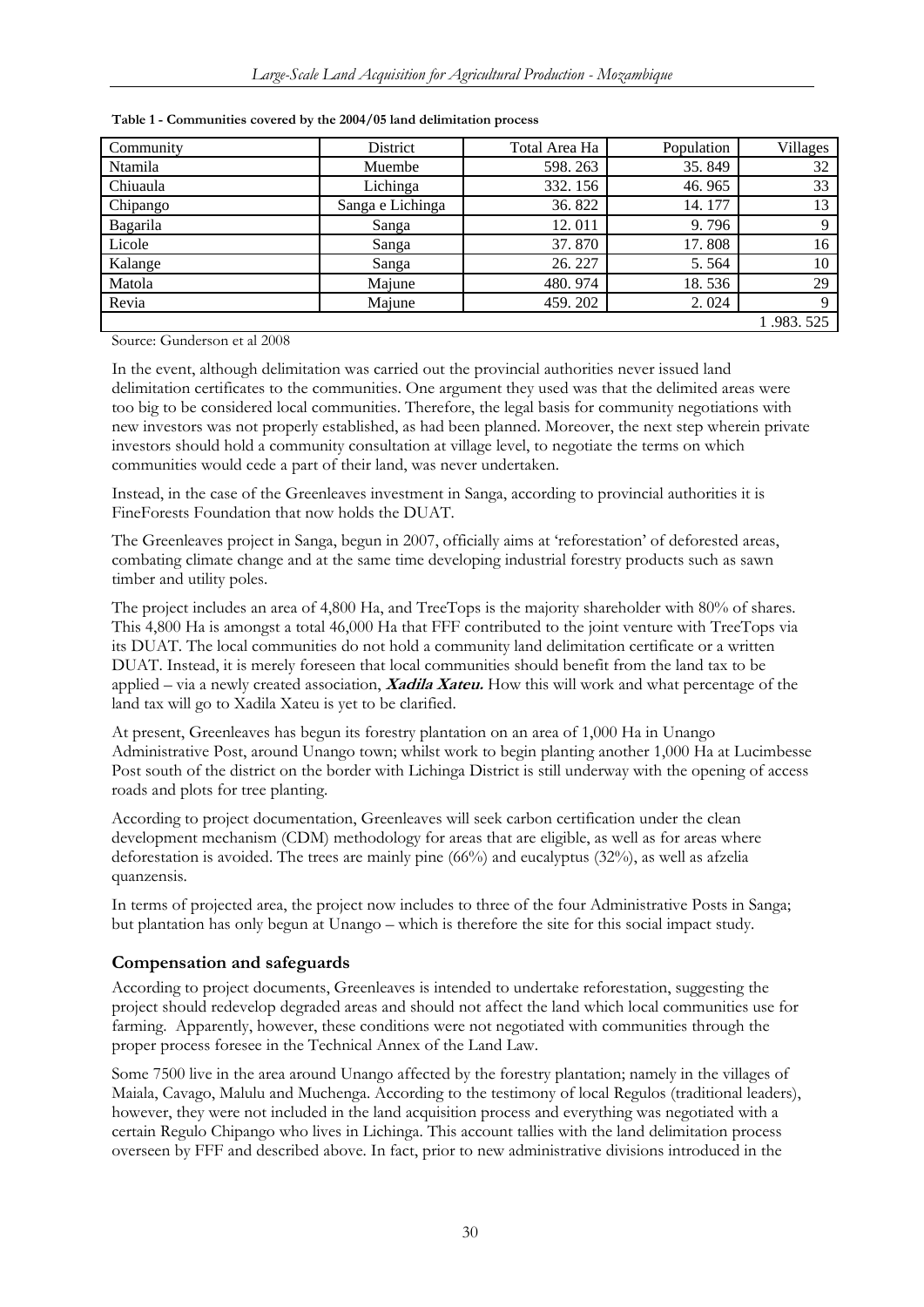<span id="page-31-0"></span>1980s, Sanga was considered part of the Regulado [21](#page-31-1)of Lichinga and it's on this basis that the Regulo Chipango was consulted regarding Unango lands.

Local sources say the project commenced in 2007, but until the end of that year all they had heard was that a major investment was coming to benefit the Sanga population.

As soon as Greenleaves began to occupy land, there was discontent amongst local people. The first shock happened when technical teams started to arrive and people realised they were taking over the former lands of Unango Agricultural Company, the state company that closed during the war, in the mid-1980s. Since then, local communities have reoccupied abandoned company lands which the state run company had, in any case, taken over from local communities. Contrary to stated aims of the project, then, initial plantation did not consist of reforestation; but tree plantation on former farmland.

In November 2007, Greenleaves began planting Eucalyptus and some farmers began to see their fields surrounded by the plantation. Two points of conflict quickly emerged:

- ‐ the local practice of slash and burn to fertilise the soil became problematic, as farmers were accused of putting the plantation at risk and found themselves being fined for farming in their traditional way;
- farmers found they were not able to leave their fields fallow, either because there was now no alternative land nearby to open new fields or because the project would consider these fields abandoned and therefore available for tree plantation.

These two issues are still contentious, and will probably be hard to resolve as they express two different approaches to resource use.

Nonetheless, local protests led to a new round of negotiations, this time between local people and the company and including the District authorities. Interviewees in Unango said a series of meetings was held, culminating in August in a meeting with all the Regulos in areas affected by the land concessions within and beyond Sanga. Based on promises that the project would bring schools, water sources, health posts and an alternative, shorter, road linking Unango to Lichinga, as well as employment for local people, the traditional and religious leaders representing the local communities eventually accepted the land concession.

Through these meetings, Greenleaves agreed not to occupy existing farmland and not to displace anyone involuntarily. People who, of their own free will, agreed to move their fields to another area outside the project land concession would get support from Greenleaves in the form of agricultural inputs and assistance to clear the new land by tractor. It would be up to the farmers themselves, however, to identify new areas for their fields.

Whilst compensation for lost farmland was not initially planned, the main benefit of the project for local people was meant to be employment opportunities. Indeed, Greenleaves currently employs 280 people (including 56 women), most of whom live locally.

Without this option, the benefits of full time employment on the project are limited. One man who took employment and left his wife to work alone on their farm, for instance, found that their overall well-being didn't increase – what he earned would barely compensate for lost labour (Gunderson et al).

On-going tension around private investment in the land is still evident in Sanga. According to local sources, in December 2009 the local population took up knives to threaten staff from '*Missanga*', another private company with a land concession in Sanga.

### **Project impact**

-

The Yao or Ajuaus live in close-knit matrilinear communities where ties between households tend to be strong and extensive. There is little openness to 'outsiders'. These are the dominant groups in Sanga. Meanwhile the outskirts of Unango are home to marginalised groups either the families of people who were sent for 're-education' or exiled to Niassa through Operation Production – known as the

<span id="page-31-1"></span><sup>21</sup> Area under the authority of the Regulo. The Regulos were appointed by colonial authorities in a system that was based on co-opting or replacing traditional land chiefs and employing them to carry out land administration and taxation on behalf of the state.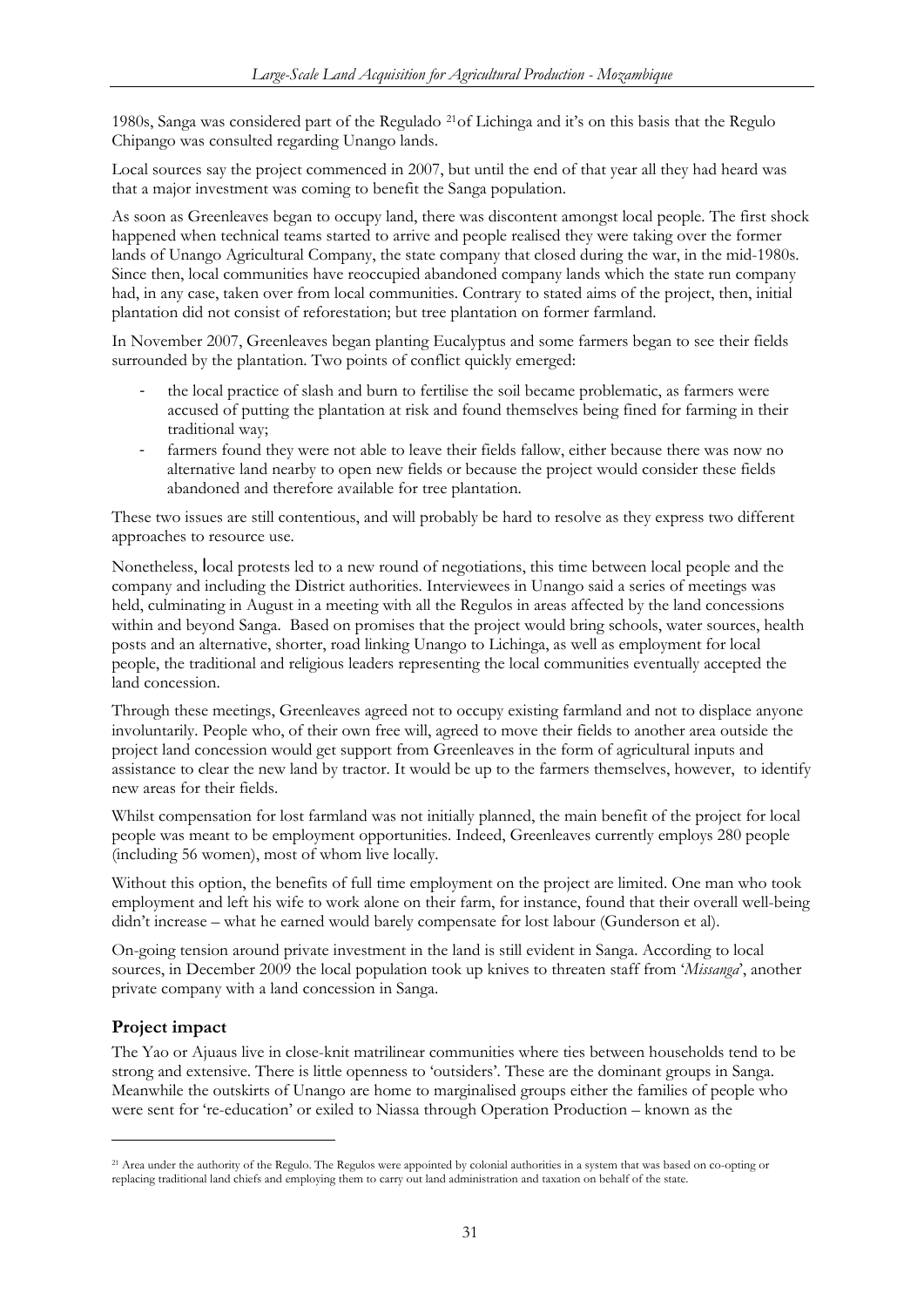Machanganes; or families of former liberation fighters from the anti-colonial war who came to Niassa to fight, and never left. These groups are generally settled at some kilometres away from the main town, and thus further away from available basic services such as the health post, school or madrassa, water supply and decent roads.

These more marginal communities, such as the 'Machangane's place', have little access to services and only limited access to the market economy. Whilst the town and major villages trade in manufactured products, poultry, maize, beans and potatoes; in these peripheral villages the main trade is in charcoal and firewood, fruits and traditional drinks.

The project, not surprisingly, has a differential impact on these communities.

The main expected benefits from Greenleaves for the local communities is the offer of employment and related local economic development. As noted above, the project already employs some 280 workers with the prospect of employing more in the near future. Most of the jobs are for labour on the plantation. The monthly salary is fixed at  $1,700$  Mt (USD  $1.00 = 30$  Mt). The work is intensive but contracts are short term and don't include any benefits other than the salary. Each worker receives seven crates per day containing between  $40 - 70$  seedlings for planting. In the case of weeding, the target is 2,5 Ha/day. According to workers interviewed, anyone who doesn't complete their tasks faces a 50% cut in their wages for the day.

Plantation workers interviewed for the study noted that employment on the project also brought challenges. The work is highly intensive, 6 days per week; meaning they have little time or energy to continue farming their own plots. Alternatively, those who can afford it use part of their wage to take on hired labour, contracting other local people – clearly those amongst the poorest – to work on their farms. The going rate is 300 – 500 Mt per hectare cultivated.

Given that the majority of the local population is Muslim, some people complain the project regulations of long working hours from Monday through to Saturday are discriminatory; since workers are unable to go to prayer on a Friday, the Muslim day of prayer. This has created a feeling of discrimination against Muslims who, if they do take employment there, must sacrifice part of their religious practice.

The study found that family members of civil servants or of the regulo or sultan have privileged access to employment. This advantaged is reinforced by the fact that, if someone finds employment on the project, these households are more able to bring in additional hired labour to help with the work on their own, subsistence farms. The study further found that, so far, employment opportunities have been largely limited to dominant social groups from town and the major settlements.

Yet the project is having a wider economic impact in the District. Apart from using local labour, according to the District Services for Economic Activities in Sanga, Greenleaves has brought in some 40 staff of its own including engineers, mechanics, agricultural technicians and machine operators. The company also has a social responsibility side to its activities, supporting sports through provision of balls and other equipment, cultural activities, and awareness raising on the danger of bush fires.

Greenleaves has increased urbanisation in Sanga. Warehouses and other buildings abandoned during the war have been renovated and rented out. A market has sprung up selling a little of everything and there is even a newly opened guest house. Beyond the town, these early indications of economic development are having wider impact.

Muchenga village is located some 6 km from Unanga town. Of an estimated population (according to locals) of some 1200 inhabitants, only six people from Muchenga have found work at Greenleaves; and at first sight the project seems to have had little impact on the village. The houses in Muchenga are made of wood and straw and the goods for sale outside them are charcoal, firewood and craftwork such as baskets and hoe handles. A small group of craftsmen told how barter trade used to dominate in the village till very recently. Few had access to cash, unless they made the trip to Lichinga to sell their wares.

Yet, Greenleaves has made a notable change to cash circulation in the area. According to local authorities, prior to the project the only local shop sold just basic goods such as flour, oil, matches and soap; but today is selling bicycles, mattresses, tables, chairs and cell phones. The difference is that, with cash in the area, people can now sell their wares. Muchenga has become a small trading centre for charcoal. At the 'Machanges' village' 12 kilometres away, every other house has a distiller outside for making traditional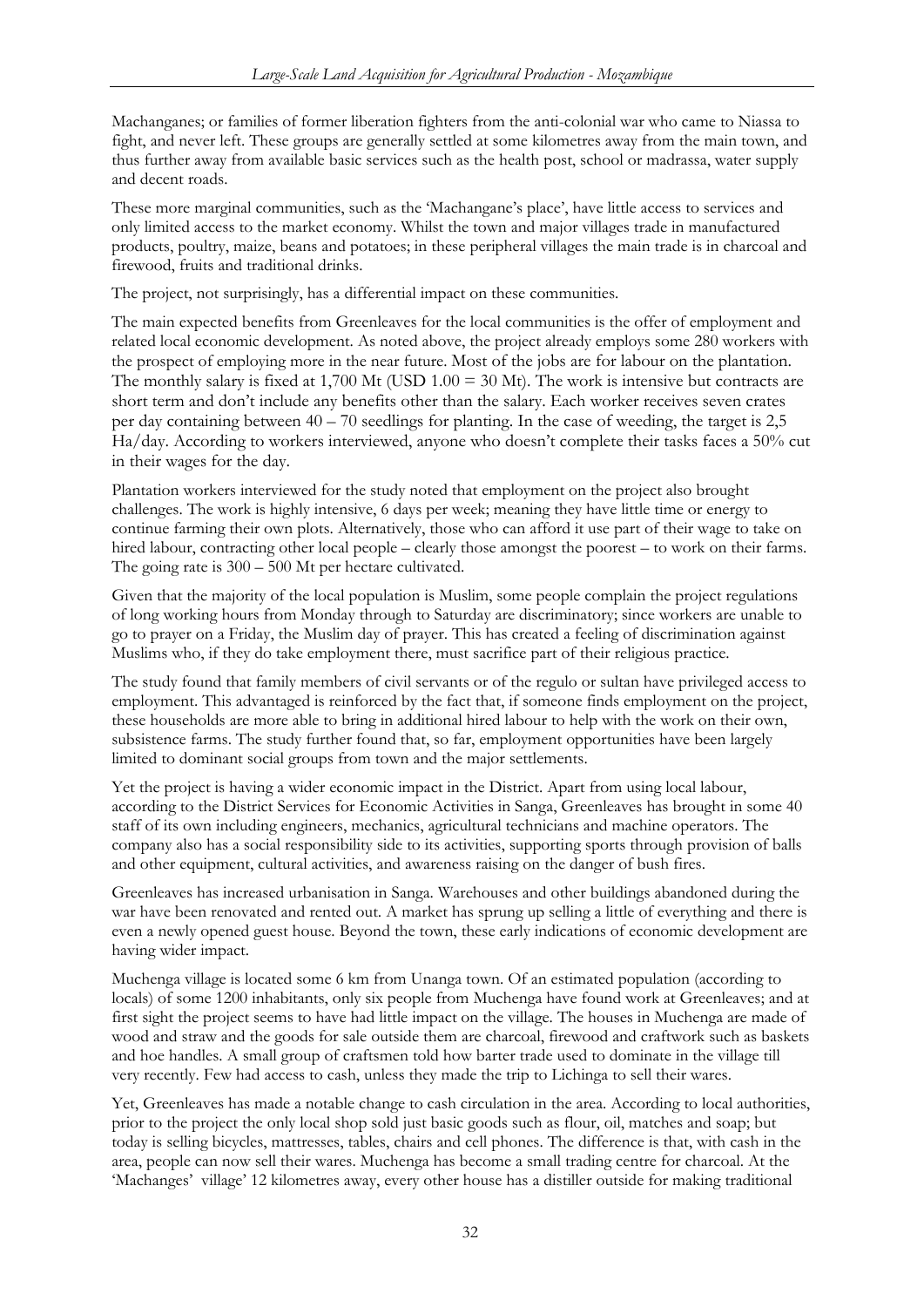<span id="page-33-0"></span>drinks. In both cases, the locals say, 'now we can sell'. With cash in the economy, more people are able to pay for school books for their children, or can pay the 50Mt for their children to participate in initiation rites.

### **Implications**

Despite good intentions at the outset, land acquisition in Sanga has been troubled by the initial flawed process of land delimitation and the 'community consultation' process that did not define local communities according to the Land Law technical annex and did not carry out the consultation procedure at local level as intended. A further problem is the gap between stated aims of the Greenleaves project – reforestation – and land occupation in practice, which includes former farmlands. This may be problem of flawed implementation rather than any deliberate design by company shareholders. Yet, the example reinforces the need to strengthen legal and practical mechanisms to ensure the legally binding character of agreements made in consultation between private investors, and legally constituted entities representing the private land rights of local communities.

Ostensibly, the Greenleaves investment is contributing to the emergence of a cash economy and local economic development in Sanga. Yet there are grounds for caution. Part of the money that is now newly available is acquired through loans, that traders are willing to give against the fact of someone having a salary. Yet salaries are low and contracts are short term and unstable. Gunderson et al already noted a potential problem of unpaid debts.

Of more serious concern is the potential longer term threat to local livelihoods. Already the plantation has reduced the area readily available for cultivation need to people's home. Several people interviewed said they had managed to find alternative plots of land for their fields, but that these are much more distant from home and could take hours to get there. This increasing problem of distance – as the plantation takes up more of the previous land used for farming near to the town or villages – is likely to impact on food security in the future; especially for vulnerable groups less able to move production further away (such as elder people or smaller households with a labour shortage). Project workers interviewed said their salary was not enough to compensate for what they produced on their own subsistence farms and, in general, the household had to ensure continued own production of food, to supplement employment.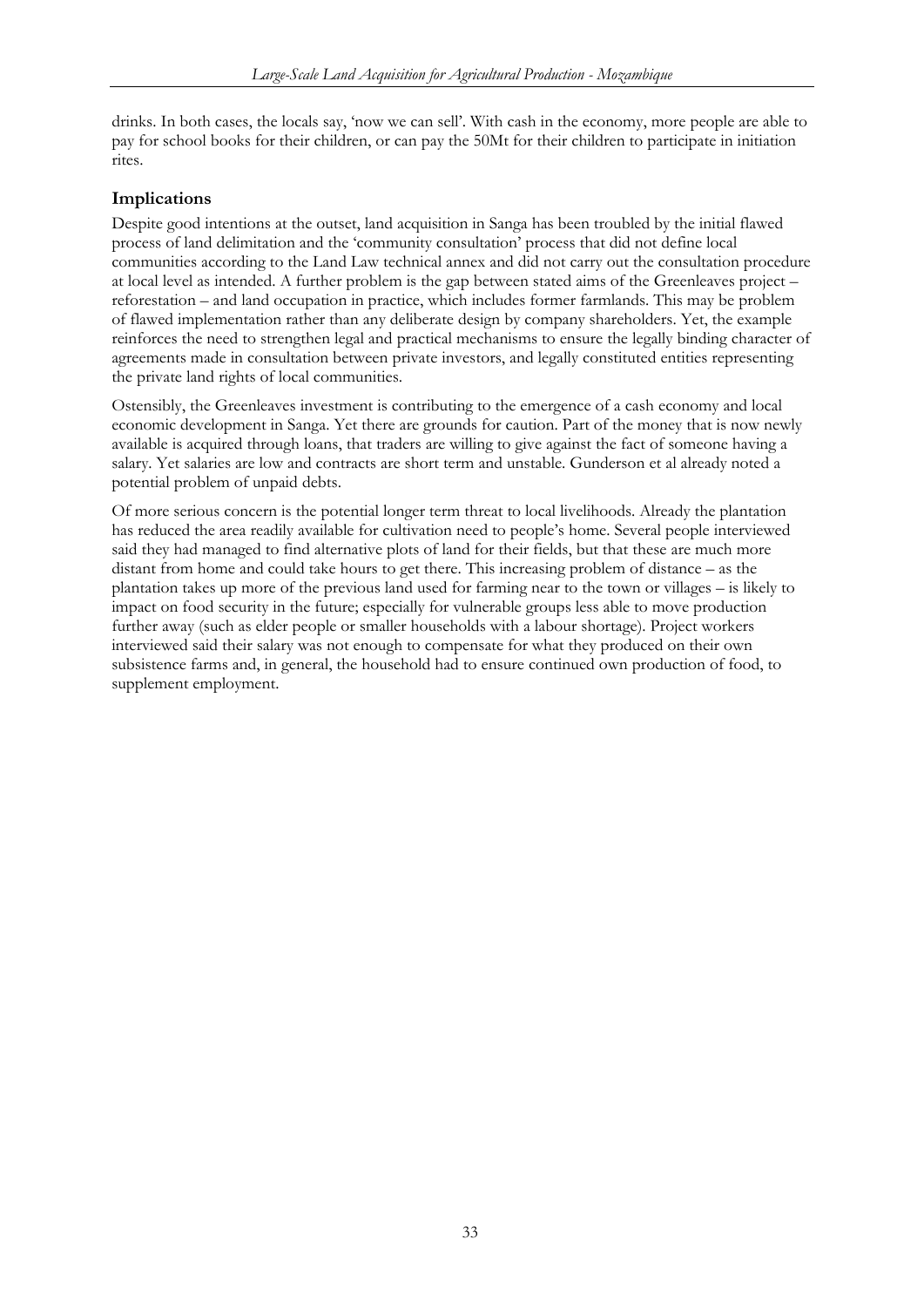## <span id="page-34-0"></span>**Annexure**

Resolution 70/2008 of 30th December

PDF version of original Portuguese text of the Resolution is attached separately.

The following is a partial, unofficial translation:

Part A relates to general information required regarding the proponents:

*1. Name* 

- *2. Nationality & Place of registration*
- *3. Principal Activity*
- *4. Other Activities*
- *5. Experience in the area*
- *6. Sources of complementary information* 
	- *a) Website* 
		- *b) Balance Sheet*
		- *c) Bank References*

 *d) Other* 

*7. Curriculum Vitae of Managers* 

*8. Other relevant information* 

#### Part B deals with investment information:

*A) Proof of availability of financial resources necessary for execution of the project* 

- *B) Proof of capacity, entrepreneurial and/or technical capacity of the proponents*
- *C) Positive profitability and cash flow proposed in the project document*

*D) Employment Impact* 

- *i. Employment of nationals*
- *ii. Employment of foreigners*
- *E) Political, economic, financial, environmental or other implications*

*F) Adherence to laws and the political economy and national strategies* 

*G) Existing Infrastructures* 

 *i. Roads ii. Bridges iii. Railway Lines iv. Schools* 

 *v. Health Posts* 

Part C relates to land:

*A) Sketch Map, with incorporation into a land use plan or map of land use/agricultural zoning* 

*B) Nature and extent of project* 

*C) Minutes of Community Consultation process* 

*D) Formal opinion of the District Administrator* 

*E) Formal opinion of the Provincial Governor* 

*F) Development Plan and Technical Opinions* 

*G) Terms of partnership agreement between holders of the rights to use and benefit of land, acquired through occupation, and the investor* 

*H) Formal opinion of Minister of Agriculture for projects to be submitted to the Council of Ministers* 

Part D requires the submission of a formal opinion of the Ministry for Environmental Coordination, in terms of Law 20/97 and respective regulations, regarding environmental viability of the project.

Part E requires applicants to detail the expected socio-economic aspects:

*a) Demographic information related to existing population in the region* 

*b) Resettlement programme of affected populations* 

*c) social infrastructure to be provided by the project*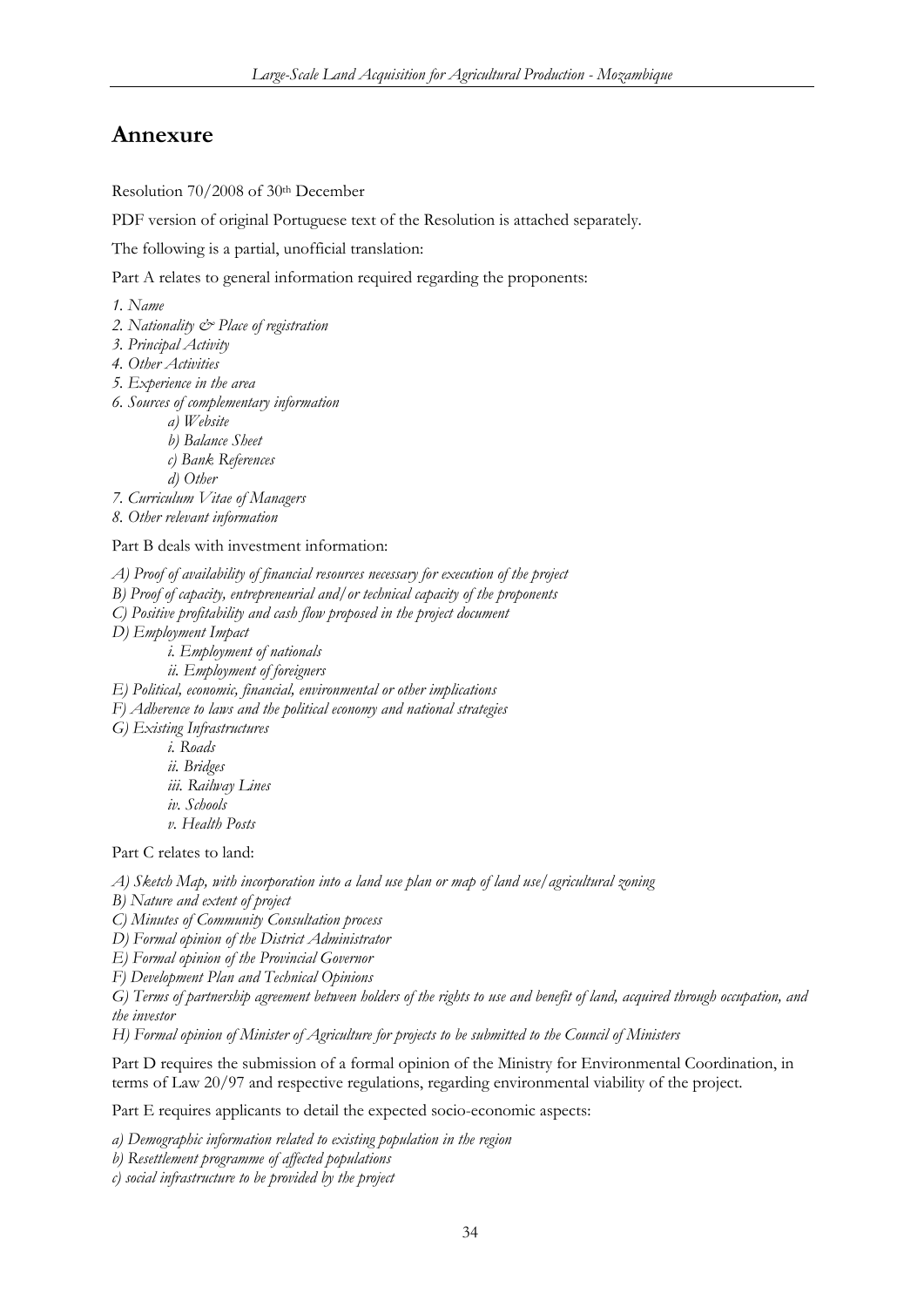*i. Education; ii. Health iii. Roads iv. Electricity v. Water vi. Other d) Impact on food production e) Involvement of local producers i. Technical assistance ii. Provision of inputs iii. Provision of means of production iv. Market access* 

Part F requires the submission of more detailed information regarding the development plan:

#### *A. Technical information*

 *1. Principal activity 2. Complementary activities 3. Incorporation of the area in terms of agricultural zoning 4. Proposed area (ha) 5. Soil characteristics a) Arenosos b) Argilesos 6. Crops 7. Water resources a) Nearest capture source b) Distance from source to agricultural activities c) Annual water requirements 8. Irrigation Technologies a) Canal b) Aspersion e) Drip 9. 10 year production plan – agricultural a) Planted area (ha) b) Production (tonne/ha) – by crop c) Total production (tonne) 10. 10 year production plan – industrial a) Raw material consumption (tonne) b) Total production (tonne/litres) - per product B. Investment & Finance 1. Total value of investment (US\$) - per year a) Agricultural activities b) Industrial activities c) Infrastructure or other improvements (indicate nature) 2. Sources of finance (US\$) a) Own capital b) Loans c) Other (specify) 3. Proof of availability of finances C. Market 1. Target markets for final products, in % separating agricultural and industrial production a) Internal b) Regional c) International 2. Expected prices (US\$/unit) a) Internal b) Regional*